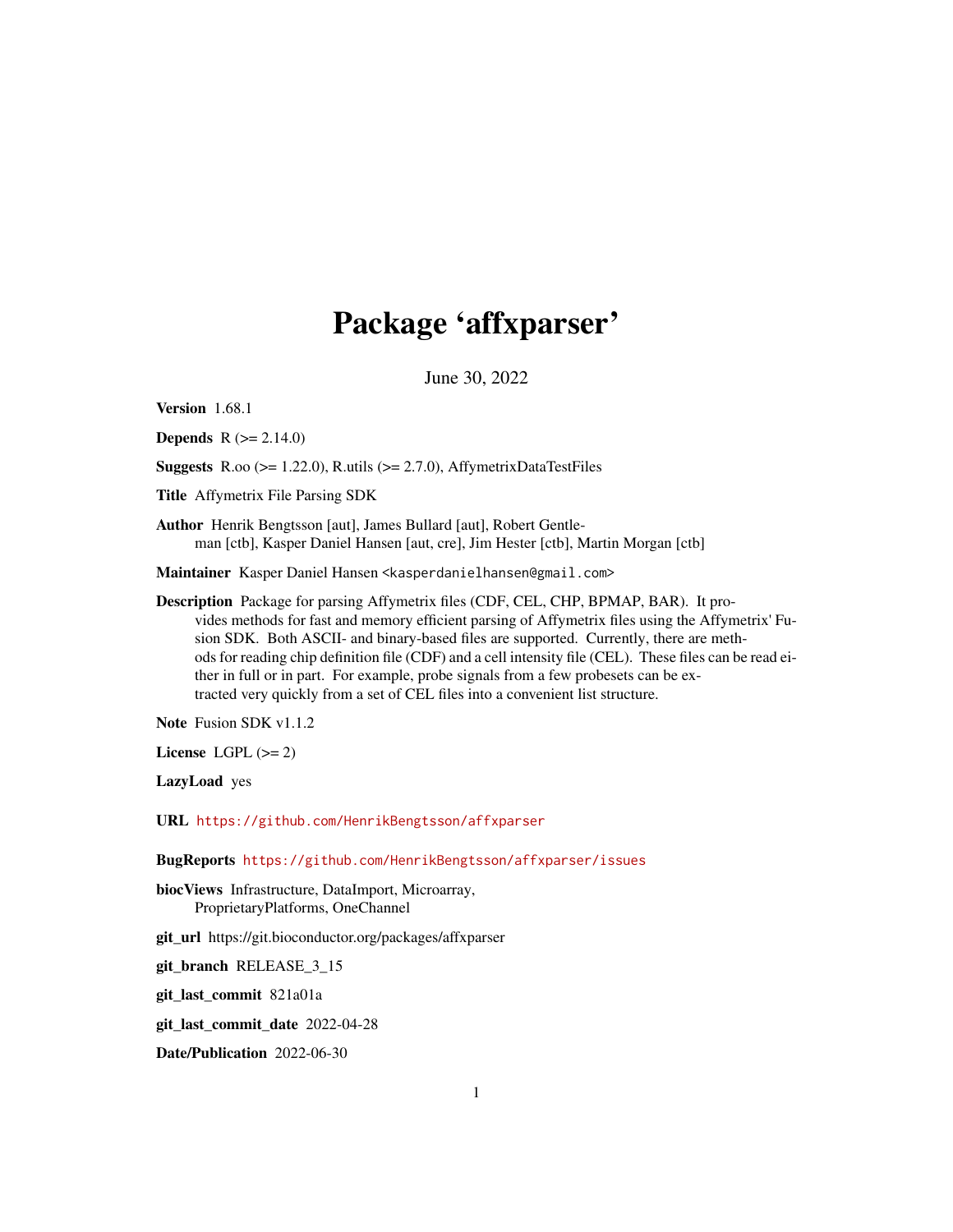## <span id="page-1-0"></span>R topics documented:

| $\overline{2}$ |
|----------------|
| 5              |
| 6              |
| $\overline{7}$ |
| 8              |
| 10             |
| 11             |
| 12             |
| 13             |
| 15             |
| 17             |
| 18             |
| 20             |
| 21             |
| 22             |
| 24             |
|                |
|                |
|                |
|                |
| 31             |
|                |
| 34             |
| 36             |
| 38             |
| 39             |
|                |
| 41             |
| 41             |
| 42             |
| 44             |
| 45             |
| 48             |
|                |

## **Index**

 $52$ 

affxparser-package Package affxparser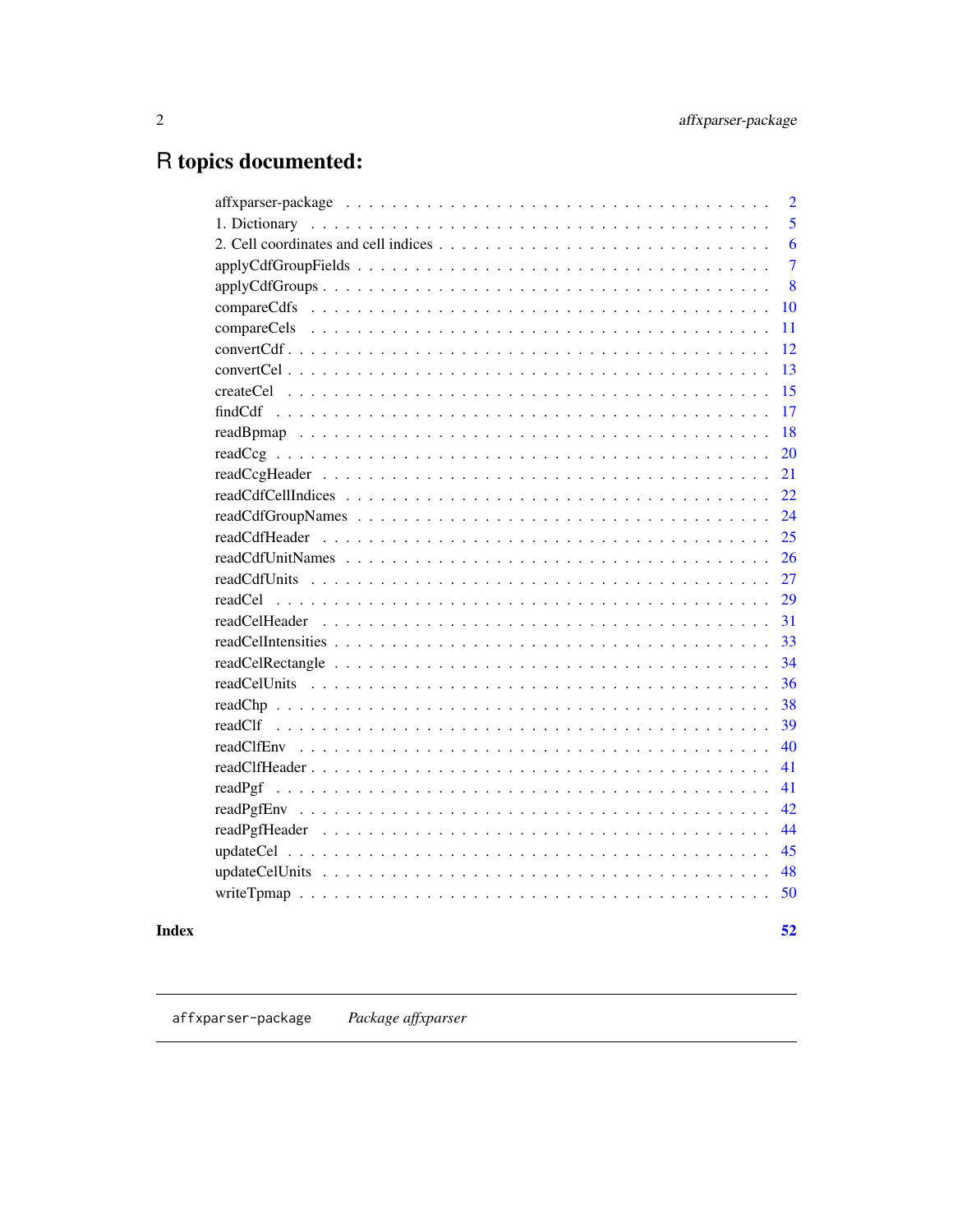<span id="page-2-0"></span>The **affxparser** package provides methods for fast and memory efficient parsing of Affymetrix files [1] using the Affymetrix' Fusion SDK [2,3]. Both traditional ASCII- and binary (XDA)-based files are supported, as well as Affymetrix future binary format "Calvin". The efficiency of the parsing is dependent on whether a specific file is binary or ASCII.

Currently, there are methods for reading chip definition file (CDF) and a cell intensity file (CEL). These files can be read either in full or in part. For example, probe signals from a few probesets can be extracted very quickly from a set of CEL files into a convenient list structure.

#### To get started

To get started, see:

- 1. [readCelUnits](#page-35-1)() reads one or several Affymetrix CEL file probeset by probeset.
- 2. [readCel](#page-28-1)() reads an Affymetrix CEL file. by probe.
- 3. [readCdf](#page-0-0)() reads an Affymetrix CDF file. by probe.
- 4. [readCdfUnits](#page-26-1)() reads an Affymetrix CDF file unit by unit.
- 5. [readCdfCellIndices](#page-21-1)() Like readCdfUnits(), but returns cell indices only, which is often enough to read CEL files unit by unit.
- 6. [applyCdfGroups](#page-7-1)() Re-arranges a CDF structure.
- 7. [findCdf](#page-16-1)() Locates an Affymetrix CDF file by chip type. This page also describes how to setup default search path for CDF files.

## Setting up the CDF search path

Some of the functions in this package search for CDF files automatically by scanning certain directories. To add directories to the default search path, see instructions in [findCdf](#page-16-1)().

#### Future Work

Other Affymetrix files can be parsed using the Fusion SDK. Given sufficient interest we will implement this, e.g. DAT files (image files).

#### Running examples

In order to run the examples, data files must exists in the current directory. Otherwise, the example scripts will do nothing. Most of the examples requires a CDF file or a CEL file, or both. Make sure the CDF file is of the same chip type as the CEL file.

Affymetrix provides data sets of different types at [http://www.affymetrix.com/support/datase](http://www.affymetrix.com/support/datasets.affx)ts. [affx](http://www.affymetrix.com/support/datasets.affx) that can be used. There are both small are very large data sets available.

#### Technical details

This package implements an interface to the Fusion SDK from Affymetrix.com. This SDK (software development kit) is an open source library used for parsing the various files formats used by the Affymetrix platform.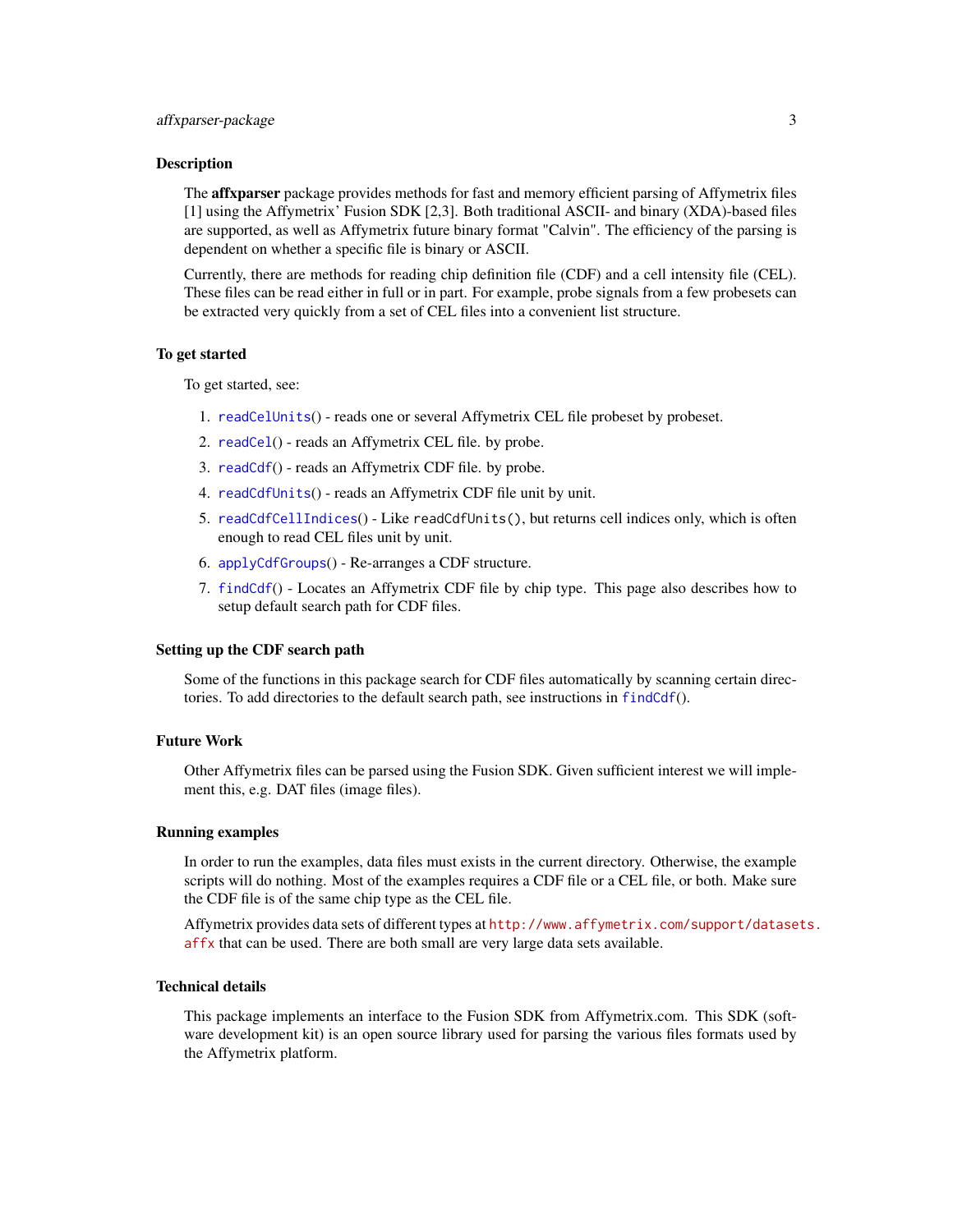The intention is to provide interfaces to most if not all file formats which may be parsed using Fusion.

The SDK supports parsing of all the different versions of a specific file format. This means that ASCII, binary as well as the new binary format (codename Calvin) used by Affymetrix is supported through a single API. We also expect any future changes to the file formats to be reflected in the SDK, and subsequently in this package.

However, as the current Fusion SDK does not support compressed files, neither does **affxparser**. This is in contrast to some of the existing code in affy and relatives (see below for links).

In general we aim to provide functions returning all information in the respective files. Currently it seems that future Affymetrix chip designs may consists of so many features that returning all information will lead to an unnecessary overhead in the case a user only wants access to a subset. We have tried to make this possible.

For older file, certain entries in the files have been removed from newer specifications, and the SDK does not provide utilities for reading these entries. This includes for instance the FEAT column of CDF files.

Currently the package as well as the Fusion SDK is in beta stage. Bugs may be related to either codebase. We are very interested in users being unable to compile/parse files using this library this includes users with custom chip designs.

In addition, since we aim to return all information stored in the file (and accessible using the Fusion SDK) we would like reports from users being unable to do that.

The efficiency of the underlying code may vary with the version of the file being parsed. For example, we currently report the number of outliers present in a CEL file when reading the header of the file using readCelHeader. In order to obtain this information from text based CEL files (version 2), the entire file needs to be read into memory. With version 3 of the file format, this information is stored in the header.

With the introduction of the Fusion SDK (and the next version of their file formats) Affymetrix has made it possible to use multibyte character sets. This implies that character information may be inaccessible if the compiler used to compile the C++ code does not support multibyte character sets (specifically we require that the R installation has defined the macro SUPPORT\_MCBS in the Rconfig.h header file). For example GCC needs to be version 3.4 or greater on Solaris.

In the info subdirectory of the package installation, information regarding changes to the Fusion SDK is stored, e.g.

pathname <- system.file("info", "changes2fusion.txt", package="affxparser") file.show(pathname)

#### Acknowledgments

We would like to thanks Ken Simpson (WEHI, Melbourne) and Seth Falcon (FHCRC, Seattle) for feedback and code contributions.

#### License

The releases of this package is licensed under LGPL version 2.1 or newer. This applies also to the Fusion SDK.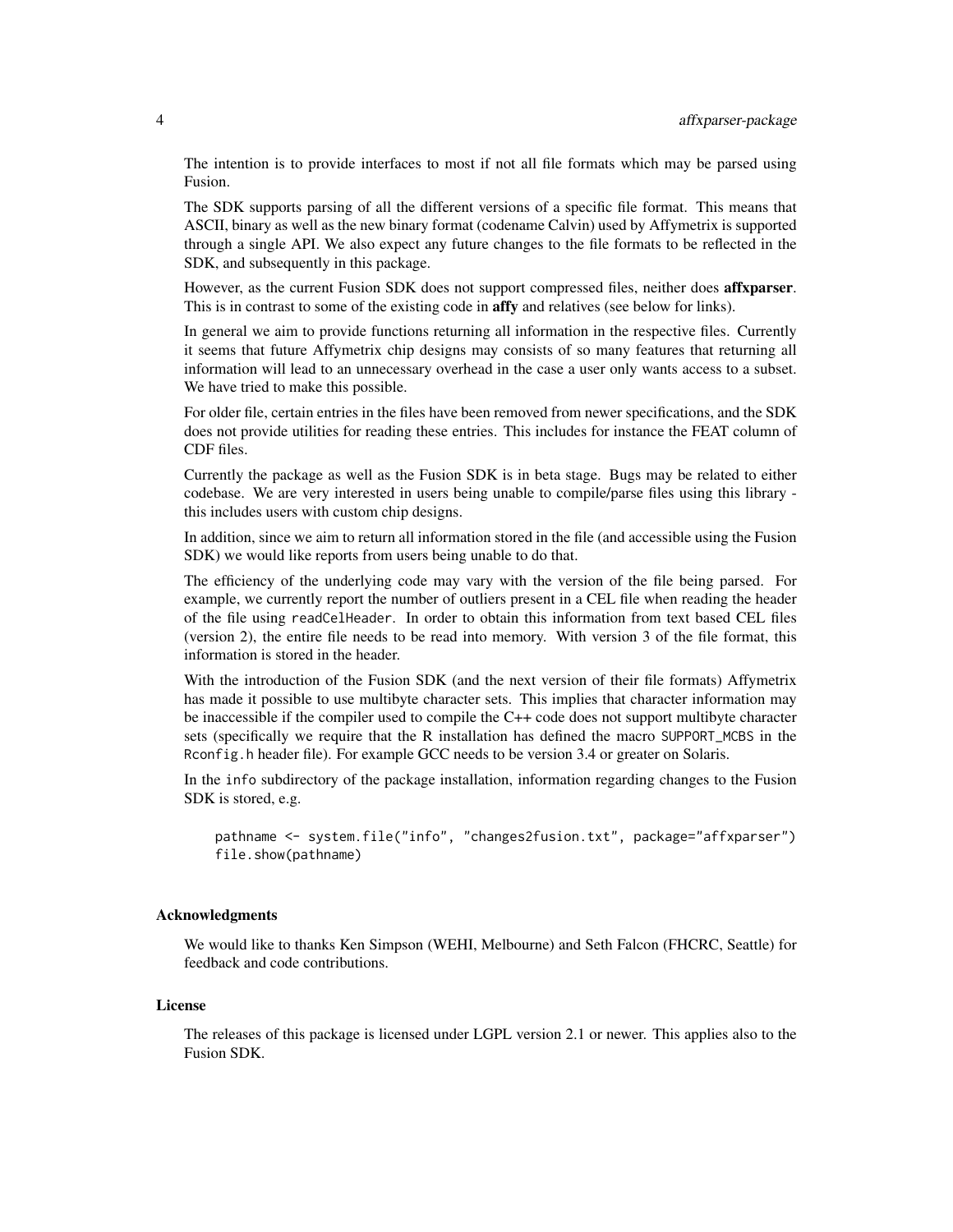## <span id="page-4-0"></span>1. Dictionary 5

#### Author(s)

Henrik Bengtsson [aut], James Bullard [aut], Robert Gentleman [ctb], Kasper Daniel Hansen [aut, cre], Martin Morgan [ctb]

#### References

[1] Affymetrix Inc, Affymetrix GCOS 1.x compatible file formats, April, 2006. [http://www.](http://www.affymetrix.com/support/developer/) [affymetrix.com/support/developer/](http://www.affymetrix.com/support/developer/)

[2] Affymetrix Inc, Fusion Software Developers Kit (SDK), 2006. [http://www.affymetrix.com/](http://www.affymetrix.com/support/developer/fusion/) [support/developer/fusion/](http://www.affymetrix.com/support/developer/fusion/)

[3] Henrik Bengtsson, unofficial archive of Affymetrix Fusion Software Developers Kit (SDK), <https://github.com/HenrikBengtsson/Affx-Fusion-SDK>

1. Dictionary *1. Dictionary*

#### Description

This part describes non-obvious terms used in this package.

affxparser The name of this package.

API Application program interface, which describes the functional interface of underlying methods.

block (aka group).

BPMAP A file format containing information related to the design of the tiling arrays.

Calvin A special binary file format.

CDF A file format: chip definition file.

CEL A file format: cell intensity file.

cell (aka feature) A probe.

cell index An integer that identifies a probe uniquely.

chip An array.

chip type An identifier specifying a chip design uniquely, e.g. "Mapping50K\_Xba240".

DAT A file format: contains pixel intensity values collected from an Affymetrix GeneArray scanner.

feature A probe.

- Fusion SDK Open-source software development kit (SDK) provided by Affymetrix to access their data files.
- group (aka block) Defines a unique subset of the cells in a unit. Expression arrays typically only have one group per unit, whereas SNP arrays have either two or four groups per unit, one for each of the two allele times possibly repeated for both strands.
- MM Mismatch-match, e.g. MM probe.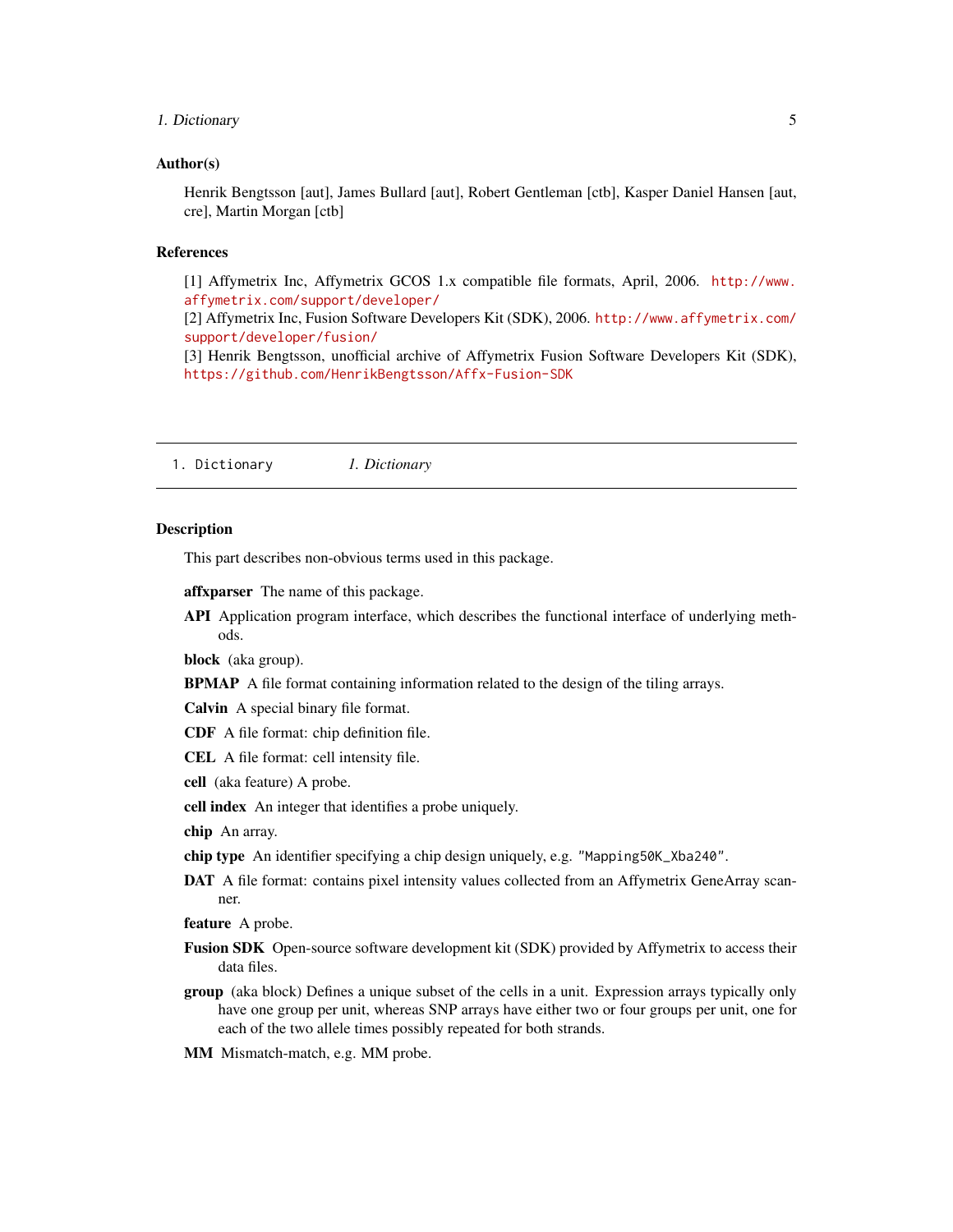<span id="page-5-0"></span>PGF A file format: probe group file.

TPMAP A file format storing the relationship between (PM,MM) pairs (or PM probes) and positions on a set of sequences.

QC Quality control, e.g. QC probes and QC probe sets.

unit A probeset.

XDA A file format, aka as the binary file format.

2. Cell coordinates and cell indices *2. Cell coordinates and cell indices*

#### **Description**

This part describes how Affymetrix *cells*, also known as *probes* or *features*, are addressed.

#### Cell coordinates

In Affymetrix data files, cells are uniquely identified by there *cell coordinates*, i.e.  $(x, y)$ . For an array with  $N * K$  cells in N rows and K columns, the x coordinate is an integer in [0,  $K - 1$ ], and the y coordinate is an integer in  $[0, N - 1]$ . The cell in the upper-left corner has coordinate  $(x, y) = (0, 0)$  and the one in the lower-right corner  $(x, y) = (K - 1, N - 1)$ .

#### Cell indices and cell-index offsets

To simplify addressing of cells, a coordinate-to-index function is used so that each cell can be addressed using a single integer instead (of two). Affymetrix defines the *cell index*, i, of cell  $(x, y)$ as

$$
i = K * y + x + 1,
$$

where one is added to give indices in  $[1, N \ast K]$ . Continuing, the above definition means that cells are ordered row by row, that is from left to right and from top to bottom, starting at the upper-left corner. For example, with a chip layout  $(N, K) = (1600, 1600)$  the cell at  $(x, y) = (0, 0)$  has index i=1, and the cell at  $(x, y) = (1599, 1599)$  has index  $i = 2560000$ . A cell at  $(x, y) = (1498, 3)$  has index  $i = 6299$ .

Given the cell index i, the coordinate  $(x, y)$  can be calculated as

$$
y = floor((i - 1)/K)
$$

$$
x = (i - 1) - K * y.
$$

Continuing the above example, the coordinate for cell  $i = 1$  is be found to be  $(x, y) = (0, 0)$ , for cell  $i = 2560000$  it is  $(x, y) = (1599, 1599)$ , for cell  $i = 6299$  is it  $(x, y) = (1498, 3)$ .

#### Converting between cell indices and (x,y) coordinates in R

Although not needed to use the methods in this package, to get the cell indices for the cell coordinates or vice versa, see [xy2indices\(](#page-0-0)) and indices2xy() in the affy package.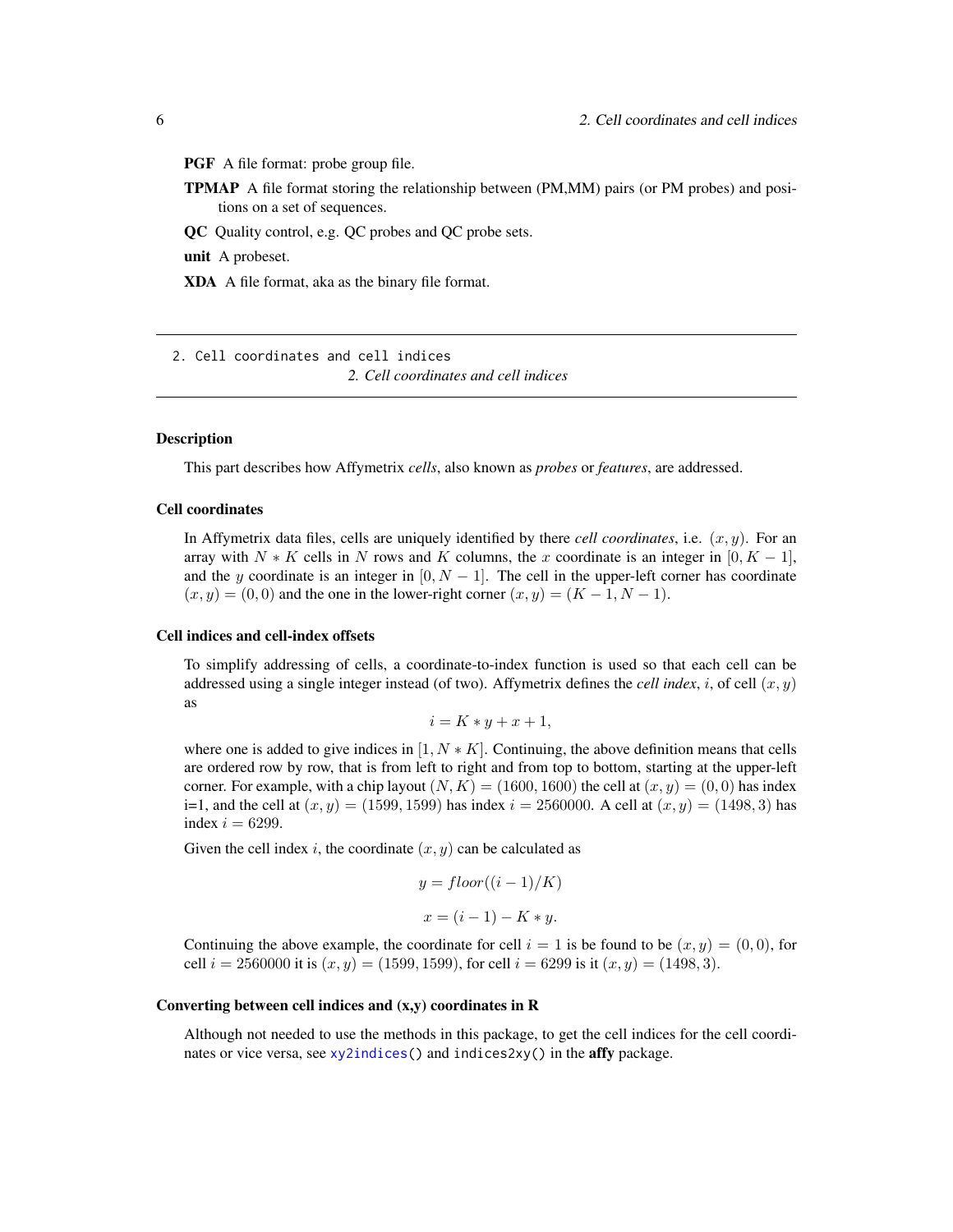## <span id="page-6-0"></span>Note on the zero-based "index" field of Affymetrix CDF files

An Affymetrix CDF file provides information on which cells should be grouped together. To identify these groups of cells, the cells are specified by their  $(x,y)$  coordinates, which are stored as zero-based coordinates in the CDF file.

All methods of the **affxparser** package make use of these  $(x,y)$  coordinates, and some methods make it possible to read them as well. However, it is much more common that the methods return cell indices *calculated* from the (x,y) coordinates as explained above.

In order to conveniently work with cell indices in R, the convention in *affxparser* is to use *one-based* indices. Hence the addition (and subtraction) of 1:s in the above equations. This is all taken care of by affxparser.

Note that, in addition to  $(x,y)$  coordinates, a CDF file also contains a one-based "index" for each cell. This "index" is redundant to the  $(x,y)$  coordinate and can be calculated analogously to the above *cell index* while leaving out the addition (subtraction) of 1:s. Importantly, since this "index" is redundant (and exists only in CDF files), we have decided to treat this field as an internal field. Methods of affxparser do neither provide access to nor make use of this internal field.

## Author(s)

Henrik Bengtsson

applyCdfGroupFields *Applies a function to a list of fields of each group in a CDF structure*

#### Description

Applies a function to a list of fields of each group in a CDF structure.

#### Usage

```
applyCdfGroupFields(cdf, fcn, ...)
```
#### Arguments

| cdf                     | A CDF list structure.                                                                      |
|-------------------------|--------------------------------------------------------------------------------------------|
| fcn                     | A function that takes a list structure of fields and returns an updated list of<br>fields. |
| $\cdot$ $\cdot$ $\cdot$ | Arguments passed to the f cn function.                                                     |

#### Value

Returns an updated CDF [list](#page-0-0) structure.

#### Author(s)

Henrik Bengtsson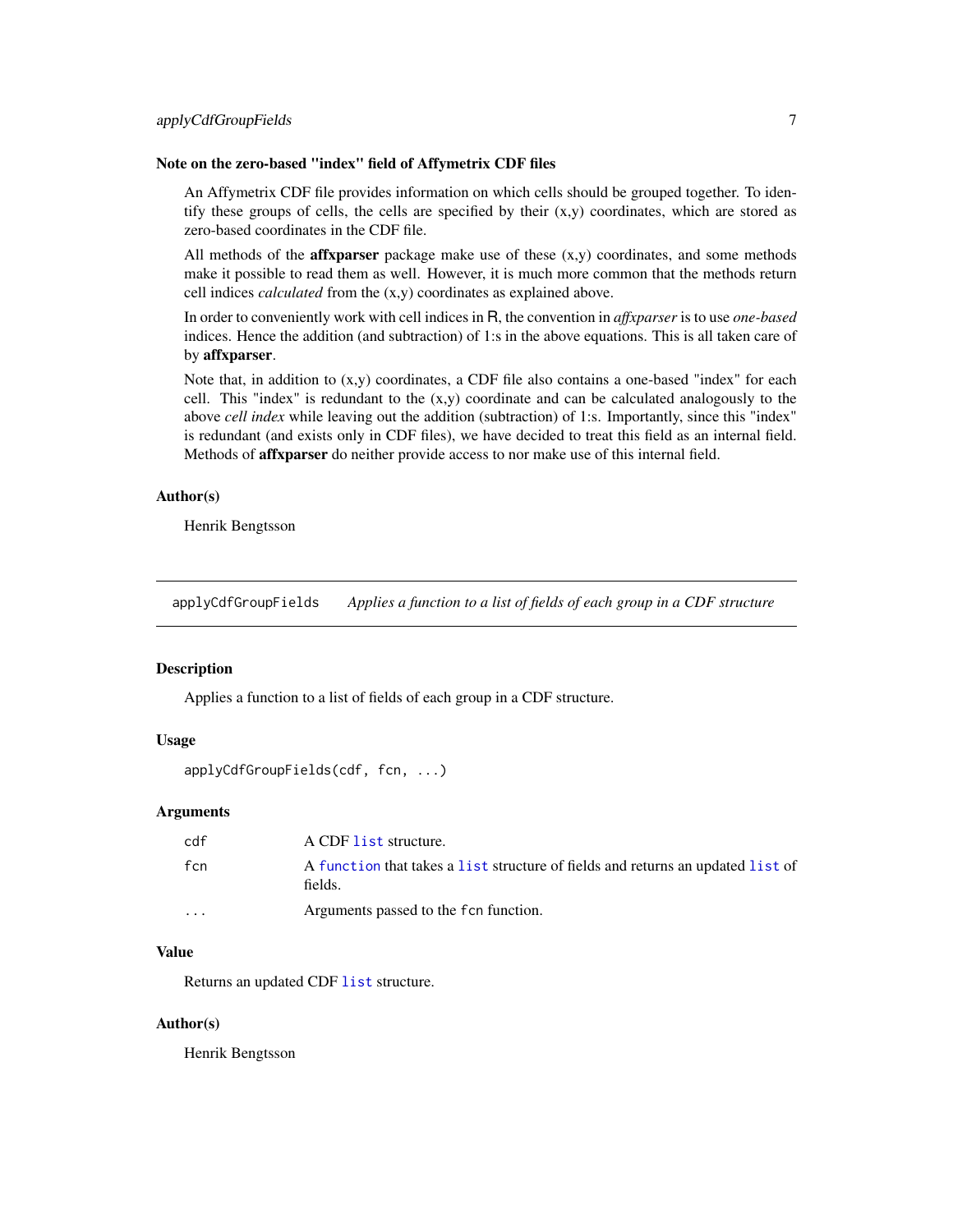## <span id="page-7-0"></span>See Also

[applyCdfGroups](#page-7-1)().

<span id="page-7-1"></span>applyCdfGroups *Applies a function over the groups in a CDF structure*

## Description

Applies a function over the groups in a CDF structure.

#### Usage

```
applyCdfGroups(cdf, fcn, ...)
```
## Arguments

| cdf                     | A CDF list structure.                                                                              |
|-------------------------|----------------------------------------------------------------------------------------------------|
| fcn                     | A function that takes a list structure of group elements and returns an updated<br>list of groups. |
| $\cdot$ $\cdot$ $\cdot$ | Arguments passed to the f cn function.                                                             |

## Value

Returns an updated CDF [list](#page-0-0) structure.

#### Pre-defined restructuring functions

- Generic:
	- [cdfGetFields](#page-0-0)() Gets a subset of groups fields in a CDF structure.
	- [cdfGetGroups](#page-0-0)() Gets a subset of groups in a CDF structure.
	- [cdfOrderBy](#page-0-0)() Orders the fields according to the value of another field in the same CDF group.
	- [cdfOrderColumnsBy](#page-0-0)() Orders the columns of fields according to the values in a certain row of another field in the same CDF group.
- Designed for SNP arrays:
	- [cdfAddBaseMmCounts](#page-0-0)() Adds the number of allele A and allele B mismatching nucleotides of the probes in a CDF structure.
	- [cdfAddProbeOffsets](#page-0-0)() Adds probe offsets to the groups in a CDF structure.
	- [cdfGtypeCelToPQ](#page-0-0)() Function to imitate Affymetrix' gtype\_cel\_to\_pq software.
	- [cdfMergeAlleles](#page-0-0)() Function to join CDF allele A and allele B groups strand by strand.
	- [cdfMergeStrands](#page-0-0)() Function to join CDF groups with the same names.

We appreciate contributions.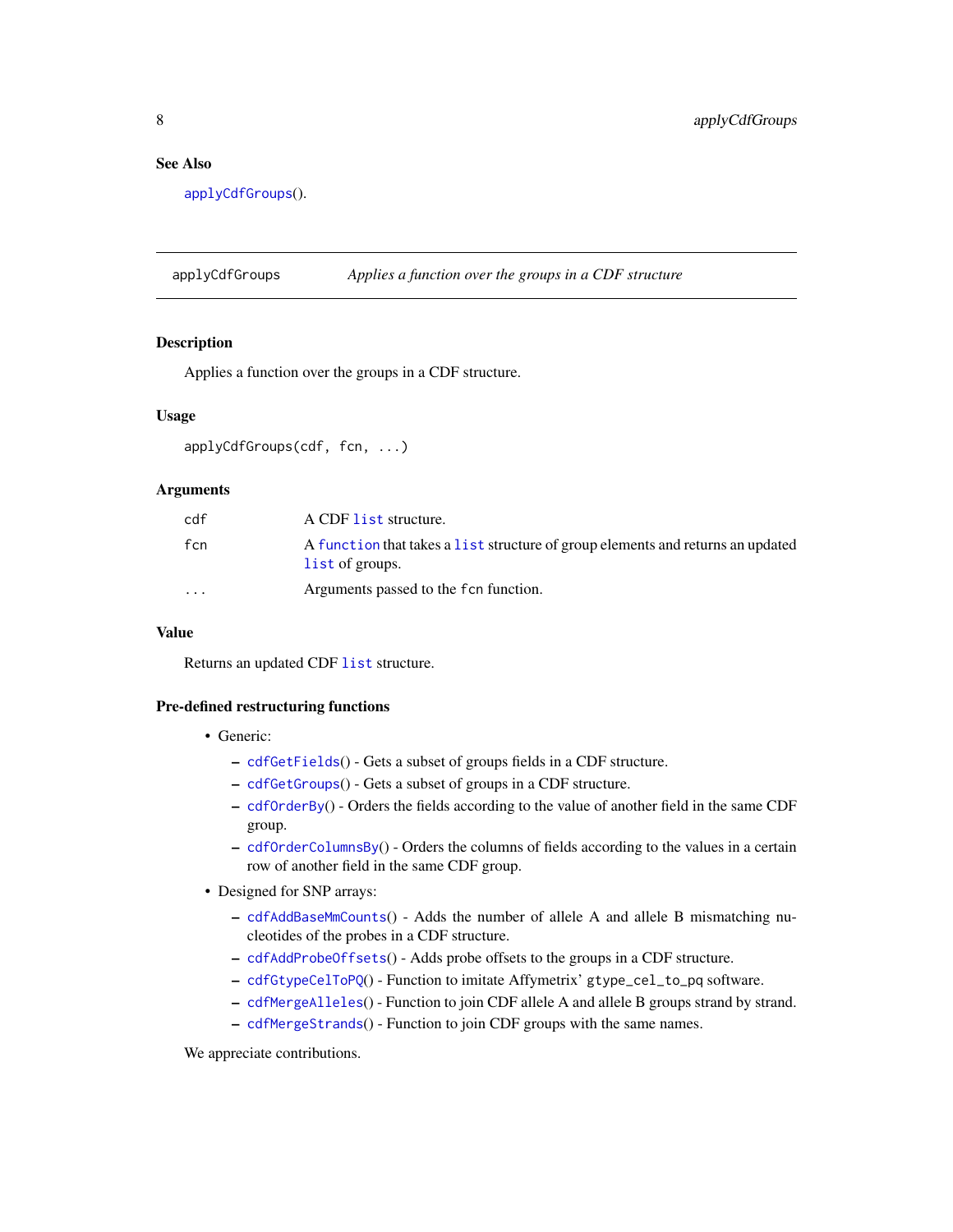## applyCdfGroups 9

#### Author(s)

Henrik Bengtsson

## Examples

```
##############################################################
if (require("AffymetrixDataTestFiles")) { # START #
##############################################################
cdfFile <- findCdf("Mapping10K_Xba131")
# Identify the unit index from the unit name
unitName <- "SNP_A-1509436"
unit <- which(readCdfUnitNames(cdfFile) == unitName)
# Read the CDF file
cdf0 <- readCdfUnits(cdfFile, units=unit, stratifyBy="pmmm", readType=FALSE, readDirection=FALSE)
cat("Default CDF structure:\n")
print(cdf0)
# - - - - - - - - - - - - - - - - - - - - - - - - - - - - - - -
# Tabulate the information in each group
# - - - - - - - - - - - - - - - - - - - - - - - - - - - - - - -
cdf <- readCdfUnits(cdfFile, units=unit)
cdf <- applyCdfGroups(cdf, lapply, as.data.frame)
print(cdf)
# - - - - - - - - - - - - - - - - - - - - - - - - - - - - - - -
# Infer the (true or the relative) offset for probe quartets.
# - - - - - - - - - - - - - - - - - - - - - - - - - - - - - - -
cdf <- applyCdfGroups(cdf0, cdfAddProbeOffsets)
cat("Probe offsets:\n")
print(cdf)
# - - - - - - - - - - - - - - - - - - - - - - - - - - - - - - -
# Identify the number of nucleotides that mismatch the
# allele A and the allele B sequences, respectively.
# - - - - - - - - - - - - - - - - - - - - - - - - - - - - - - -
cdf <- applyCdfGroups(cdf, cdfAddBaseMmCounts)
cat("Allele A & B target sequence mismatch counts:\n")
print(cdf)
# - - - - - - - - - - - - - - - - - - - - - - - - - - - - - - -
# Combine the signals from the sense and the anti-sense
# strands in a SNP CEL files.
# - - - - - - - - - - - - - - - - - - - - - - - - - - - - - - -
# First, join the strands in the CDF structure.
cdf <- applyCdfGroups(cdf, cdfMergeStrands)
cat("Joined CDF structure:\n")
print(cdf)
```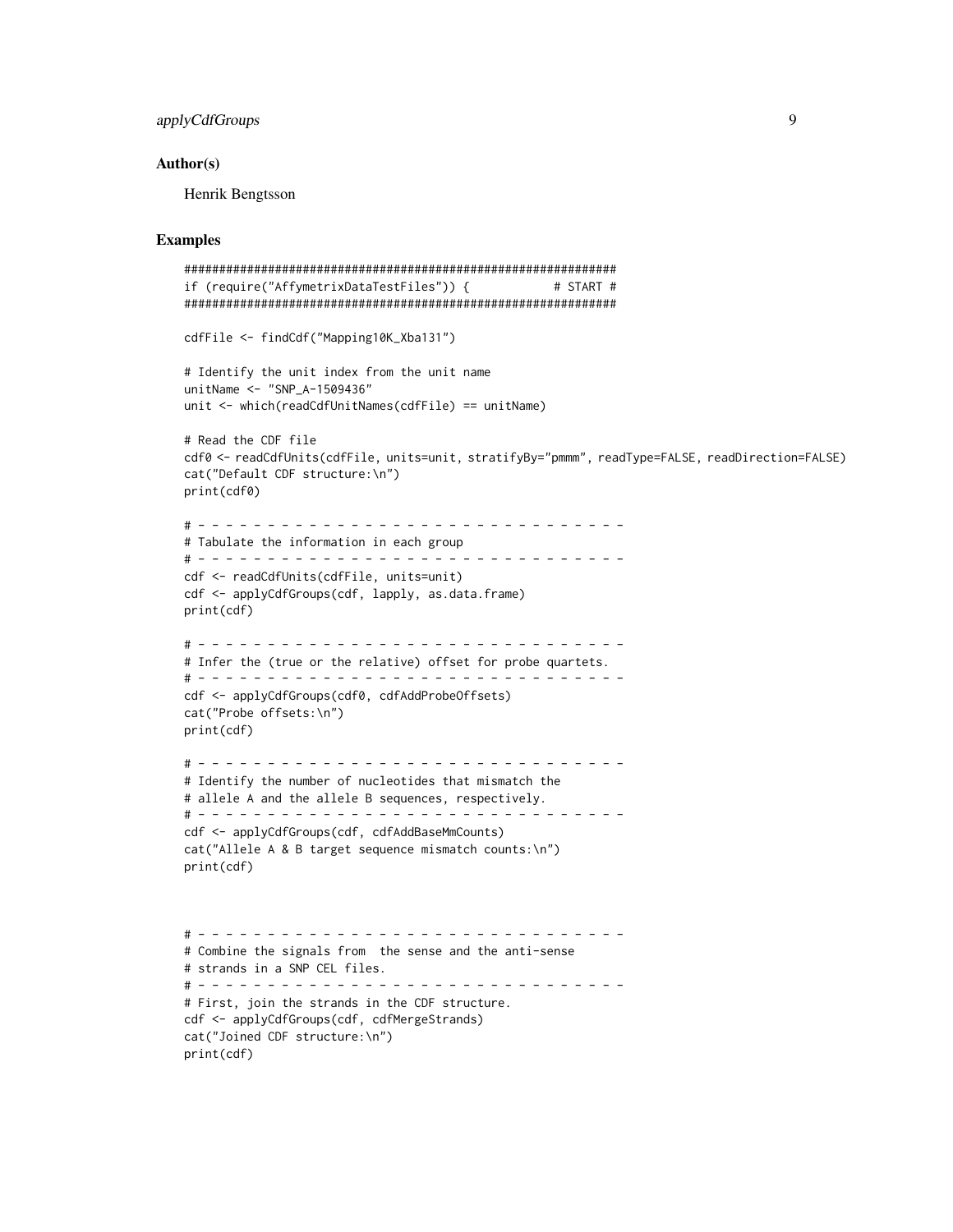```
# - - - - - - - - - - - - - - - - - - - - - - - - - - - - - - -
# Rearrange values of group fields into quartets. This
# requires that the values are already arranged as PMs and MMs.
# - - - - - - - - - - - - - - - - - - - - - - - - - - - - - - -
cdf <- applyCdfGroups(cdf0, cdfMergeAlleles)
cat("Probe quartets:\n")
print(cdf)
# - - - - - - - - - - - - - - - - - - - - - - - - - - - - - - -
# Get the x and y cell locations (note, zero-based)
# - - - - - - - - - - - - - - - - - - - - - - - - - - - - - - -
x <- unlist(applyCdfGroups(cdf, cdfGetFields, "x"), use.names=FALSE)
y <- unlist(applyCdfGroups(cdf, cdfGetFields, "y"), use.names=FALSE)
# Validate
ncol <- readCdfHeader(cdfFile)$cols
cells <- as.integer(y*ncol+x+1)
cells <- sort(cells)
cells0 <- readCdfCellIndices(cdfFile, units=unit)
cells0 <- unlist(cells0, use.names=FALSE)
cells0 <- sort(cells0)
stopifnot(identical(cells0, cells))
##############################################################
} # STOP #
##############################################################
```
<span id="page-9-1"></span>compareCdfs *Compares the contents of two CDF files*

#### Description

Compares the contents of two CDF files.

#### Usage

```
compareCdfs(pathname, other, quick=FALSE, verbose=0, ...)
```
## Arguments

| pathname | The pathname of the first CDF file.                                                      |
|----------|------------------------------------------------------------------------------------------|
| other    | The pathname of the seconds CDF file.                                                    |
| auick    | If TRUE, only a subset of the units are compared, otherwise all units are com-<br>pared. |

<span id="page-9-0"></span>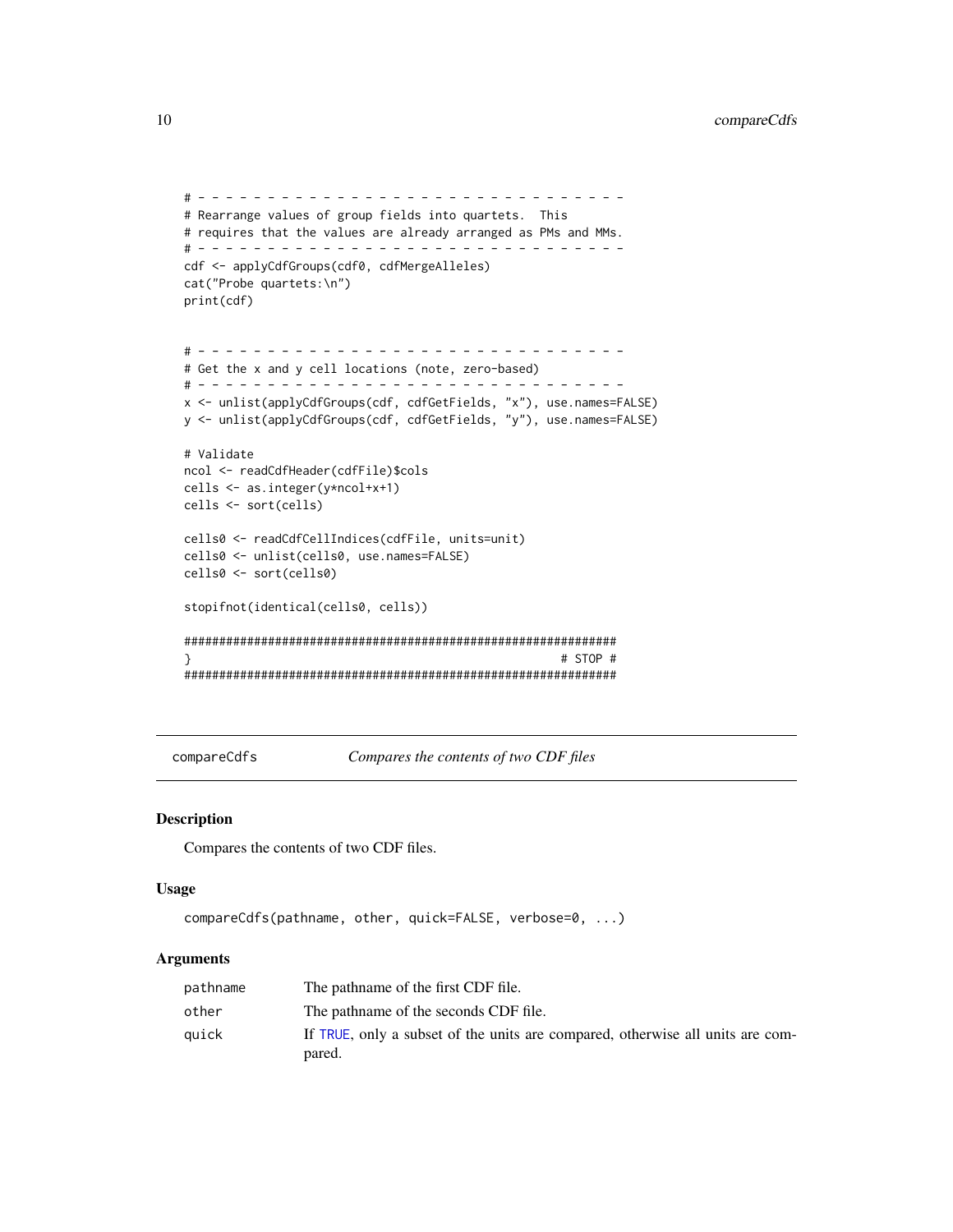## <span id="page-10-0"></span>compareCels 11

| verbose  | An integer. The larger the more details are printed. |
|----------|------------------------------------------------------|
| $\cdots$ | Not used.                                            |

## Details

The comparison is done with an upper-limit memory usage, regardless of the size of the CDFs.

## Value

Returns [TRUE](#page-0-0) if the two CDF are equal, otherwise [FALSE](#page-0-0). If [FALSE](#page-0-0), the attribute reason contains a string explaining what difference was detected, and the attributes value1 and value2 contain the two objects/values that differs.

## Author(s)

Henrik Bengtsson

#### See Also

[convertCdf](#page-11-1)().

compareCels *Compares the contents of two CEL files*

## Description

Compares the contents of two CEL files.

#### Usage

compareCels(pathname, other, readMap=NULL, otherReadMap=NULL, verbose=0, ...)

#### Arguments

| pathname     | The pathname of the first CEL file.                  |
|--------------|------------------------------------------------------|
| other        | The pathname of the seconds CEL file.                |
| readMap      | An optional read map for the first CEL file.         |
| otherReadMap | An optional read map for the second CEL file.        |
| verbose      | An integer. The larger the more details are printed. |
|              | Not used.                                            |

## Value

Returns [TRUE](#page-0-0) if the two CELs are equal, otherwise [FALSE](#page-0-0). If [FALSE](#page-0-0), the attribute reason contains a string explaining what difference was detected, and the attributes value1 and value2 contain the two objects/values that differs.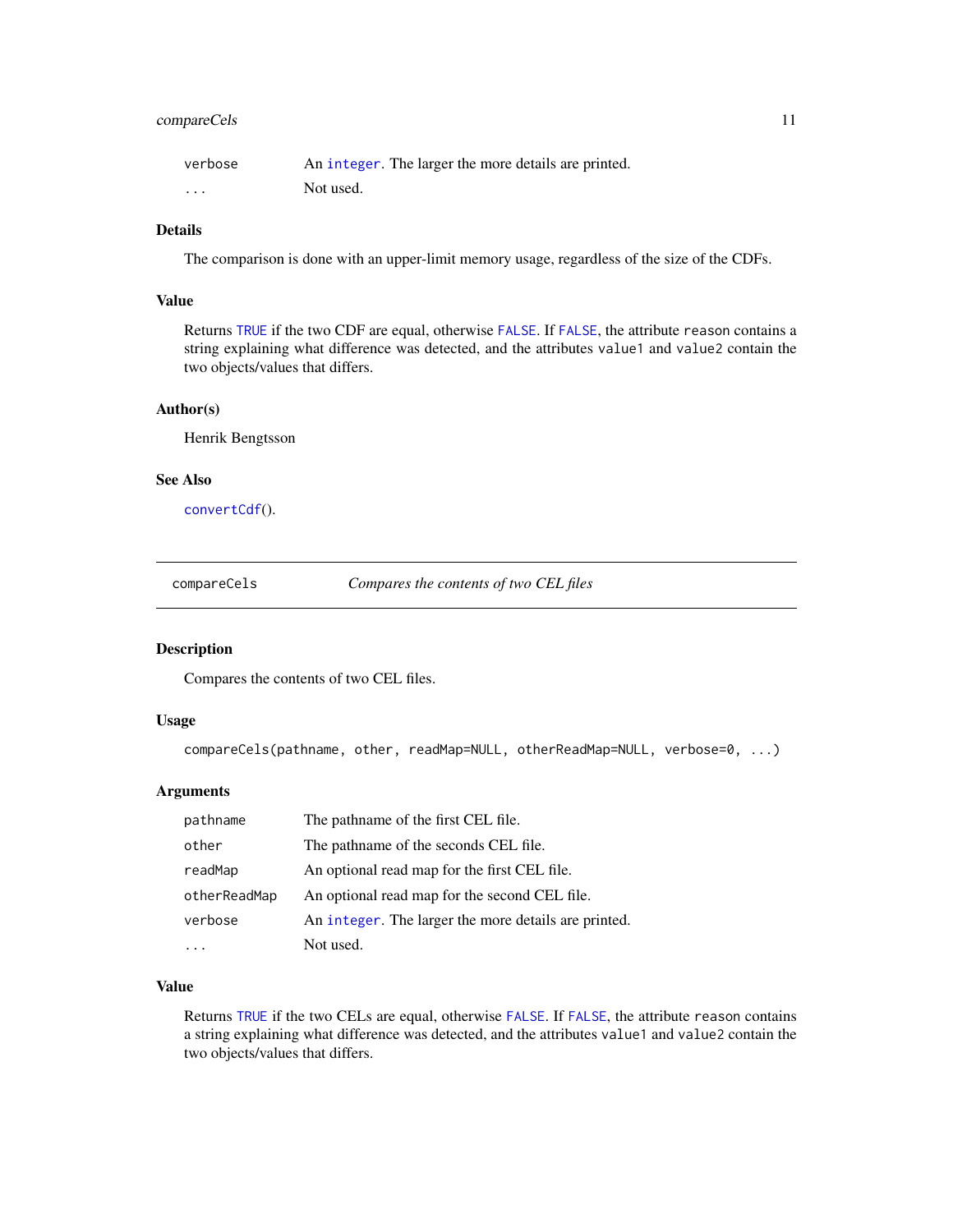#### Author(s)

Henrik Bengtsson

#### See Also

[convertCel](#page-12-1)().

<span id="page-11-1"></span>convertCdf *Converts a CDF into the same CDF but with another format*

## Description

Converts a CDF into the same CDF but with another format. Currently only CDF files in version 4 (binary/XDA) can be written. However, any input format is recognized.

#### Usage

convertCdf(filename, outFilename, version="4", force=FALSE, ..., .validate=TRUE, verbose=FALSE)

## Arguments

| filename    | The pathname of the original CDF file.                                                                                                                                                                                           |
|-------------|----------------------------------------------------------------------------------------------------------------------------------------------------------------------------------------------------------------------------------|
| outFilename | The pathname of the destination CDF file. If the same as the source file, an<br>exception is thrown.                                                                                                                             |
| version     | The version of the output file format.                                                                                                                                                                                           |
| force       | If FALSE, and the version of the original CDF is the same as the output version,<br>the new CDF will not be generated, otherwise it will.                                                                                        |
| $\cdot$     | Not used.                                                                                                                                                                                                                        |
| .validate   | If TRUE, a consistency test between the generated and the original CDF is per-<br>formed. Note that the memory overhead for this can be quite large, because two<br>complete CDF structures are kept in memory at the same time. |
| verbose     | If TRUE, extra details are written while processing.                                                                                                                                                                             |

#### Value

Returns (invisibly) [TRUE](#page-0-0) if a new CDF was generated, otherwise [FALSE](#page-0-0).

## Benchmarking of ASCII and binary CDFs

Binary CDFs are much faster to read than ASCII CDFs. Here are some example for reading complete CDFs (the difference is even larger when reading CDFs in subsets):

- HG-U133A (22283 units): ASCII 11.7s (9.3x), binary 1.20s (1x).
- Hu6800 (7129 units): ASCII 3.5s (6.1x), binary 0.57s (1x).

<span id="page-11-0"></span>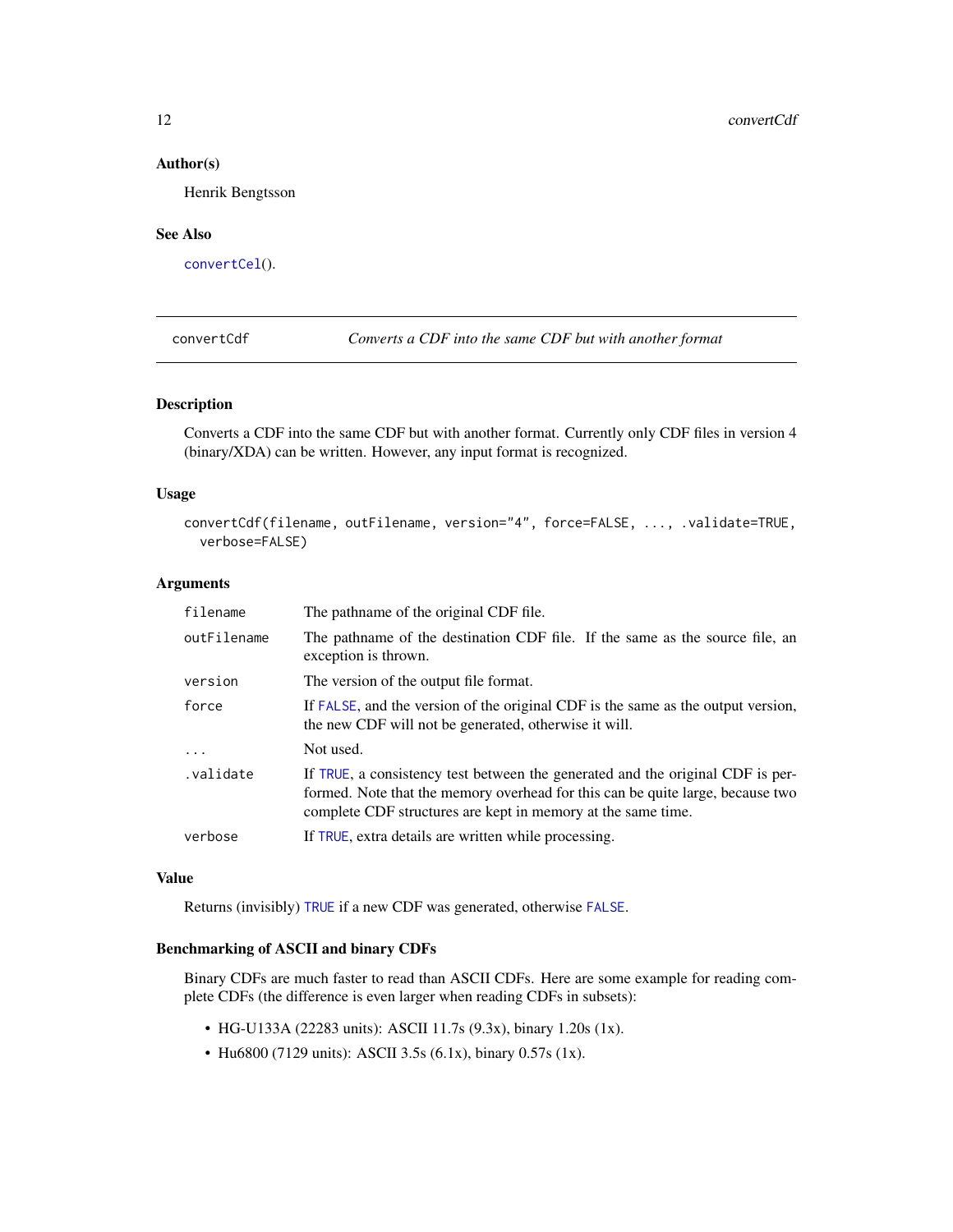#### <span id="page-12-0"></span>convertCel 23

#### Confirmed conversions to binary (XDA) CDFs

The following chip types have been converted using convertCdf() and then verified for correctness using compareCdfs(): ASCII-to-binary: HG-U133A, Hu6800. Binary-to-binary: Test3.

### Author(s)

Henrik Bengtsson

#### See Also

See [compareCdfs](#page-9-1)() to compare two CDF files. [writeCdf](#page-0-0)().

#### Examples

```
##############################################################
if (require("AffymetrixDataTestFiles")) { # START #
##############################################################
chipType <- "Test3"
cdfFiles <- findCdf(chipType, firstOnly=FALSE)
cdfFiles <- list(
 ASCII=grep("ASCII", cdfFiles, value=TRUE),
 XDA=grep("XDA", cdfFiles, value=TRUE)
)
outFile <- file.path(tempdir(), sprintf("%s.cdf", chipType))
convertCdf(cdfFiles$ASCII, outFile, verbose=TRUE)
##############################################################
} # STOP #
##############################################################
```
<span id="page-12-1"></span>convertCel *Converts a CEL into the same CEL but with another format*

#### Description

Converts a CEL into the same CEL but with another format. Currently only CEL files in version 4 (binary/XDA) can be written. However, any input format is recognized.

#### Usage

```
convertCel(filename, outFilename, readMap=NULL, writeMap=NULL, version="4",
  newChipType=NULL, ..., .validate=FALSE, verbose=FALSE)
```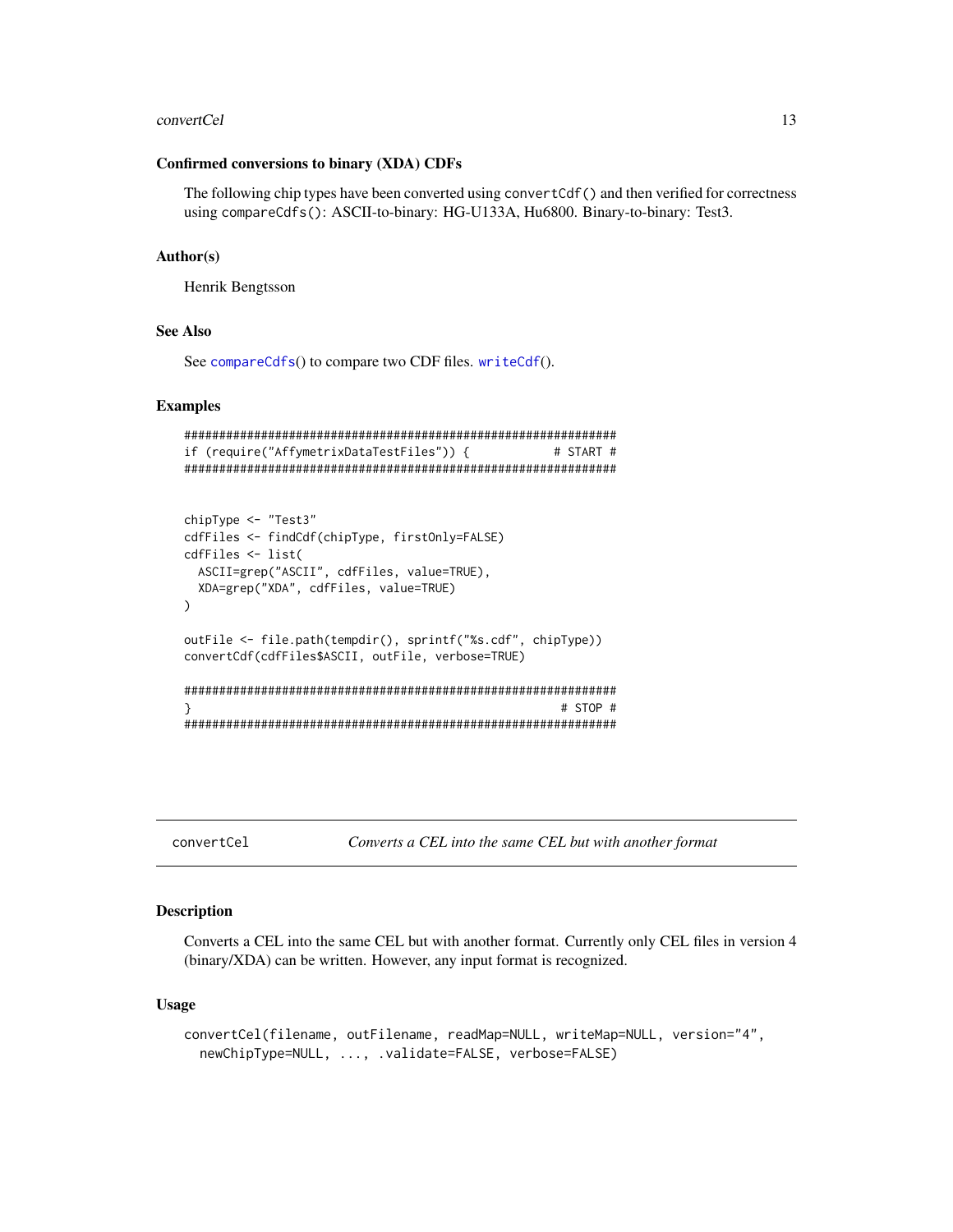#### <span id="page-13-0"></span>Arguments

| filename    | The pathname of the original CEL file.                                                                                                                                  |
|-------------|-------------------------------------------------------------------------------------------------------------------------------------------------------------------------|
| outFilename | The pathname of the destination CEL file. If the same as the source file, an<br>exception is thrown.                                                                    |
| readMap     | An optional read map for the input CEL file.                                                                                                                            |
| writeMap    | An optional write map for the output CEL file.                                                                                                                          |
| version     | The version of the output file format.                                                                                                                                  |
| newChipType | (Only for advanced users who fully understands the Affymetrix CEL file for-<br>mat!) An optional string for overriding the chip type (label) in the CEL file<br>header. |
| .           | Not used.                                                                                                                                                               |
| validate.   | If TRUE, a consistency test between the generated and the original CEL is per-<br>formed.                                                                               |
| verbose     | If TRUE, extra details are written while processing.                                                                                                                    |

## Value

Returns (invisibly) [TRUE](#page-0-0) if a new CEL was generated, otherwise [FALSE](#page-0-0).

## Benchmarking of ASCII and binary CELs

Binary CELs are much faster to read than ASCII CELs. Here are some example for reading complete CELs (the difference is even larger when reading CELs in subsets):

• To do

## WARNING: Changing the chip type label

The newChipType argument changes the label in the part of DAT header that specifies the chip type of the CEL file. Note that it does not change anything else in the CEL file. This type of relabeling is valid for updating the chip type *label* of CEL files that where generated during, say, an "Early Access" period leading to a different chip type label than what more recent CEL files of the same physical chip type have.

#### Author(s)

Henrik Bengtsson

## See Also

[createCel](#page-14-1)().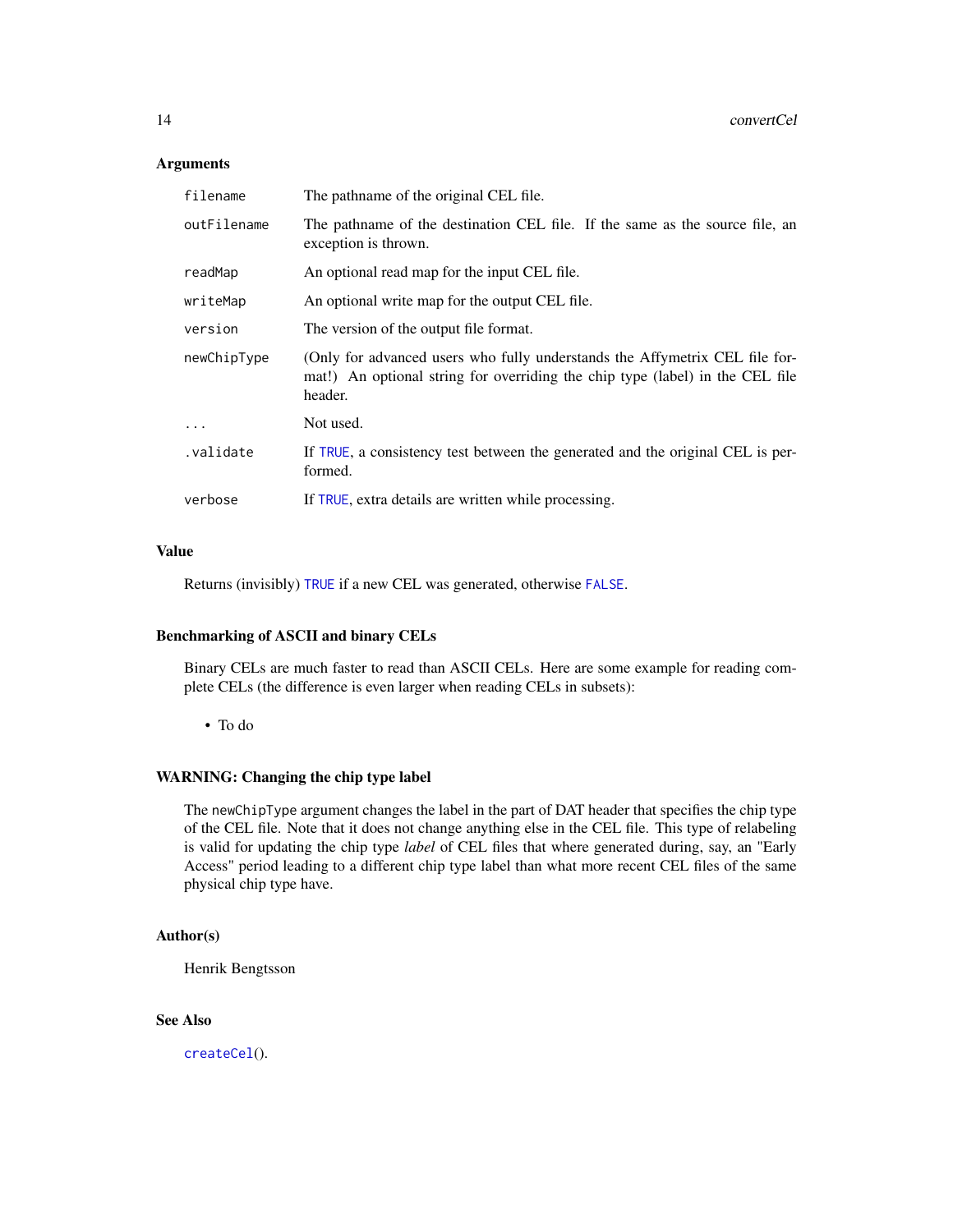#### <span id="page-14-0"></span>createCel 15

## Examples

```
##############################################################
if (require("AffymetrixDataTestFiles")) { # START #
##############################################################
# Search for some available Calvin CEL files
path <- system.file("rawData", package="AffymetrixDataTestFiles")
files <- findFiles(pattern="[.](cel|CEL)$", path=path, recursive=TRUE, firstOnly=FALSE)
files <- grep("FusionSDK_Test3", files, value=TRUE)
files <- grep("Calvin", files, value=TRUE)
file <- files[1]
outFile <- file.path(tempdir(), gsub("[.]CEL$", ",XBA.CEL", basename(file)))
if (file.exists(outFile))
 file.remove(outFile)
convertCel(file, outFile, .validate=TRUE)
##############################################################
} # STOP #
##############################################################
```
<span id="page-14-1"></span>

createCel *Creates an empty CEL file*

## Description

Creates an empty CEL file.

#### Usage

createCel(filename, header, nsubgrids=0, overwrite=FALSE, ..., cdf=NULL, verbose=FALSE)

## **Arguments**

| filename  | The filename of the CEL file to be created.                                                                                                                                                                                                                      |
|-----------|------------------------------------------------------------------------------------------------------------------------------------------------------------------------------------------------------------------------------------------------------------------|
| header    | A list structure describing the CEL header, similar to the structure returned by<br>readCelHeader(). This header can be of any CEL header version.                                                                                                               |
| overwrite | If FALSE and the file already exists, an exception is thrown, otherwise the file is<br>created.                                                                                                                                                                  |
| nsubgrids | The number of subgrids.                                                                                                                                                                                                                                          |
| $\ddotsc$ | Not used.                                                                                                                                                                                                                                                        |
| cdf       | (optional) The pathname of a CDF file for the CEL file to be created. If given, the<br>CEL header (argument header) is validated against the CDF header, otherwise<br>not. If TRUE, a CDF file is located automatically based using findCdf (header \$chiptype). |
| verbose   | An integer specifying how much verbose details are outputted.                                                                                                                                                                                                    |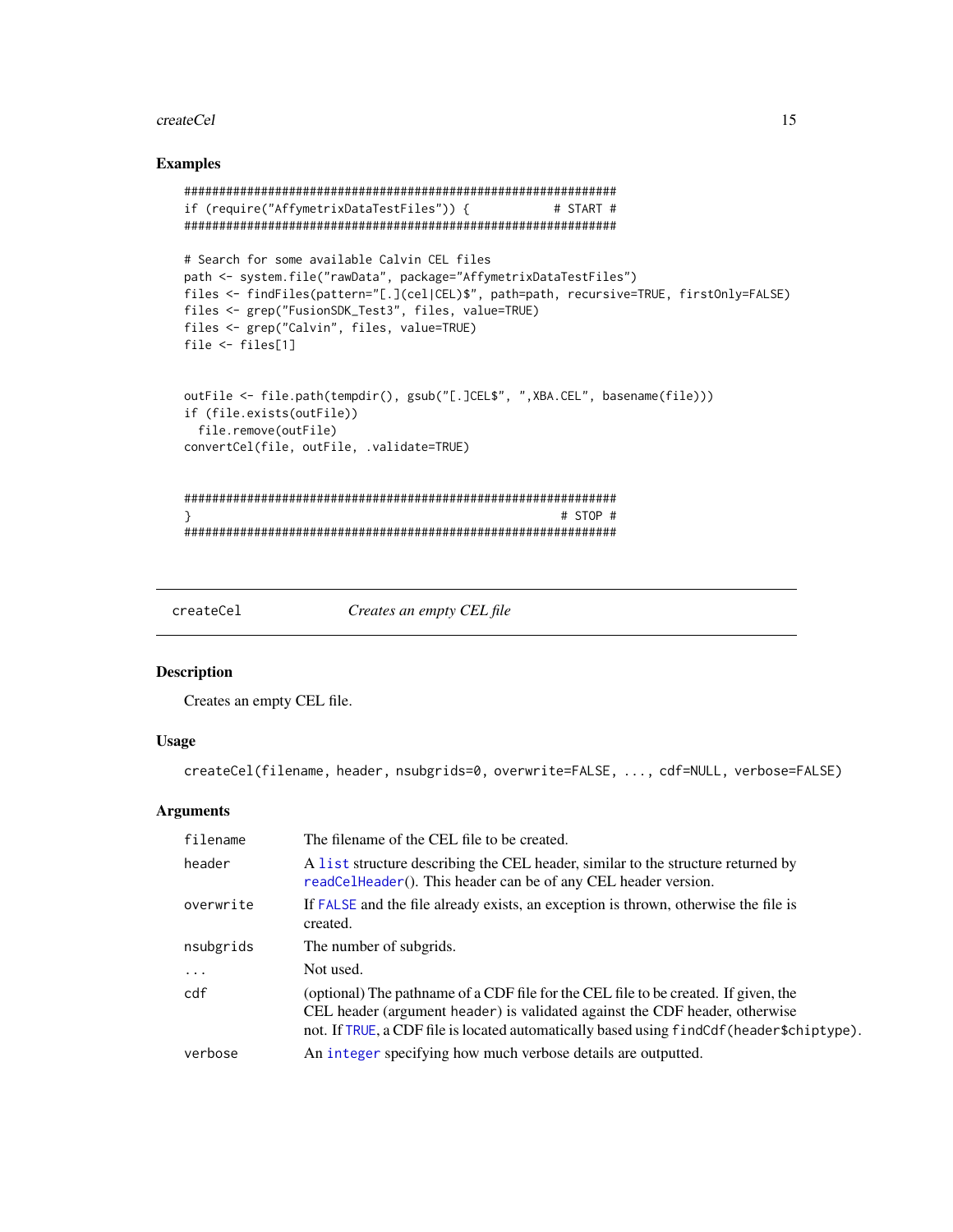## Details

Currently only binary (v4) CEL files are supported. The current version of the method does not make use of the Fusion SDK, but its own code to create the CEL file.

## Value

Returns (invisibly) the pathname of the file created.

#### Redundant fields in the CEL header

There are a few redundant fields in the CEL header. To make sure the CEL header is consistent, redundant fields are cleared and regenerated. For instance, the field for the total number of cells is calculated from the number of cell rows and columns.

#### Author(s)

Henrik Bengtsson

#### Examples

```
##############################################################
if (require("AffymetrixDataTestFiles")) { # START #
##############################################################
# Search for first available ASCII CEL file
path <- system.file("rawData", package="AffymetrixDataTestFiles")
files <- findFiles(pattern="[.](cel|CEL)$", path=path, recursive=TRUE, firstOnly=FALSE)
files <- grep("ASCII", files, value=TRUE)
file <- files[1]
# - - - - - - - - - - - - - - - - - - - - - - - - - - - - - - - -
# Read the CEL header
# - - - - - - - - - - - - - - - - - - - - - - - - - - - - - - - -
hdr <- readCelHeader(file)
# Assert that we found an ASCII CEL file, but any will do
stopifnot(hdr$version == 3)
# - - - - - - - - - - - - - - - - - - - - - - - - - - - - - - - -
# Create a CEL v4 file of the same chip type
# - - - - - - - - - - - - - - - - - - - - - - - - - - - - - - - -
outFile <- file.path(tempdir(), "zzz.CEL")
if (file.exists(outFile))
  file.remove(outFile)
createCel(outFile, hdr, overwrite=TRUE)
str(readCelHeader(outFile))
# Verify correctness by update and re-read a few cells
intensities <- as.double(1:100)
```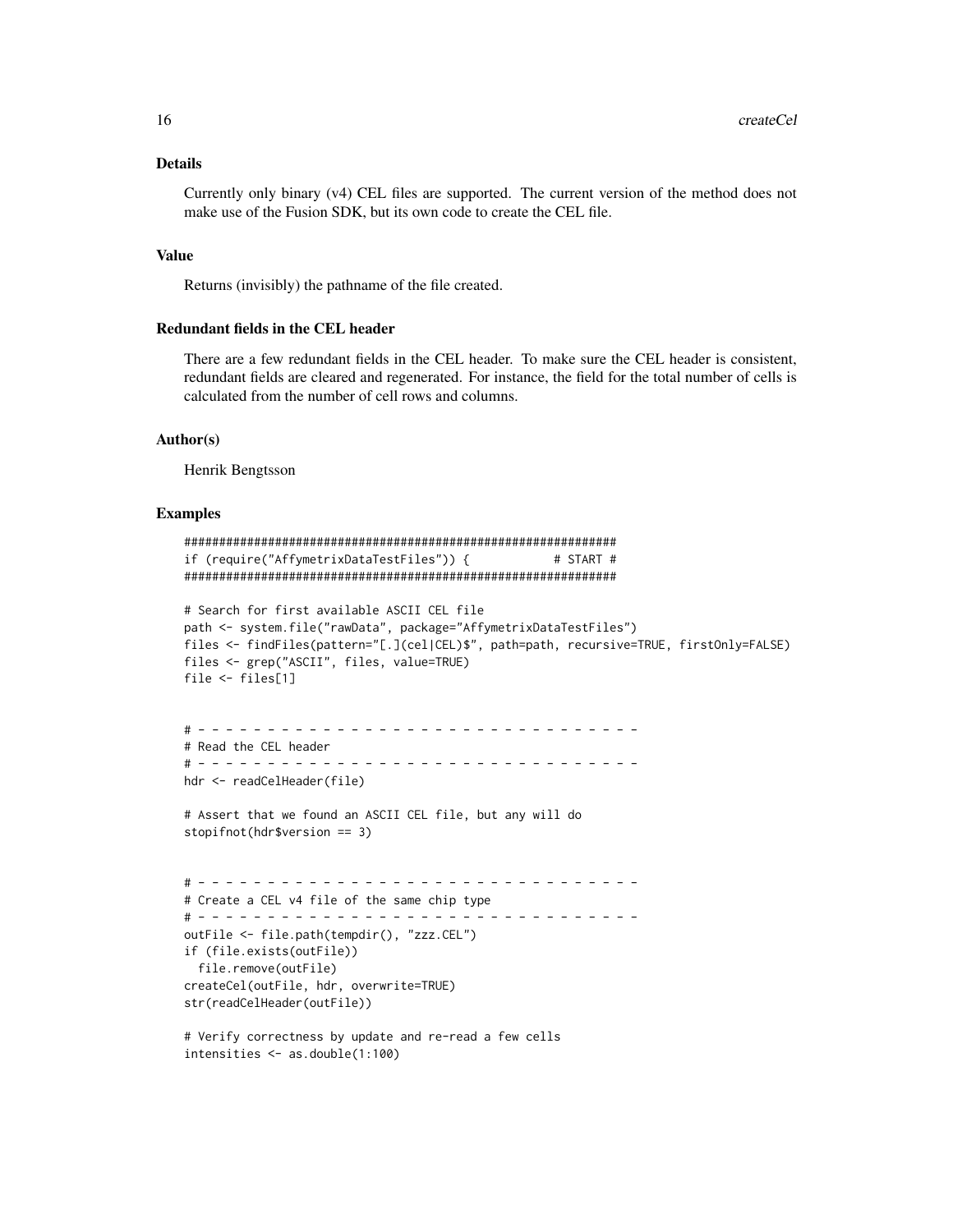#### <span id="page-16-0"></span>findCdf and the contract of the contract of the contract of the contract of the contract of the contract of the contract of the contract of the contract of the contract of the contract of the contract of the contract of th

```
indices <- seq(along=intensities)
updateCel(outFile, indices=indices, intensities=intensities)
value <- readCel(outFile, indices=indices)$intensities
stopifnot(identical(intensities, value))
##############################################################
} # STOP #
##############################################################
```
<span id="page-16-1"></span>findCdf *Search for CDF files in multiple directories*

## Description

Search for CDF files in multiple directories.

#### Usage

```
findCdf(chipType=NULL, paths=NULL, recursive=TRUE, pattern="[.](c|C)(d|D)(f|F)$", ...)
```
## Arguments

| chipType  | A character string of the chip type to search for.                                                                                                                             |
|-----------|--------------------------------------------------------------------------------------------------------------------------------------------------------------------------------|
| paths     | A character vector of paths to be searched. The current directory is always<br>searched at the beginning. If NULL, default paths are searched. For more details,<br>see below. |
| recursive | If TRUE, directories are searched recursively.                                                                                                                                 |
| pattern   | A regular expression file name pattern to match.                                                                                                                               |
| $\ddotsc$ | Additional arguments passed to find Files().                                                                                                                                   |

## Details

Note, the current directory is always searched first, but never recursively (unless it is added to the search path explicitly). This provides an easy way to override other files in the search path.

If paths is [NULL](#page-0-0), then a set of default paths are searched. The default search path constitutes:

- 1. getOption("AFFX\_CDF\_PATH")
- 2. Sys.getenv("AFFX\_CDF\_PATH")

One of the easiest ways to set system variables for R is to set them in an . Renviron file, e.g.

# affxparser: Set default CDF path AFFX\_CDF\_PATH=\${AFFX\_CDF\_PATH};M:/Affymetrix\_2004-100k\_trios/cdf AFFX\_CDF\_PATH=\${AFFX\_CDF\_PATH};M:/Affymetrix\_2005-500k\_data/cdf

See [Startup](#page-0-0) for more details.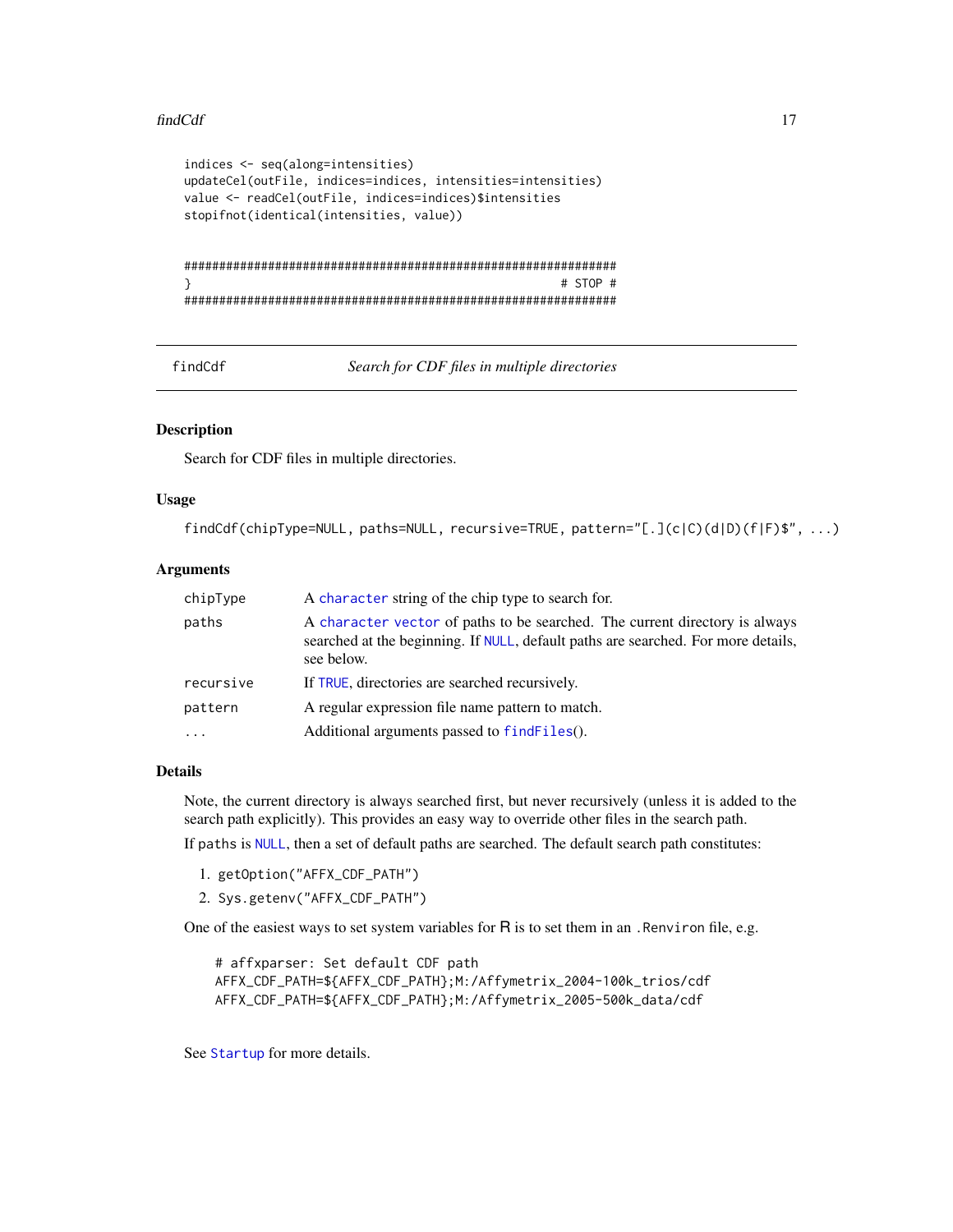## <span id="page-17-0"></span>Value

Returns a [vector](#page-0-0) of the full pathnames of the files found.

## Author(s)

Henrik Bengtsson

### See Also

This method is used internally by [readCelUnits](#page-35-1)() if the CDF file is not specified.

#### Examples

```
##############################################################
if (require("AffymetrixDataTestFiles")) { # START #
##############################################################
# Find a specific CDF file
cdfFile <- findCdf("Mapping10K_Xba131")
print(cdfFile)
# Find the first CDF file (no matter what it is)
cdfFile <- findCdf()
print(cdfFile)
# Find all CDF files in search path and display their headers
cdfFiles <- findCdf(firstOnly=FALSE)
for (cdfFile in cdfFiles) {
 cat("=======================================\n")
 hdr <- readCdfHeader(cdfFile)
 str(hdr)
}
##############################################################
} # STOP #
##############################################################
```
<span id="page-17-1"></span>readBpmap *Parses a Bpmap file*

## Description

Parses (parts of) a Bpmap (binary probe mapping) file from Affymetrix.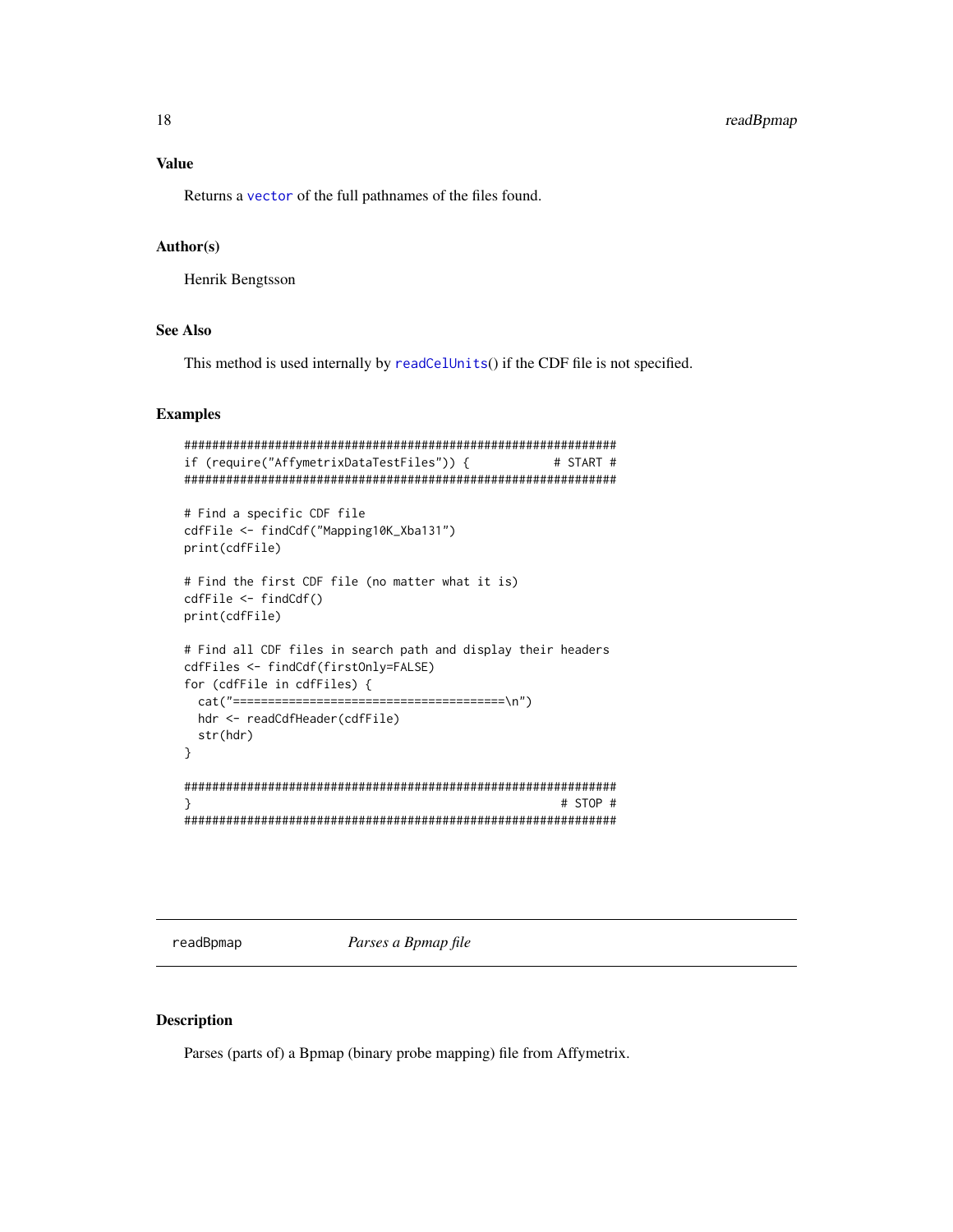## readBpmap 19

## Usage

```
readBpmap(filename, seqIndices = NULL, readProbeSeq = TRUE, readSeqInfo
= TRUE, readPMXY = TRUE, readMMXY = TRUE, readStartPos = TRUE,
readCenterPos = FALSE, readStrand = TRUE, readMatchScore = FALSE,
readProbeLength = FALSE, verbose = 0)
```

```
readBpmapHeader(filename)
```

```
readBpmapSeqinfo(filename, seqIndices = NULL, verbose = 0)
```
## Arguments

| filename        | The filename as a character.                                                                                        |
|-----------------|---------------------------------------------------------------------------------------------------------------------|
| seqIndices      | A vector of integers, detailing the indices of the sequences being read. If NULL,<br>the entire file is being read. |
| readProbeSeq    | Do we read the probe sequences.                                                                                     |
| readSeqInfo     | Do we read the sequence information (a list containing information such as se-<br>quence name, number of hits etc.) |
| readPMXY        | Do we read the $(x,y)$ coordinates of the PM-probes.                                                                |
| readMMXY        | Do we read the $(x,y)$ coordinates of the MM-probes (only relevant if the file has<br>MM information)               |
| readStartPos    | Do we read the start position of the probes.                                                                        |
| readCenterPos   | Do we return the start position of the probes.                                                                      |
| readStrand      | Do we return the strand of the hits.                                                                                |
| readProbeLength | readMatchScore Do we return the matchscore.                                                                         |
|                 | Doe we return the probelength.                                                                                      |
| verbose         | How verbose do we want to be.                                                                                       |

## Details

readBpmap reads a BPMAP file, which is a binary file containing information about a given probe's location in a sequence. Here sequence means some kind of reference sequence, typically a chromosome or a scaffold. readBpmapHeader reads the header of the BPMAP file, and readBpmapSeqinfo reads the sequence info of the sequences (so this function is merely a convenience function).

## Value

For readBpmap: A list of lists, one list for every sequence read. The components of the sequence lists, depends on the argument of the function call. For readBpmapheader a list with two components version and numSequences. For readBpmapSeqinfo a list of lists containing the sequence info.

## Author(s)

Kasper Daniel Hansen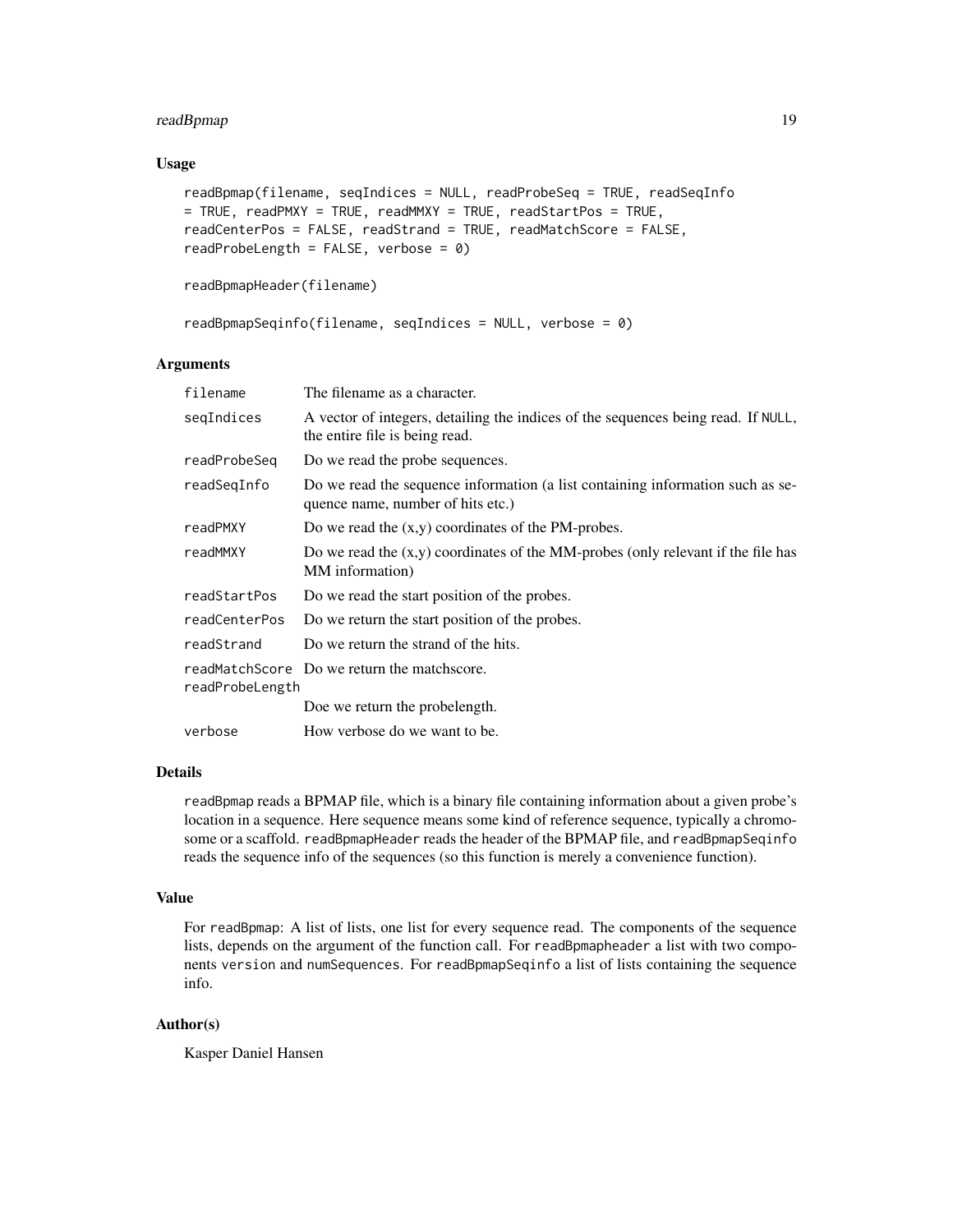## <span id="page-19-0"></span>See Also

[tpmap2bpmap](#page-49-1) for information on how to write Bpmap files.

<span id="page-19-1"></span>readCcg *Reads an Affymetrix Command Console Generic (CCG) Data file*

#### Description

Reads an Affymetrix Command Console Generic (CCG) Data file. The CCG data file format is also known as the Calvin file format.

## Usage

readCcg(pathname, verbose=0, .filter=NULL, ...)

#### Arguments

| pathname                | The pathname of the CCG file.                                                                                       |
|-------------------------|---------------------------------------------------------------------------------------------------------------------|
| verbose                 | An integer specifying the verbose level. If 0, the file is parsed quietly. The<br>higher numbers, the more details. |
| .filter                 | A list.                                                                                                             |
| $\cdot$ $\cdot$ $\cdot$ | Not used.                                                                                                           |

## Details

Note, the current implementation of this methods does not utilize the Affymetrix Fusion SDK library. Instead, it is implemented in R from the file format definition [1].

#### Value

A named [list](#page-0-0) structure consisting of ...

#### About the CCG file format

A CCG file, consists of a "file header", a "generic data header", and "data" section, as outlined here:

- File Header
- Generic Data Header (for the file)
	- 1. Generic Data Header (for the files 1st parent)
		- (a) Generic Data Header (for the files 1st parents 1st parent)
		- (b) Generic Data Header (for the files 1st parents 2nd parent)
		- $(c)$  ...
		- (d) Generic Data Header (for the files 1st parents Mth parent)
	- 2. Generic Data Header (for the files 2nd parent)
	- 3. ...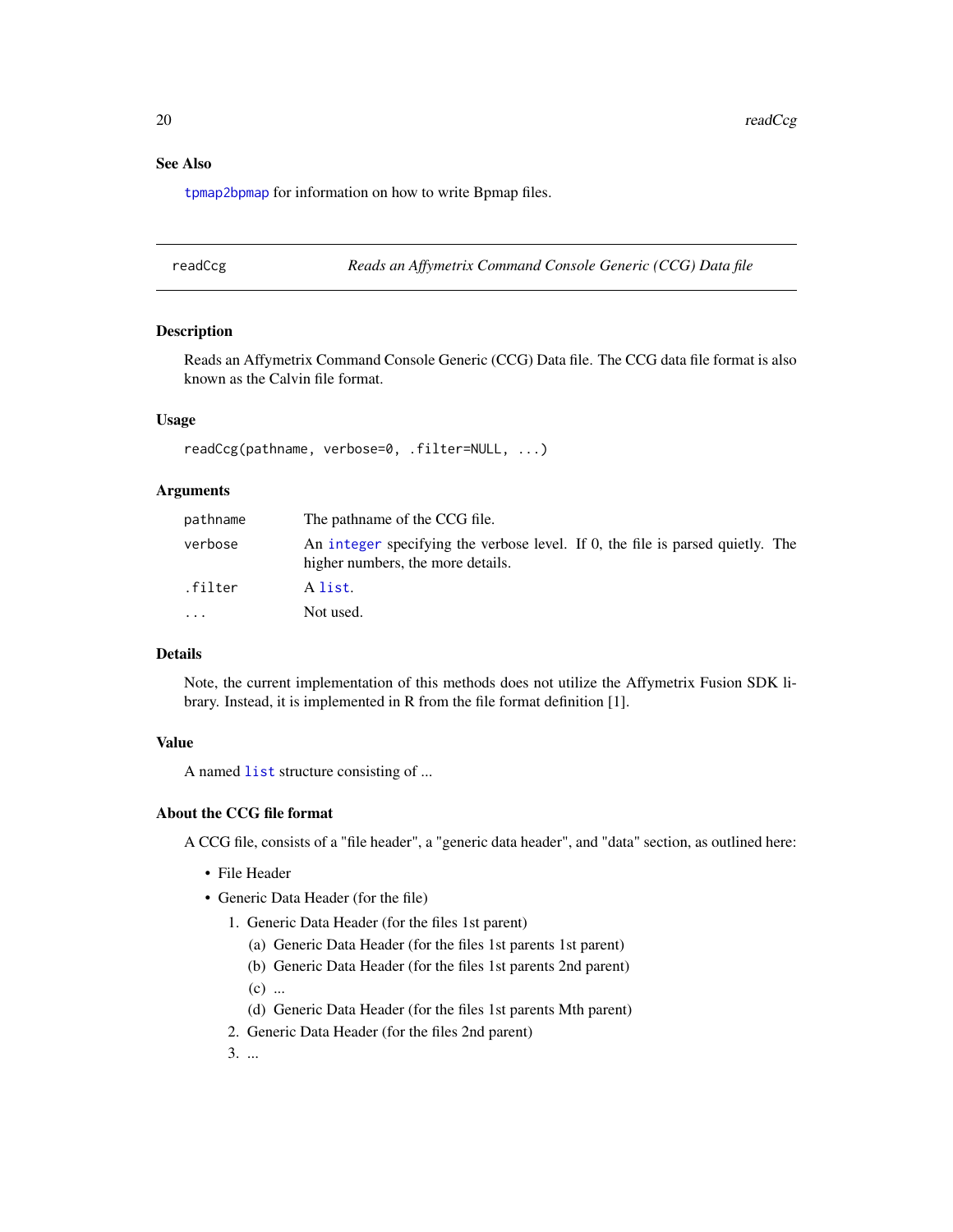## <span id="page-20-0"></span>readCcgHeader 21

- 4. Generic Data Header (for the files Nth parent)
- Data
	- 1. Data Group \#1
		- (a) Data Set \#1
			- Parameters
			- Column definitions
			- Matrix of data
		- (b) Data Set \#2
		- $(c)$  ...
		- (d) Data Set \#L
	- 2. Data Group \#2

3. ...

4. Data Group \#K

## Author(s)

Henrik Bengtsson

#### References

[1] Affymetrix Inc, Affymetrix GCOS 1.x compatible file formats, April, 2006. [http://www.](http://www.affymetrix.com/support/developer/) [affymetrix.com/support/developer/](http://www.affymetrix.com/support/developer/)

## See Also

[readCcgHeader](#page-20-1)(). [readCdfUnits](#page-26-1)().

<span id="page-20-1"></span>

| readCcgHeader | Reads an the header of an Affymetrix Command Console Generic |  |  |  |
|---------------|--------------------------------------------------------------|--|--|--|
|               | (CCG) file                                                   |  |  |  |

## Description

Reads an the header of an Affymetrix Command Console Generic (CCG) file.

## Usage

```
readCcgHeader(pathname, verbose=0, .filter=list(fileHeader = TRUE, dataHeader = TRUE),
  ...)
```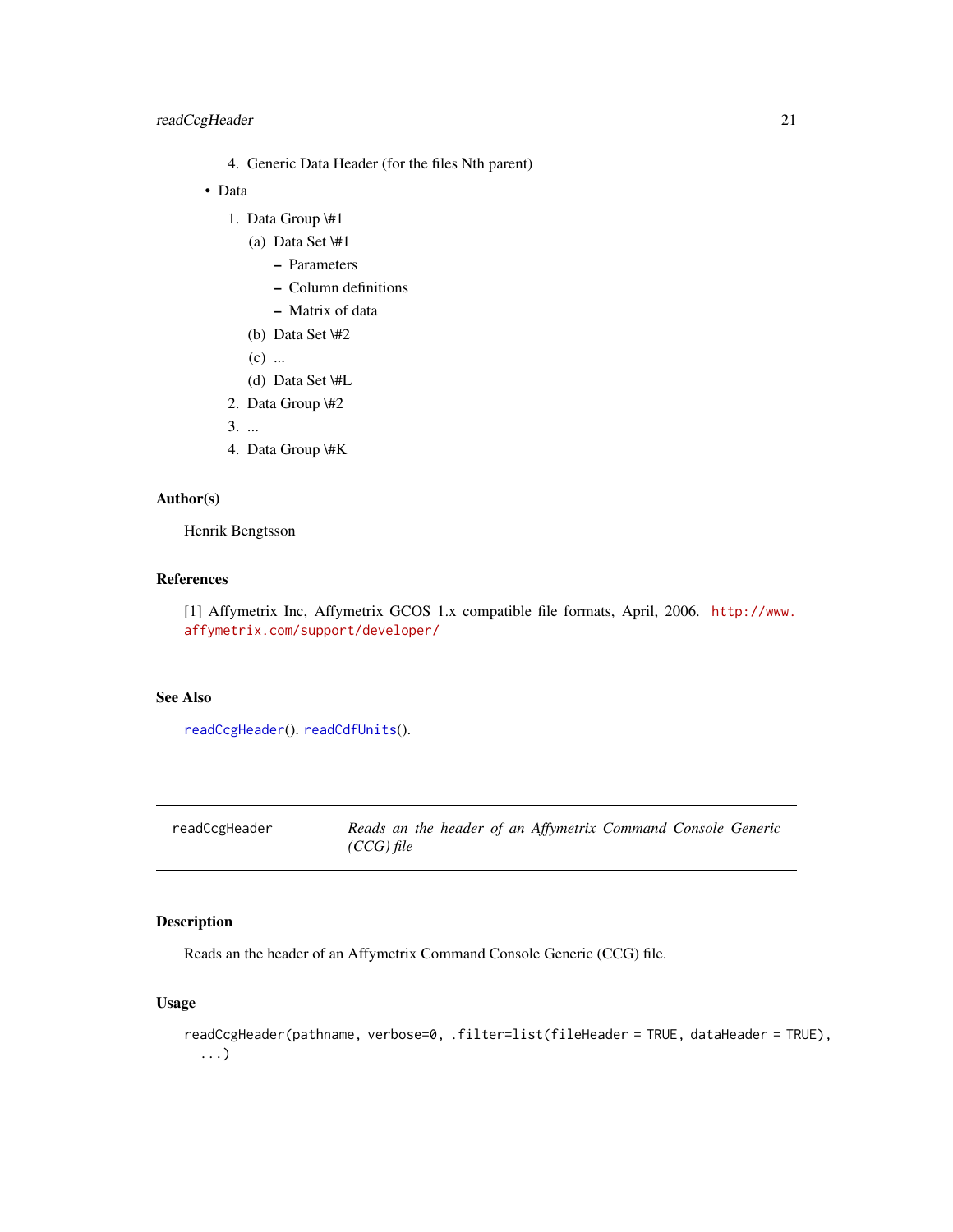#### <span id="page-21-0"></span>Arguments

| pathname  | The pathname of the CCG file.                                                                                       |
|-----------|---------------------------------------------------------------------------------------------------------------------|
| verbose   | An integer specifying the verbose level. If 0, the file is parsed quietly. The<br>higher numbers, the more details. |
| .filter   | A list.                                                                                                             |
| $\ddotsc$ | Not used.                                                                                                           |

## Details

Note, the current implementation of this methods does not utilize the Affymetrix Fusion SDK library. Instead, it is implemented in R from the file format definition [1].

### Value

A named [list](#page-0-0) structure consisting of ...

#### Author(s)

Henrik Bengtsson

#### References

[1] Affymetrix Inc, Affymetrix GCOS 1.x compatible file formats, April, 2006. [http://www.](http://www.affymetrix.com/support/developer/) [affymetrix.com/support/developer/](http://www.affymetrix.com/support/developer/)

#### See Also

[readCcg](#page-19-1)().

<span id="page-21-1"></span>readCdfCellIndices *Reads (one-based) cell indices of units (probesets) in an Affymetrix CDF file*

## Description

Reads (one-based) cell indices of units (probesets) in an Affymetrix CDF file.

#### Usage

```
readCdfCellIndices(filename, units=NULL, stratifyBy=c("nothing", "pmmm", "pm", "mm"),
  verbose=0)
```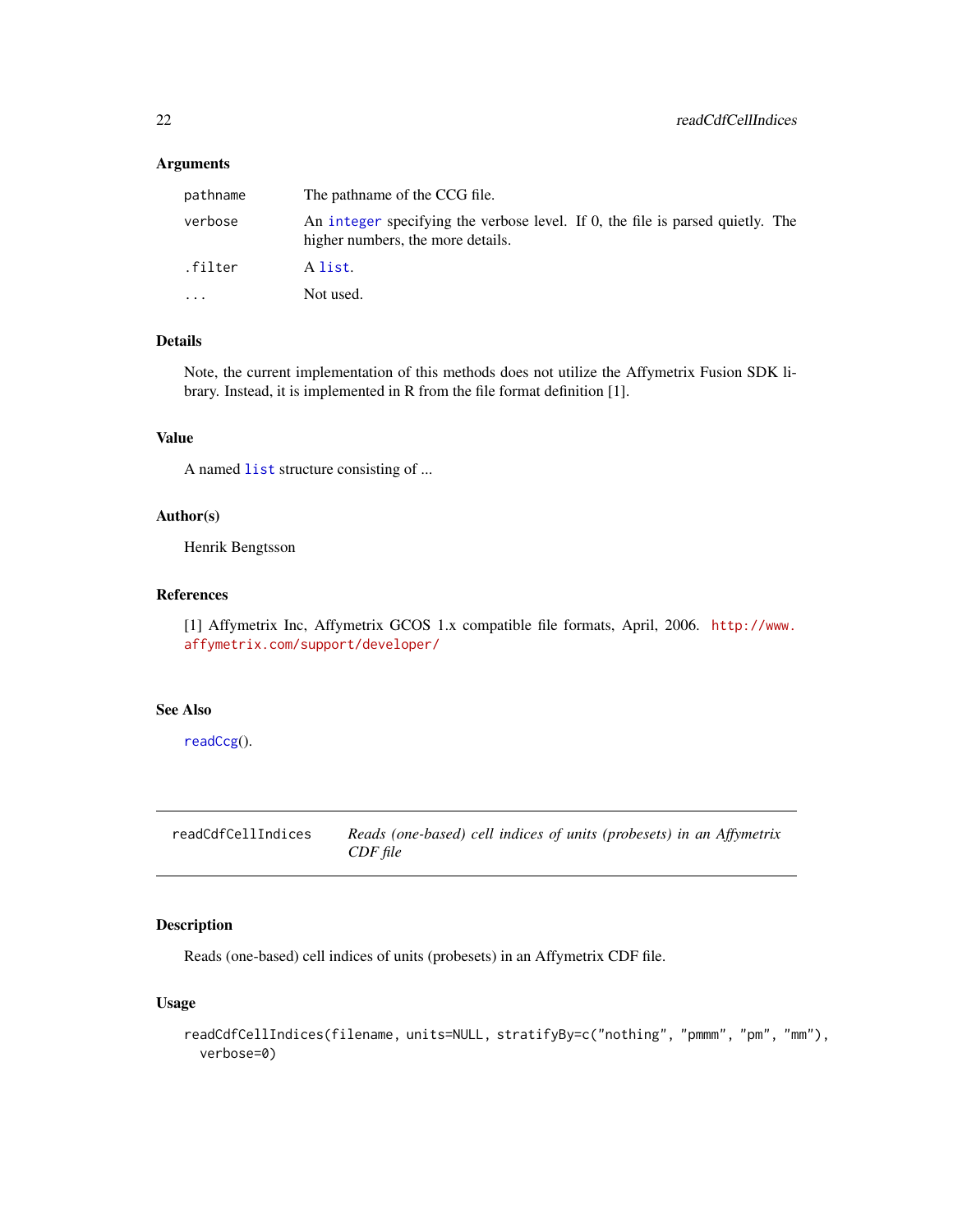## <span id="page-22-0"></span>Arguments

| filename   | The filename of the CDF file.                                                                                                                                                                                                                                                                                                                                                                                                                                                                                                                                                                                                                                                                                   |
|------------|-----------------------------------------------------------------------------------------------------------------------------------------------------------------------------------------------------------------------------------------------------------------------------------------------------------------------------------------------------------------------------------------------------------------------------------------------------------------------------------------------------------------------------------------------------------------------------------------------------------------------------------------------------------------------------------------------------------------|
| units      | An integer vector of unit indices specifying which units to be read. If NULL,<br>all units are read.                                                                                                                                                                                                                                                                                                                                                                                                                                                                                                                                                                                                            |
| stratifyBy | A character string specifying which and how elements in group fields are re-<br>turned. If "nothing", elements are returned as is, i.e. as vectors. If "pm"/"mm",<br>only elements corresponding to perfect-match (PM) / mismatch (MM) probes<br>are returned (as vectors). If "pmmm", elements are returned as a matrix where<br>the first row holds elements corresponding to PM probes and the second corre-<br>sponding to MM probes. Note that in this case, it is assumed that there are equal<br>number of PMs and MMs; if not, an error is generated. Moreover, the PMs and<br>MMs may not even be paired, i.e. there is no guarantee that the two elements in<br>a column corresponds to a PM-MM pair. |
| verbose    | An integer specifying the verbose level. If 0, the file is parsed quietly. The<br>higher numbers, the more details.                                                                                                                                                                                                                                                                                                                                                                                                                                                                                                                                                                                             |

#### Value

A named [list](#page-0-0) where the names corresponds to the names of the units read. Each unit element of the list is in turn a [list](#page-0-0) structure with one element groups which in turn is a [list](#page-0-0). Each group element in groups is a [list](#page-0-0) with a single field named indices. Thus, the structure is

```
cdf
+- unit #1
| +- "groups"
| +- group #1
| | +- "indices"
| | group #2
\vert \vert +- "indices"
| .
| +- group #K
| +- "indices"
+- unit #2
.
+- unit #J
```
This is structure is compatible with what [readCdfUnits](#page-26-1)() returns.

Note that these indices are *one-based*.

## Cell indices are one-based

Note that in affxparser all *cell indices* are by convention *one-based*, which is more convenient to work with in R. For more details on one-based indices, see [2. Cell coordinates and cell](#page-0-0) [indices](#page-0-0).

## Author(s)

Henrik Bengtsson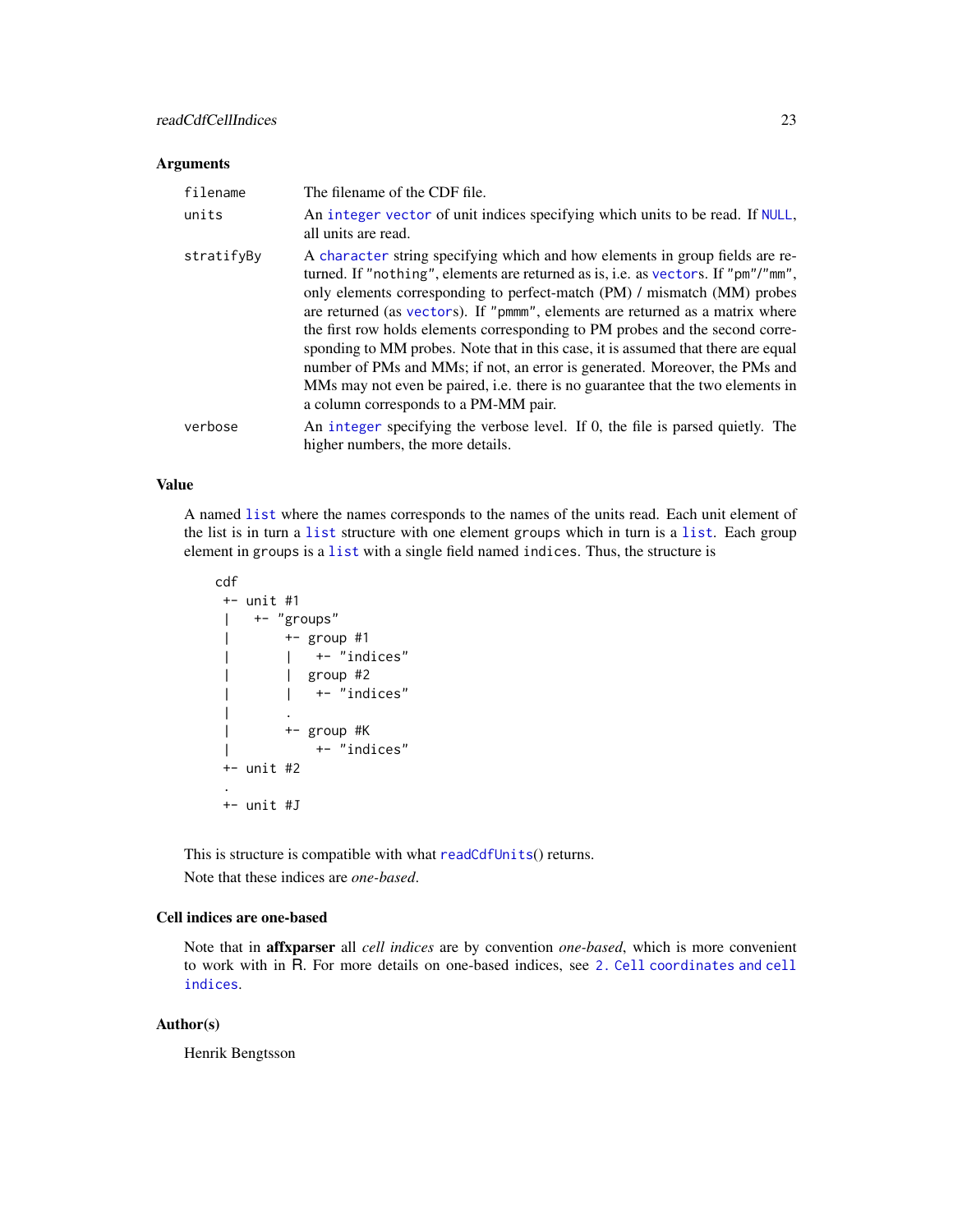## See Also

[readCdfUnits](#page-26-1)().

readCdfGroupNames *Reads group names for a set of units (probesets) in an Affymetrix CDF file*

## Description

Reads group names for a set of units (probesets) in an Affymetrix CDF file.

This is for instance useful for SNP arrays where the nucleotides used for the A and B alleles are the same as the group names.

## Usage

```
readCdfGroupNames(filename, units=NULL, truncateGroupNames=TRUE, verbose=0)
```
## Arguments

| filename           | The filename of the CDF file.                                                                                       |
|--------------------|---------------------------------------------------------------------------------------------------------------------|
| units              | An integer vector of unit indices specifying which units to be read. If NULL,<br>all units are read.                |
| truncateGroupNames |                                                                                                                     |
|                    | A logical variable indicating whether unit names should be stripped from the<br>beginning of group names.           |
| verbose            | An integer specifying the verbose level. If 0, the file is parsed quietly. The<br>higher numbers, the more details. |

#### Value

A named [list](#page-0-0) structure where the names of the elements are the names of the units read. Each element is a [character](#page-0-0) [vector](#page-0-0) with group names for the corresponding unit.

#### Author(s)

Henrik Bengtsson

## See Also

[readCdfUnits](#page-26-1)().

<span id="page-23-0"></span>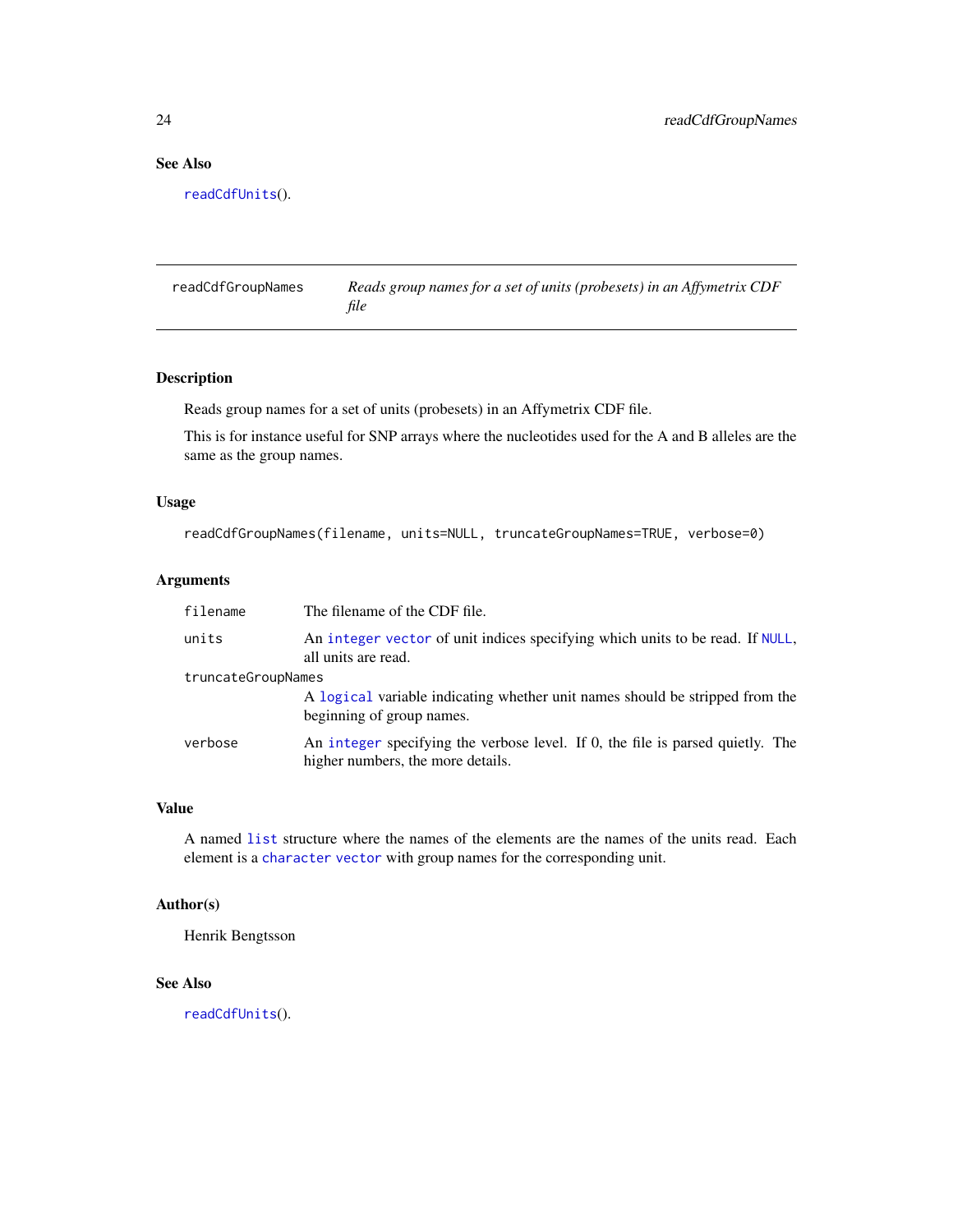<span id="page-24-0"></span>

Reads the header of an Affymetrix CDF file using the Fusion SDK.

#### Usage

```
readCdfHeader(filename)
```
#### Arguments

filename name of the CDF file.

#### Value

A named list with the following components:

| rows        | the number of rows on the chip.                                             |
|-------------|-----------------------------------------------------------------------------|
| cols        | the number of columns on the chip.                                          |
| probesets   | the number of probesets on the chip.                                        |
| gcprobesets | the number of QC probesets on the chip.                                     |
| reference   | the reference sequence (this component only exists for resequencing chips). |
| chiptype    | the type of the chip.                                                       |
| filename    | the name of the cdf file.                                                   |

## Author(s)

James Bullard and Kasper Daniel Hansen

#### See Also

[readCdfUnits\(](#page-26-1)).

## Examples

```
for (zzz in 0) {
# Find any CDF file
cdfFile <- findCdf()
if (is.null(cdfFile))
  break
header <- readCdfHeader(cdfFile)
print(header)
```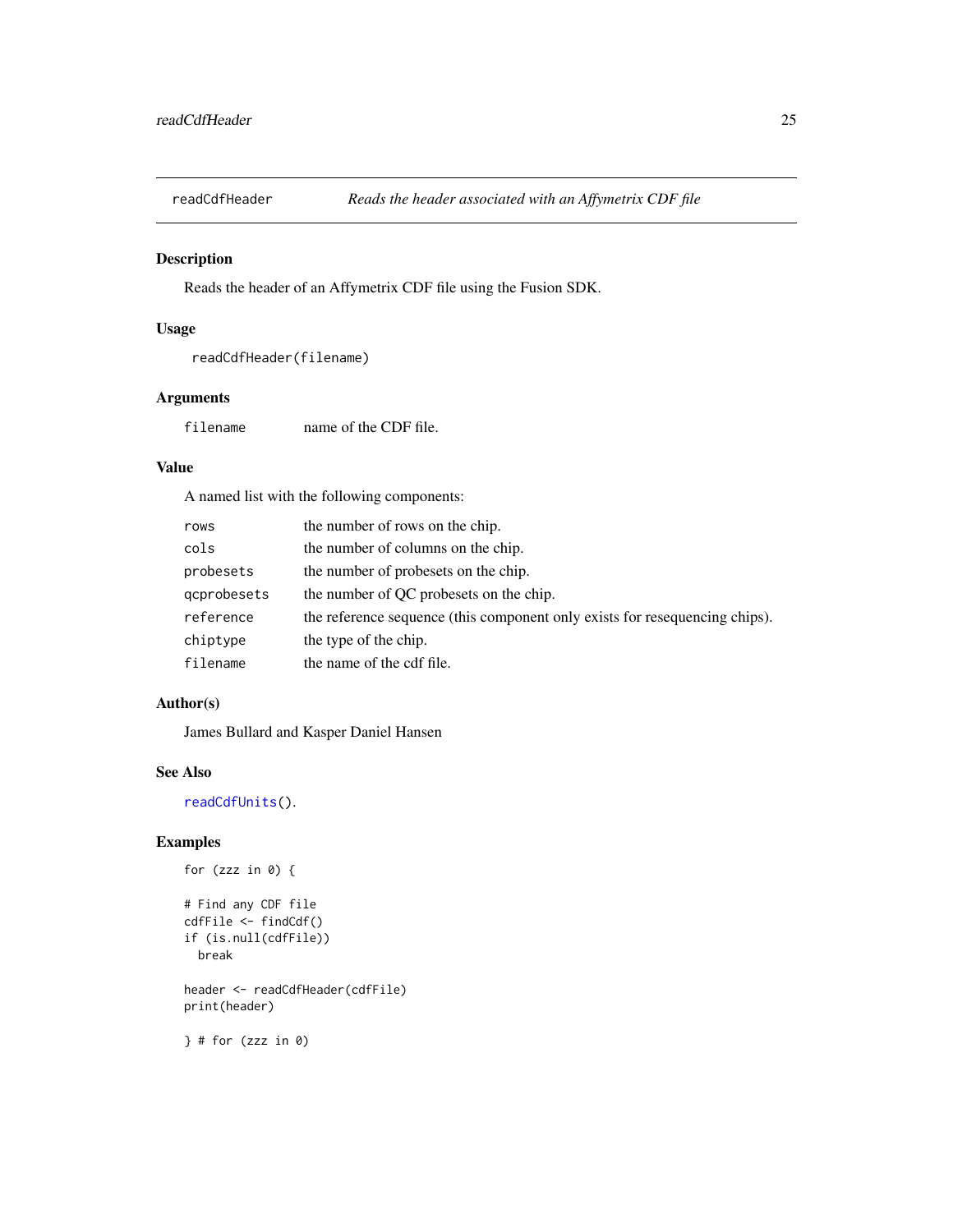<span id="page-25-0"></span>

Gets the names of all or a subset of units (probesets) in an Affymetrix CDF file. This can be used to get a map between unit names an the internal unit indices used by the CDF file.

## Usage

readCdfUnitNames(filename, units=NULL, verbose=0)

## Arguments

| filename | The filename of the CDF file.                                                                                       |
|----------|---------------------------------------------------------------------------------------------------------------------|
| units    | An integer vector of unit indices specifying which units to be read. If NULL,<br>all units are read.                |
| verbose  | An integer specifying the verbose level. If 0, the file is parsed quietly. The<br>higher numbers, the more details. |

## Value

A [character](#page-0-0) [vector](#page-0-0) of unit names.

## Author(s)

Henrik Bengtsson (<http://www.braju.com/R/>)

## See Also

[readCdfUnits](#page-26-1)().

## Examples

## Not run: See help(readCdfUnits) for an example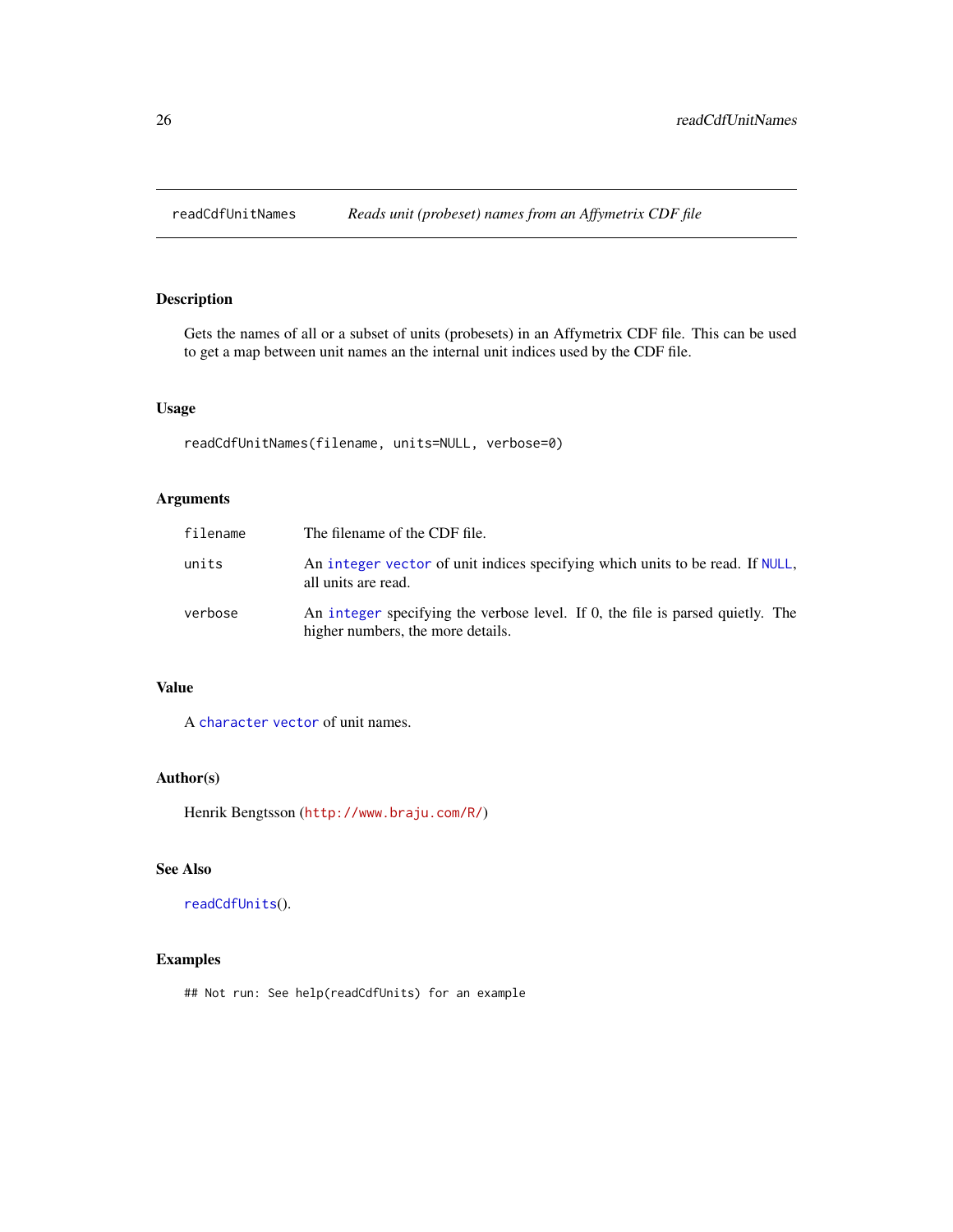<span id="page-26-1"></span><span id="page-26-0"></span>

Reads units (probesets) from an Affymetrix CDF file. Gets all or a subset of units (probesets).

## Usage

```
readCdfUnits(filename, units=NULL, readXY=TRUE, readBases=TRUE, readExpos=TRUE,
 readType=TRUE, readDirection=TRUE, stratifyBy=c("nothing", "pmmm", "pm", "mm"),
 readIndices=FALSE, verbose=0)
```
## Arguments

| filename      | The filename of the CDF file.                                                                                                                                                                                                                                                                                                                                                                                                                                                                                                                                                                                                                                                                                   |
|---------------|-----------------------------------------------------------------------------------------------------------------------------------------------------------------------------------------------------------------------------------------------------------------------------------------------------------------------------------------------------------------------------------------------------------------------------------------------------------------------------------------------------------------------------------------------------------------------------------------------------------------------------------------------------------------------------------------------------------------|
| units         | An integer vector of unit indices specifying which units to be read. If NULL,<br>all units are read.                                                                                                                                                                                                                                                                                                                                                                                                                                                                                                                                                                                                            |
| readXY        | If TRUE, cell row and column $(x,y)$ coordinates are retrieved, otherwise not.                                                                                                                                                                                                                                                                                                                                                                                                                                                                                                                                                                                                                                  |
| readBases     | If TRUE, cell P and T bases are retrieved, otherwise not.                                                                                                                                                                                                                                                                                                                                                                                                                                                                                                                                                                                                                                                       |
| readExpos     | If TRUE, cell "expos" values are retrieved, otherwise not.                                                                                                                                                                                                                                                                                                                                                                                                                                                                                                                                                                                                                                                      |
| readType      | If TRUE, unit types are retrieved, otherwise not.                                                                                                                                                                                                                                                                                                                                                                                                                                                                                                                                                                                                                                                               |
| readDirection | If TRUE, unit <i>and</i> group directions are retrieved, otherwise not.                                                                                                                                                                                                                                                                                                                                                                                                                                                                                                                                                                                                                                         |
| stratifyBy    | A character string specifying which and how elements in group fields are re-<br>turned. If "nothing", elements are returned as is, i.e. as vectors. If "pm"/"mm",<br>only elements corresponding to perfect-match (PM) / mismatch (MM) probes<br>are returned (as vectors). If "pmmm", elements are returned as a matrix where<br>the first row holds elements corresponding to PM probes and the second corre-<br>sponding to MM probes. Note that in this case, it is assumed that there are equal<br>number of PMs and MMs; if not, an error is generated. Moreover, the PMs and<br>MMs may not even be paired, i.e. there is no guarantee that the two elements in<br>a column corresponds to a PM-MM pair. |
| readIndices   | If TRUE, cell indices <i>calculated</i> from the row and column $(x,y)$ coordinates are<br>retrieved, otherwise not. Note that these indices are one-based.                                                                                                                                                                                                                                                                                                                                                                                                                                                                                                                                                     |
| verbose       | An integer specifying the verbose level. If 0, the file is parsed quietly. The<br>higher numbers, the more details.                                                                                                                                                                                                                                                                                                                                                                                                                                                                                                                                                                                             |

## Value

A named [list](#page-0-0) where the names corresponds to the names of the units read. Each element of the list is in turn a [list](#page-0-0) structure with three components: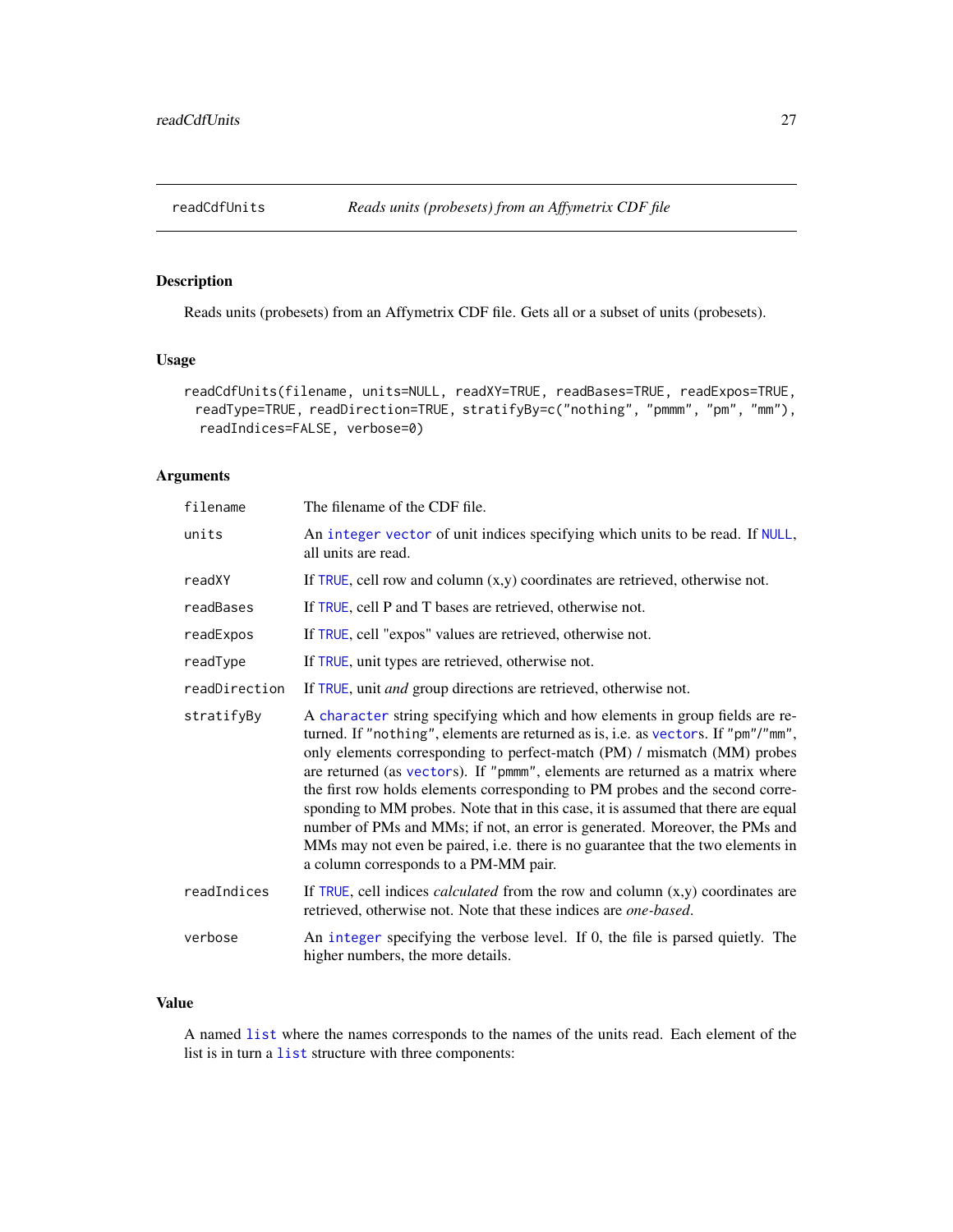<span id="page-27-0"></span>

| groups    | A list with one component for each group (also called block). The information<br>on each group is a list of up to seven components: x, y, pbase, tbase, expos,<br>indices, and direction. All fields but the latter have the same number of val-<br>ues as there are cells in the group. The latter field has only one value indicating<br>the direction for the whole group. |
|-----------|-------------------------------------------------------------------------------------------------------------------------------------------------------------------------------------------------------------------------------------------------------------------------------------------------------------------------------------------------------------------------------|
| type      | An integer specifying the type of the unit, where 1 is "expression", 2 is "geno-<br>typing", 3 is "CustomSeq", and 4 "tag".                                                                                                                                                                                                                                                   |
| direction | An integer specifying the direction of the unit, which defines if the probes are<br>interrogating the sense or the anti-sense target, where $0$ is "no direction", 1 is<br>"sense", and 2 is "anti-sense".                                                                                                                                                                    |

## Cell indices are one-based

Note that in affxparser all *cell indices* are by convention *one-based*, which is more convenient to work with in R. For more details on one-based indices, see [2. Cell coordinates and cell](#page-0-0) [indices](#page-0-0).

## Author(s)

James Bullard and Kasper Daniel Hansen. Modified by Henrik Bengtsson to read any subset of units and/or subset of parameters, to stratify by PM/MM, and to return cell indices.

## References

[1] Affymetrix Inc, Affymetrix GCOS 1.x compatible file formats, June 14, 2005. [http://www.](http://www.affymetrix.com/support/developer/) [affymetrix.com/support/developer/](http://www.affymetrix.com/support/developer/)

#### See Also

[readCdfCellIndices](#page-21-1)().

## Examples

```
##############################################################
if (require("AffymetrixDataTestFiles")) { # START #
##############################################################
# Find any CDF file
cdfFile <- findCdf()
# Read all units in a CDF file [~20s => 0.34ms/unit]
cdf0 <- readCdfUnits(cdfFile, readXY=FALSE, readExpos=FALSE)
# Read a subset of units in a CDF file [~6ms => 0.06ms/unit]
units1 <- c(5, 100:109, 34)
cdf1 <- readCdfUnits(cdfFile, units=units1, readXY=FALSE, readExpos=FALSE)
stopifnot(identical(cdf1, cdf0[units1]))
rm(cdf0)
```
# Create a unit name to index map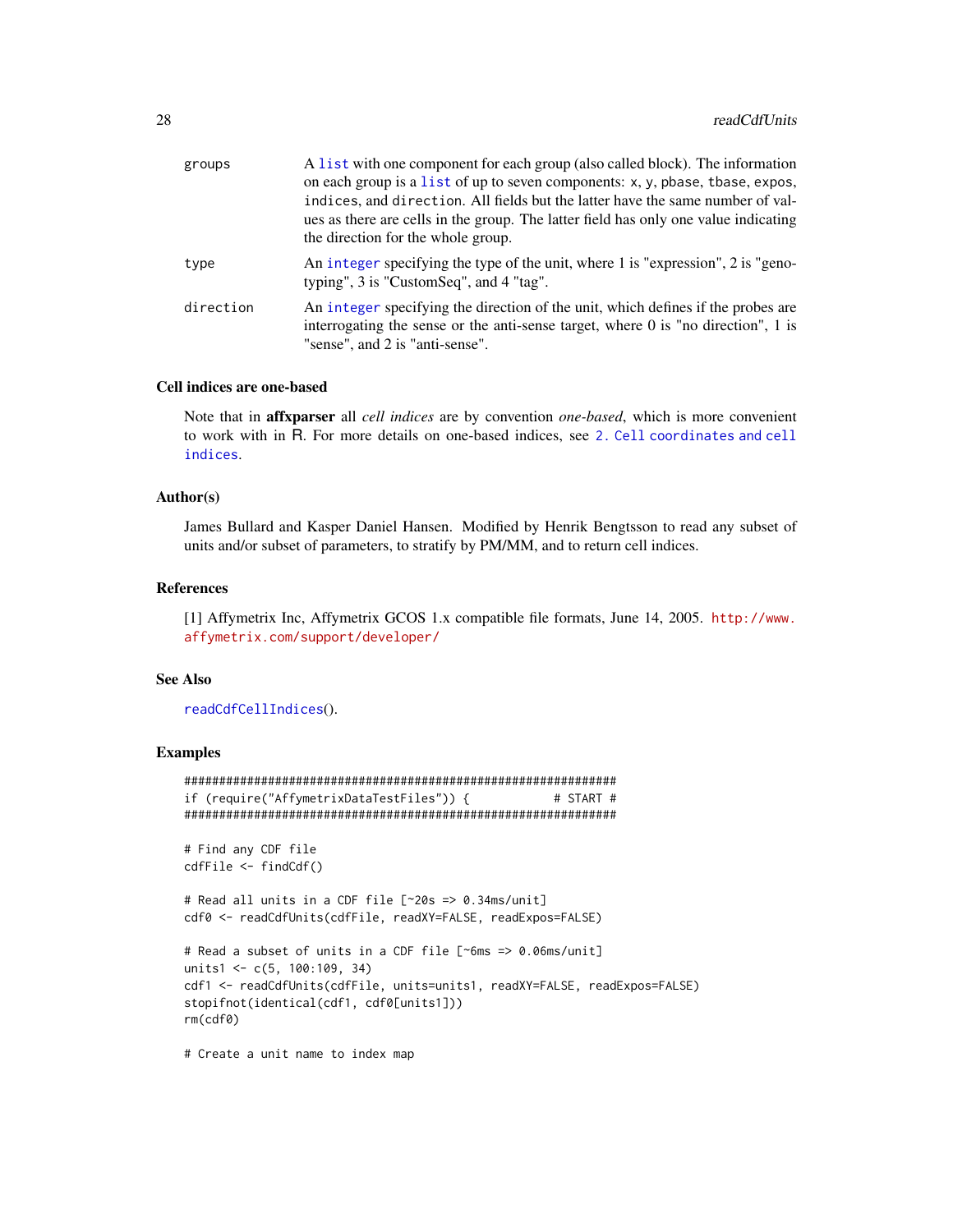#### <span id="page-28-0"></span>readCel 29

```
names <- readCdfUnitNames(cdfFile)
units2 <- match(names(cdf1), names)
stopifnot(all.equal(units1, units2))
cdf2 <- readCdfUnits(cdfFile, units=units2, readXY=FALSE, readExpos=FALSE)
stopifnot(identical(cdf1, cdf2))
##############################################################
} # STOP #
##############################################################
```
#### <span id="page-28-1"></span>readCel *Reads an Affymetrix CEL file*

## Description

This function reads all or a subset of the data in an Affymetrix CEL file.

## Usage

```
readCel(filename,
        indices = NULL,
        readHeader = TRUE,
        readXY = FALSE, readIntensities = TRUE,
        readStdvs = FALSE, readPixels = FALSE,
        readOutliers = TRUE, readMasked = TRUE,
        readMap = NULL,
        verbose = 0,
        .checkArgs = TRUE)
```
#### Arguments

| filename        | the name of the CEL file.                                                                                        |
|-----------------|------------------------------------------------------------------------------------------------------------------|
| indices         | a vector of indices indicating which features to read. If the argument is NULL all<br>features will be returned. |
| readXY          | a logical: will the $(x,y)$ coordinates be returned.                                                             |
| readIntensities |                                                                                                                  |
|                 | a logical: will the intensities be returned.                                                                     |
| readStdvs       | a logical: will the standard deviations be returned.                                                             |
| readPixels      | a logical: will the number of pixels be returned.                                                                |
| readOutliers    | a logical: will the outliers be return.                                                                          |
| readMasked      | a logical: will the masked features be returned.                                                                 |
| readHeader      | a logical: will the header of the file be returned.                                                              |
| readMap         | A vector remapping cell indices to file indices. If NULL, no mapping is used.                                    |
|                 |                                                                                                                  |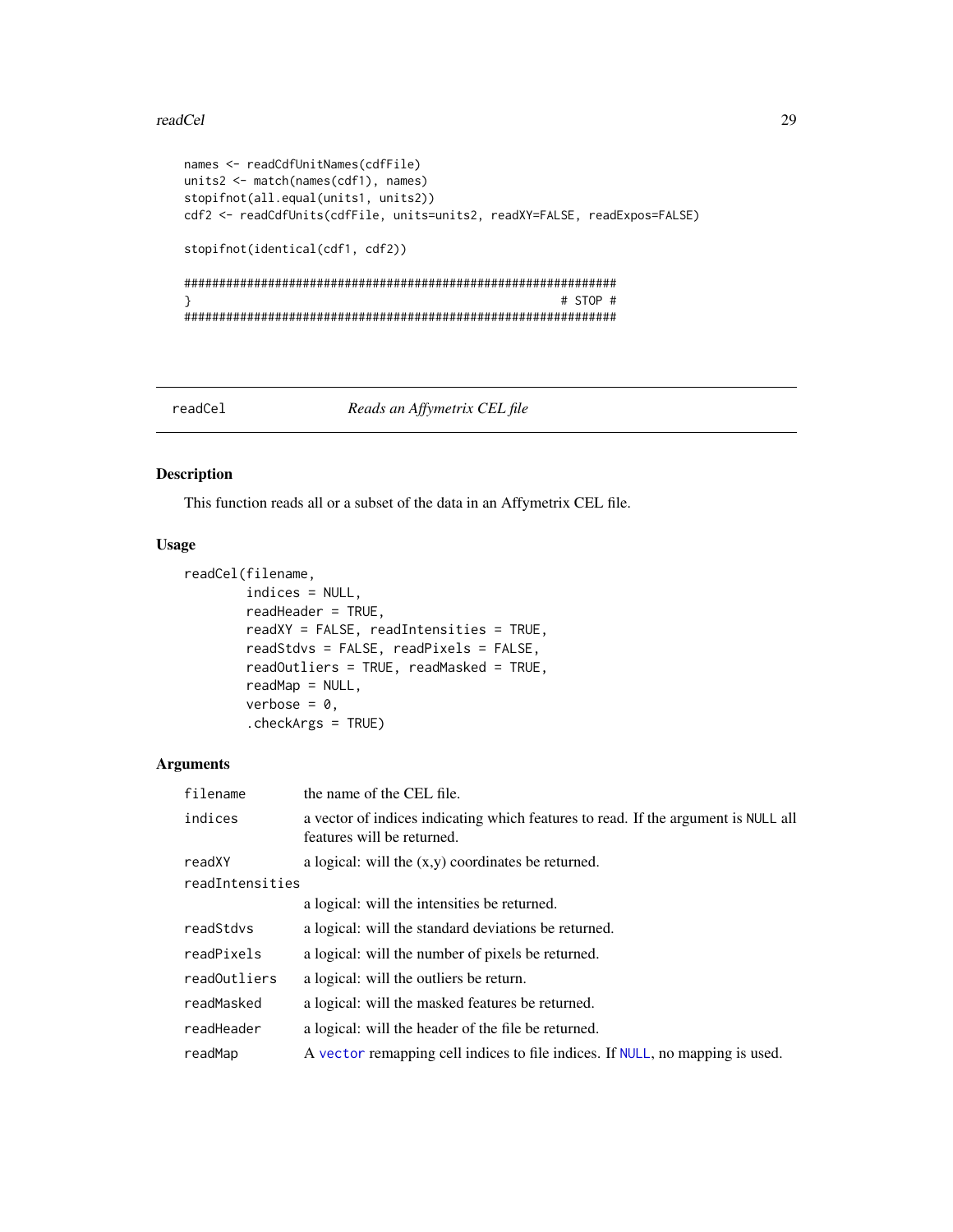| verbose    | how verbose do we want to be. 0 is no verbosity, higher numbers mean more<br>verbose output. At the moment the values $0$ , 1 and 2 are supported. |
|------------|----------------------------------------------------------------------------------------------------------------------------------------------------|
| .checkArgs | If TRUE, the arguments will be validated, otherwise not. Warning: This should<br>only be used if the arguments have been validated elsewhere!      |

## Value

A CEL files consists of a *header*, a set of *cell values*, and information about *outliers* and masked cells.

The cell values, which are values extract for each cell (aka feature or probe), are the  $(x,y)$  coordinate, intensity and standard deviation estimates, and the number of pixels in the cell. If readIndices=NULL, cell values for all cells are returned, Only cell values specified by argument readIndices are returned.

This value returns a named list with components described below:

| header      | The header of the CEL file. Equivalent to the output from readCelHeader, see<br>the documentation for that function.                                                                                                                                                         |
|-------------|------------------------------------------------------------------------------------------------------------------------------------------------------------------------------------------------------------------------------------------------------------------------------|
| x, y        | (cell values) Two integer vectors containing the x and y coordinates associated<br>with each feature.                                                                                                                                                                        |
| intensities | (cell value) A numeric vector containing the intensity associated with each fea-<br>ture.                                                                                                                                                                                    |
| stdvs       | (cell value) A numeric vector containing the standard deviation associated with<br>each feature.                                                                                                                                                                             |
| pixels      | (cell value) An integer vector containing the number of pixels associated with<br>each feature.                                                                                                                                                                              |
| outliers    | An integer vector of indices specifying which of the queried cells that are<br>flagged as outliers. Note that there is a difference between outliers=NULL and<br>outliers=integer( $\emptyset$ ); the last case happens when readOutliers=TRUE but<br>there are no outliers. |
| masked      | An integer vector of indices specifying which of the queried cells that are<br>flagged as masked. Note that there is a difference between masked=NULL and<br>masked=integer(0); the last case happens when readMasked=TRUE but there<br>are no masked features.              |

The elements of the cell values are ordered according to argument indices. The lengths of the cell-value elements equals the number of cells read.

Which of the above elements that are returned are controlled by the readNnn arguments. If FALSE, the corresponding element above is NULL, e.g. if readStdvs=FALSE then stdvs is NULL.

## Outliers and masked cells

The Affymetrix image analysis software flags cells as outliers and masked. This method does not return these flags, but instead vectors of cell indices listing which cells *of the queried cells* are outliers and masked, respectively. The current community view seems to be that this should be done based on statistical modeling of the actual probe intensities and should be based on the choice of preprocessing algorithm. Most algorithms are only using the intensities from the CEL file.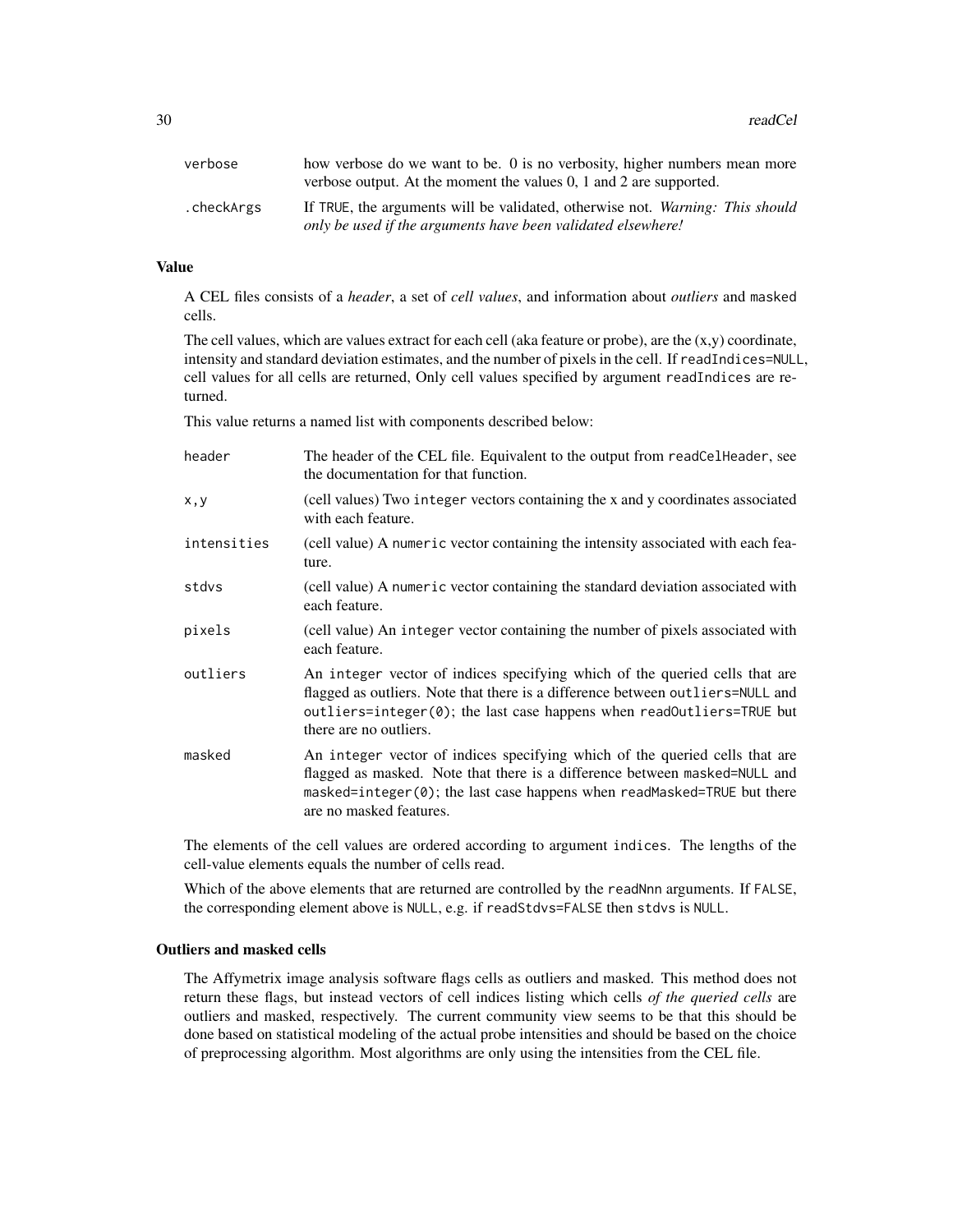## <span id="page-30-0"></span>readCelHeader 31

#### Memory usage

The Fusion SDK allocates memory for the entire CEL file, when the file is accessed (but does not actually read the file into memory). Using the indices argument will therefore only affect the memory use of the final object (as well as speed), not the memory allocated in the C function used to parse the file. This should be a minor problem however.

#### Troubleshooting

It is considered a bug if the file contains information not accessible by this function, please report it.

#### Author(s)

James Bullard and Kasper Daniel Hansen

## See Also

[readCelHeader\(](#page-30-1)) for a description of the header output. Often a user only wants to read the intensities, look at [readCelIntensities\(](#page-32-1)) for a function specialized for that use.

## Examples

for (zzz in 0) { # Only so that 'break' can be used # Scan current directory for CEL files celFiles <- list.files(pattern="[.](c|C)(e|E)(l|L)\$") if (length(celFiles) == 0) break; celFile <- celFiles[1] # Read a subset of cells idxs <- c(1:5, 1250:1500, 450:440) cel <- readCel(celFile, indices=idxs, readOutliers=TRUE) str(cel) # Clean up rm(celFiles, celFile, cel)  $\}$  # for (zzz in 0)

<span id="page-30-1"></span>readCelHeader *Parsing the header of an Affymetrix CEL file*

#### Description

Reads in the header of an Affymetrix CEL file using the Fusion SDK.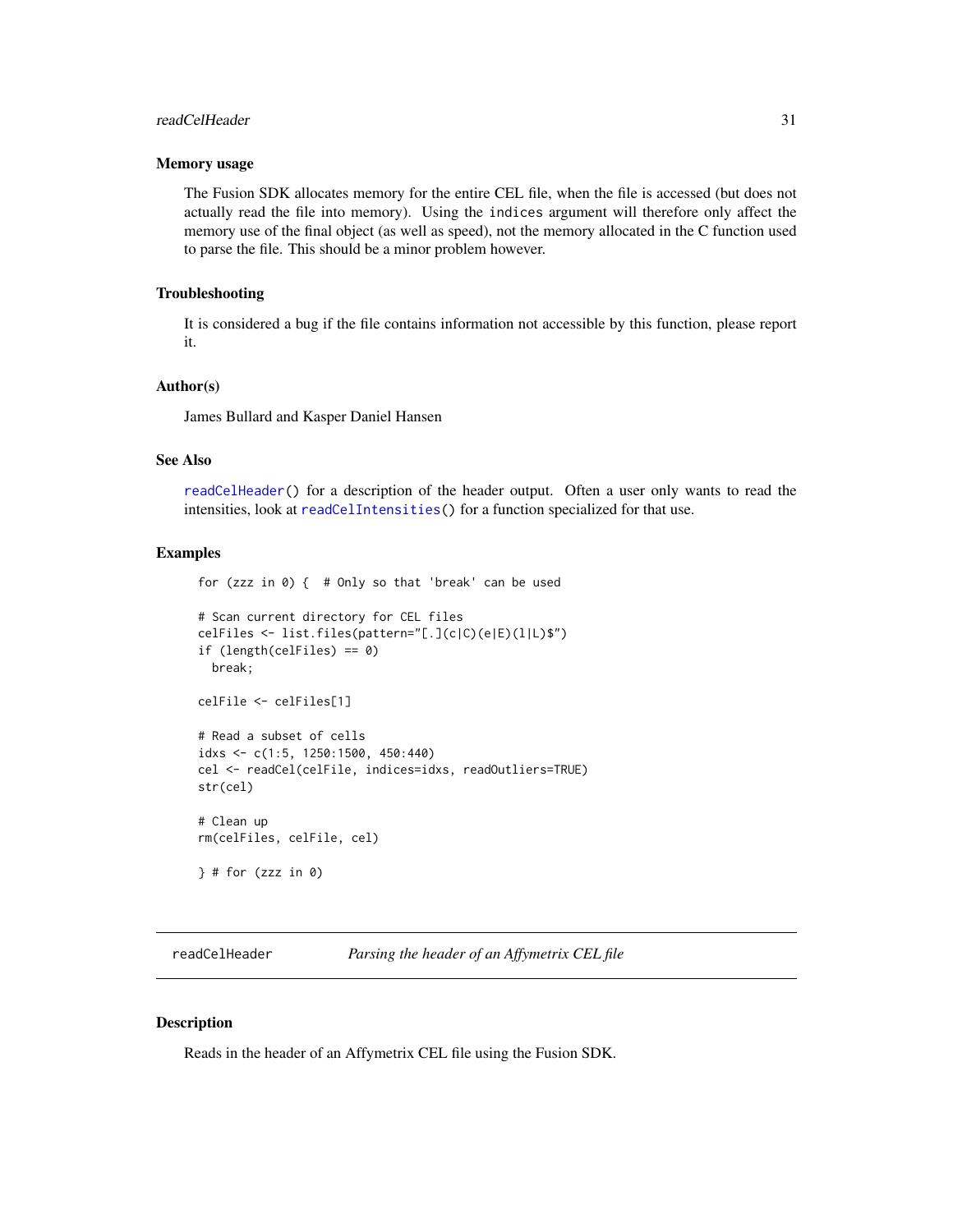#### Usage

readCelHeader(filename)

#### Arguments

filename the name of the CEL file.

## Details

This function returns the header of a CEL file. Affymetrix operates with different versions of this file format. Depending on what version is being read, different information is accessible.

## Value

A named list with components described below. The entries are obtained from the Fusion SDK interface functions. We try to obtain all relevant information from the file.

| filename       | the name of the cel file.                                                                                                                                                                                                                           |
|----------------|-----------------------------------------------------------------------------------------------------------------------------------------------------------------------------------------------------------------------------------------------------|
| version        | the version of the cel file.                                                                                                                                                                                                                        |
| cols           | the number of columns on the chip.                                                                                                                                                                                                                  |
| rows           | the number of rows on the chip.                                                                                                                                                                                                                     |
| total          | the total number of features on the chip. Usually equal to rows times cols, but<br>since it is a separate attribute in the SDK we decided to include it anyway.                                                                                     |
| algorithm      | the algorithm used to create the CEL file.                                                                                                                                                                                                          |
| parameters     | the parameters used in the algorithm. Seems to be semi-colon separated.                                                                                                                                                                             |
| chiptype       | the type of the chip.                                                                                                                                                                                                                               |
| header         | the entire header of the CEL file. Only available for non-calvin format files.                                                                                                                                                                      |
| datheader      | the entire dat header of the CEL file. This contains for example a date.                                                                                                                                                                            |
| librarypackage | the library package name of the file. Empty for older versions.                                                                                                                                                                                     |
| cellmargin     | a parameter used to generate the CEL file. According to Affymetrix, it desig-<br>nates the number of pixels to ignore around the feature border when calculating<br>the intensity value (the number of pixels ignored are cellmargin divided by 2). |
| noutliers      | the number of features reported as outliers.                                                                                                                                                                                                        |
| nmasked        | the number of features reported as masked.                                                                                                                                                                                                          |

## Note

Memory usage:the Fusion SDK allocates memory for the entire CEL file, when the file is accessed. The memory footprint of this function will therefore seem to be (rather) large.

Speed: CEL files of version 2 (standard text files) needs to be completely read in order to report the number of outliers and masked features.

## Author(s)

James Bullard and Kasper Daniel Hansen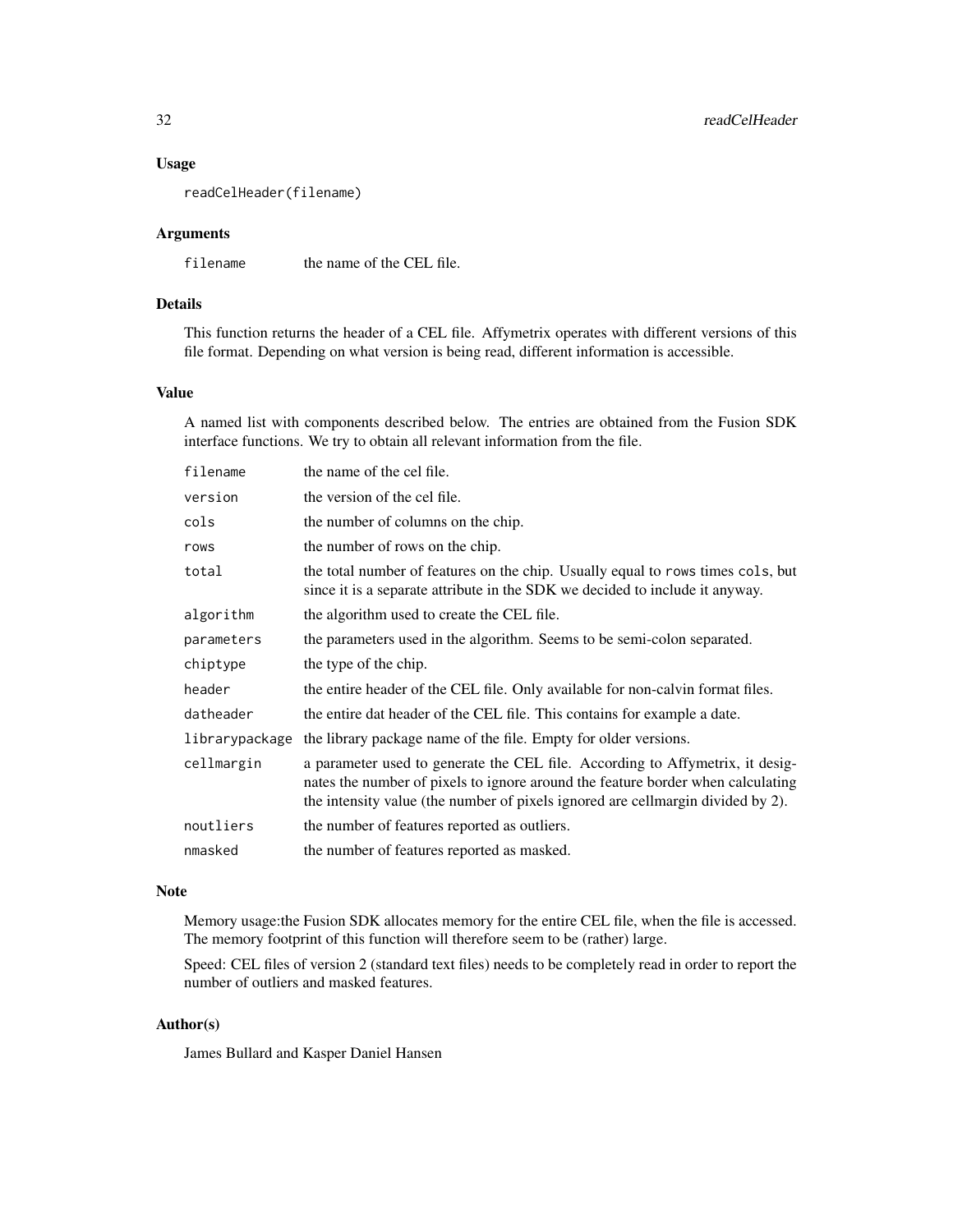## <span id="page-32-0"></span>readCelIntensities 33

## See Also

[readCel\(](#page-28-1)) for reading in the entire CEL file. That function also returns the header. See affxparserInfo for general comments on the package and the Fusion SDK.

## Examples

```
# Scan current directory for CEL files
files <- list.files(pattern="[.](c|C)(e|E)(l|L)$")
if (length(files) > 0) {
  header <- readCelHeader(files[1])
 print(header)
  rm(header)
}
# Clean up
rm(files)
```
<span id="page-32-1"></span>readCelIntensities *Reads the intensities contained in several Affymetrix CEL files*

## Description

Reads the intensities of several Affymetrix CEL files (as opposed to readCel() which only reads a single file).

#### Usage

```
readCelIntensities(filenames, indices = NULL, ..., verbose = 0)
```
#### **Arguments**

| filenames | the names of the CEL files as a character vector.                                                   |
|-----------|-----------------------------------------------------------------------------------------------------|
| indices   | a vector of which indices should be read. If the argument is NULL all features<br>will be returned. |
| $\cdots$  | Additional arguments passed to readCel().                                                           |
| verbose   | an integer: how verbose do we want to be, higher means more verbose.                                |

## Details

The function will initially allocate a matrix with the same memory footprint as the final object.

## Value

A matrix with a number of rows equal to the length of the indices argument (or the number of features on the entire chip), and a number of columns equal to the number of files. The columns are ordered according to the filenames argument.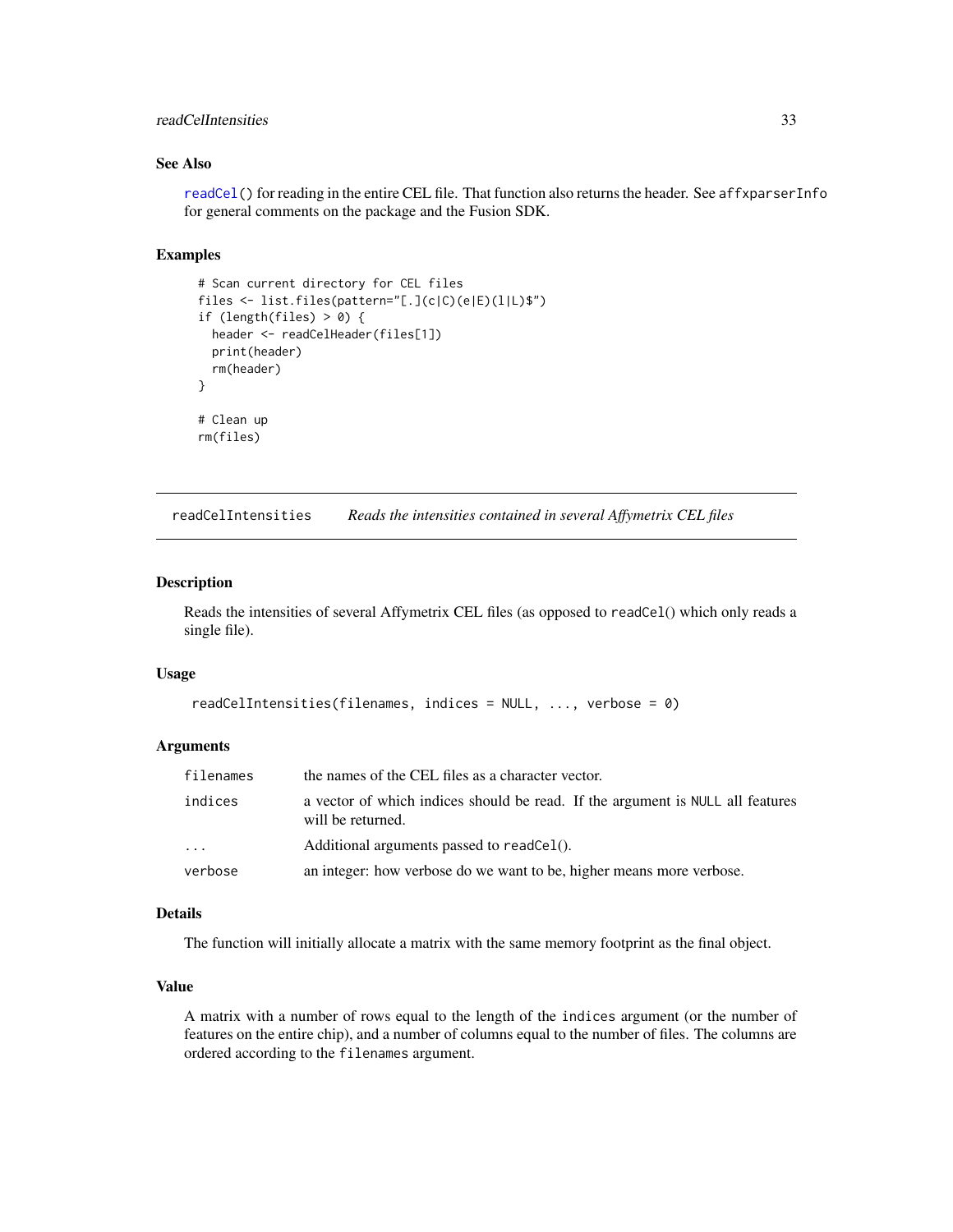## <span id="page-33-0"></span>Note

Currently this function builds on readCel(), and simply calls this function multiple times. If testing yields sufficient reasons for doing so, it may be re-implemented in C++.

## Author(s)

James Bullard and Kasper Daniel Hansen

## See Also

[readCel](#page-28-1)() for a discussion of a more versatile function, particular with details of the indices argument.

## Examples

```
# Scan current directory for CEL files
files <- list.files(pattern="[.](c|C)(e|E)(l|L)$")
if (length(files) > = 2) {
 cel <- readCelIntensities(files[1:2])
  str(cel)
  rm(cel)
}
# Clean up
rm(files)
```
readCelRectangle *Reads a spatial subset of probe-level data from Affymetrix CEL files*

## Description

Reads a spatial subset of probe-level data from Affymetrix CEL files.

## Usage

```
readCelRectangle(filename, xrange=c(0, Inf), yrange=c(0, Inf), ..., asMatrix=TRUE)
```
#### Arguments

| filename | The pathname of the CEL file.                                                                                                   |
|----------|---------------------------------------------------------------------------------------------------------------------------------|
| xrange   | A numeric vector of length two giving the left and right coordinates of the<br>cells to be returned.                            |
| yrange   | A numeric vector of length two giving the top and bottom coordinates of the<br>cells to be returned.                            |
| $\ddots$ | Additional arguments passed to readCel().                                                                                       |
| asMatrix | If TRUE, the CEL data fields are returned as matrices with element $(1,1)$ corre-<br>sponding to cell $(xrange[1],yrange[1])$ . |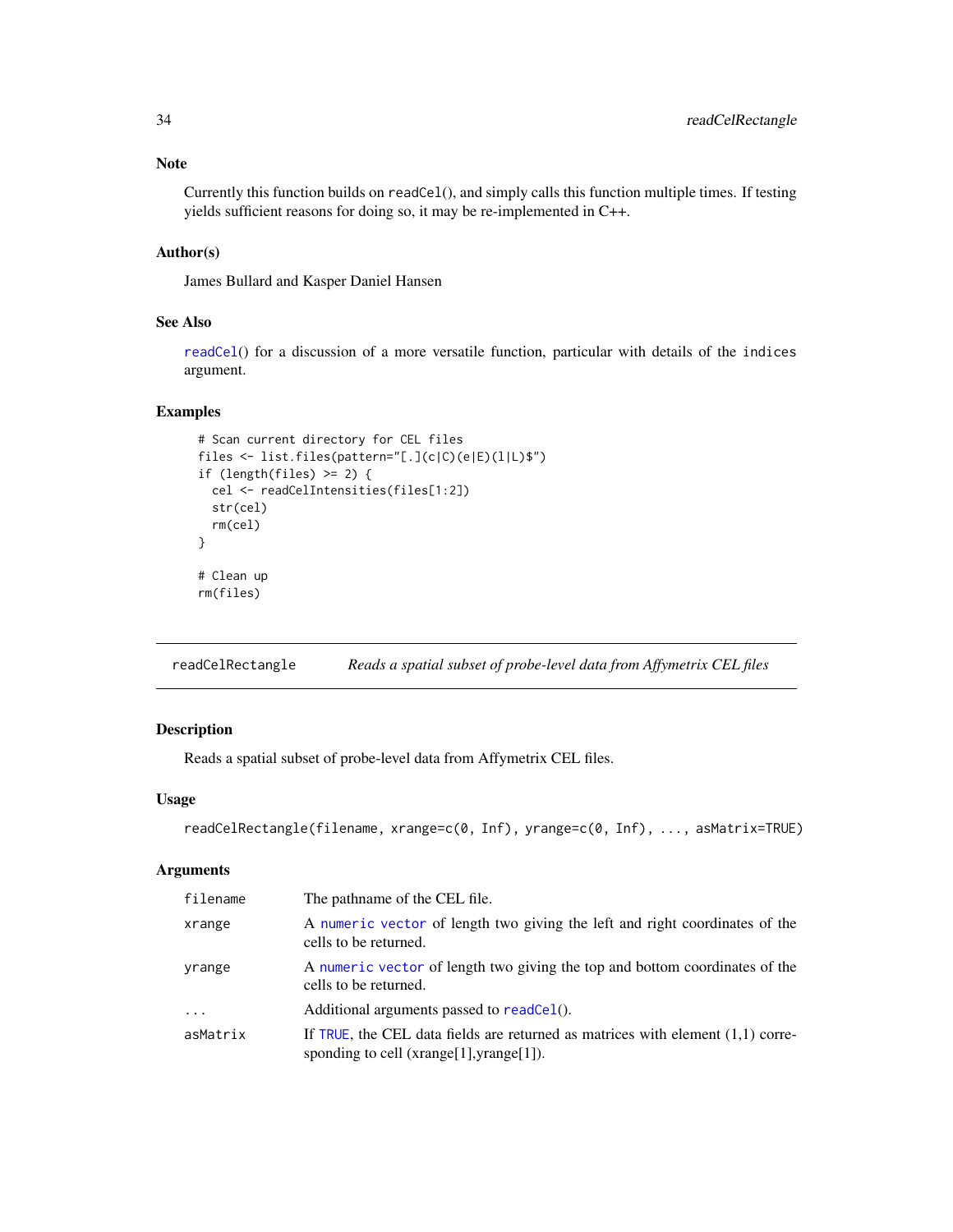## <span id="page-34-0"></span>readCelRectangle 35

## Value

A named [list](#page-0-0) CEL structure similar to what [readCel](#page-28-1)(). In addition, if asMatrix is [TRUE](#page-0-0), the CEL data fields are returned as matrices, otherwise not.

#### Author(s)

Henrik Bengtsson

#### See Also

The [readCel](#page-28-1)() method is used internally.

#### Examples

```
##############################################################
if (require("AffymetrixDataTestFiles")) { # START #
##############################################################
rotate270 <- function(x, ...) {
 x \leftarrow t(x)nc \leftarrow ncol(x)if (nc < 2) return(x)x[,nc:1,drop=FALSE]
}
# Search for some available CEL files
path <- system.file("rawData", package="AffymetrixDataTestFiles")
file <- findFiles(pattern="[.](cel|CEL)$", path=path, recursive=TRUE)
# Read CEL intensities in the upper left corner
cel <- readCelRectangle(file, xrange=c(0,250), yrange=c(0,250))
z <- rotate270(cel$intensities)
sub <- paste("Chip type:", cel$header$chiptype)
image(z, col=gray.colors(256), axes=FALSE, main=basename(file), sub=sub)
text(x=0, y=1, labels="(0,0)", adj=c(0,-0.7), cex=0.8, xpd=TRUE)
text(x=1, y=0, labels="(250,250)", adj=c(1,1.2), cex=0.8, xpd=TRUE)
# Clean up
rm(rotate270, files, file, cel, z, sub)
##############################################################
} # STOP #
##############################################################
```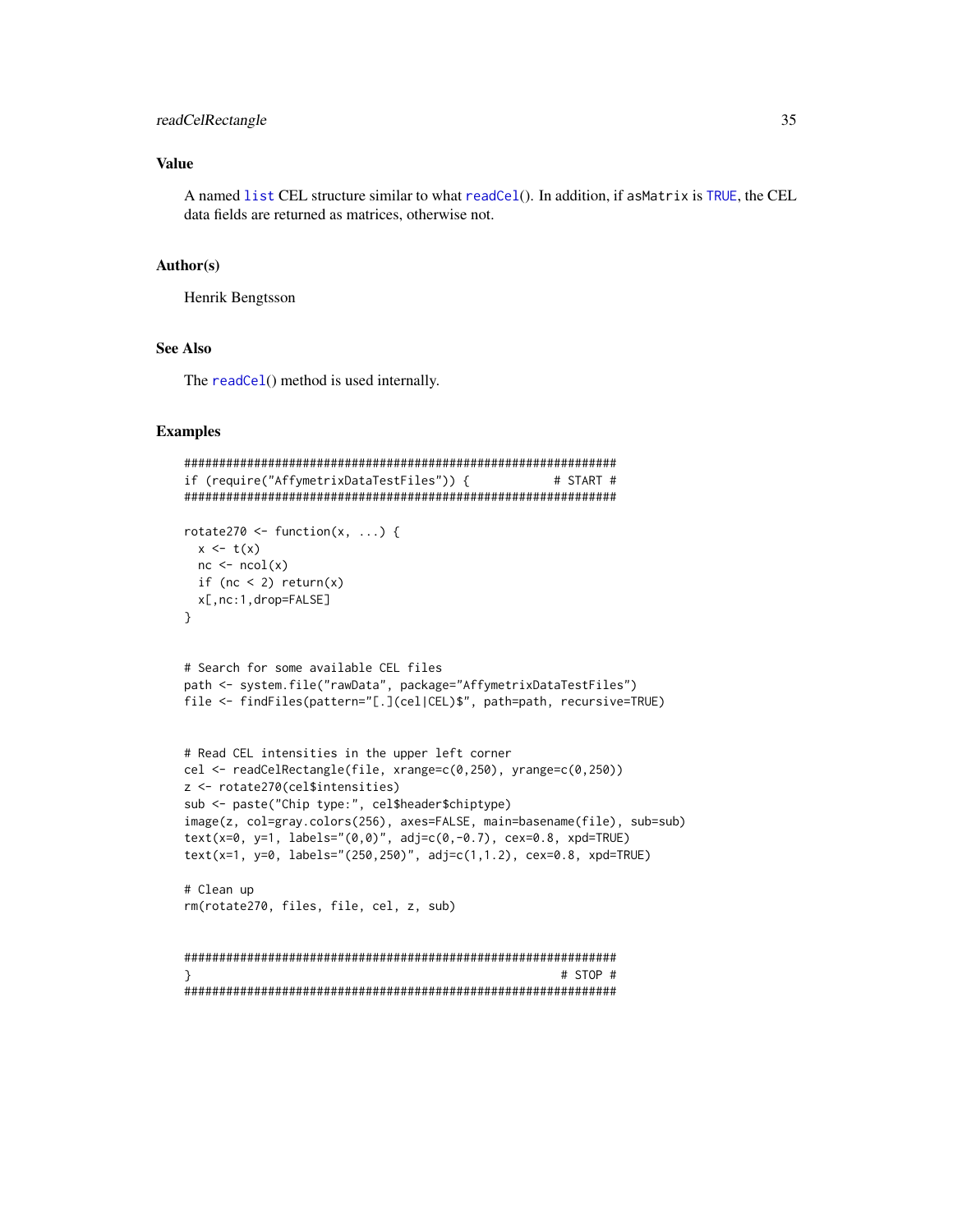<span id="page-35-1"></span><span id="page-35-0"></span>readCelUnits *Reads probe-level data ordered as units (probesets) from one or several Affymetrix CEL files*

## Description

Reads probe-level data ordered as units (probesets) from one or several Affymetrix CEL files by using the unit and group definitions in the corresponding Affymetrix CDF file.

## Usage

```
readCelUnits(filenames, units=NULL, stratifyBy=c("nothing", "pmmm", "pm", "mm"),
 cdf=NULL, ..., addDimnames=FALSE, dropArrayDim=TRUE, transforms=NULL, readMap=NULL,
  verbose=FALSE)
```
## Arguments

| filenames    | The filenames of the CEL files.                                                                                                                                                                                                                                                                                                                                                                                                                                          |
|--------------|--------------------------------------------------------------------------------------------------------------------------------------------------------------------------------------------------------------------------------------------------------------------------------------------------------------------------------------------------------------------------------------------------------------------------------------------------------------------------|
| units        | An integer vector of unit indices specifying which units to be read. If NULL,<br>all units are read.                                                                                                                                                                                                                                                                                                                                                                     |
| stratifyBy   | Argument passed to low-level method readCdfCellIndices.                                                                                                                                                                                                                                                                                                                                                                                                                  |
| cdf          | A character filename of a CDF file, or a CDF list structure. If NULL, the<br>CDF file is searched for by findCdf() first starting from the current directory<br>and then from the directory where the first CEL file is.                                                                                                                                                                                                                                                 |
| .            | Arguments passed to low-level method readCel, e.g. readXY and readStdvs.                                                                                                                                                                                                                                                                                                                                                                                                 |
| addDimnames  | If TRUE, dimension names are added to arrays, otherwise not. The size of the<br>returned CEL structure in bytes increases by 30-40% with dimension names.                                                                                                                                                                                                                                                                                                                |
| dropArrayDim | If TRUE and only one array is read, the elements of the group field do <i>not</i> have<br>an array dimension.                                                                                                                                                                                                                                                                                                                                                            |
| transforms   | A list of exactly length (filenames) functions. If NULL, no transformation<br>is performed. Intensities read are passed through the corresponding transform<br>function before being returned.                                                                                                                                                                                                                                                                           |
| readMap      | A vector remapping cell indices to file indices. If NULL, no mapping is used.                                                                                                                                                                                                                                                                                                                                                                                            |
| verbose      | Either a logical, a numeric, or a Verbose object specifying how much ver-<br>bose/debug information is written to standard output. If a Verbose object, how<br>detailed the information is is specified by the threshold level of the object. If a<br>numeric, the value is used to set the threshold of a new Verbose object. If TRUE,<br>the threshold is set to -1 (minimal). If FALSE, no output is written (and neither<br>is the <b>R.utils</b> package required). |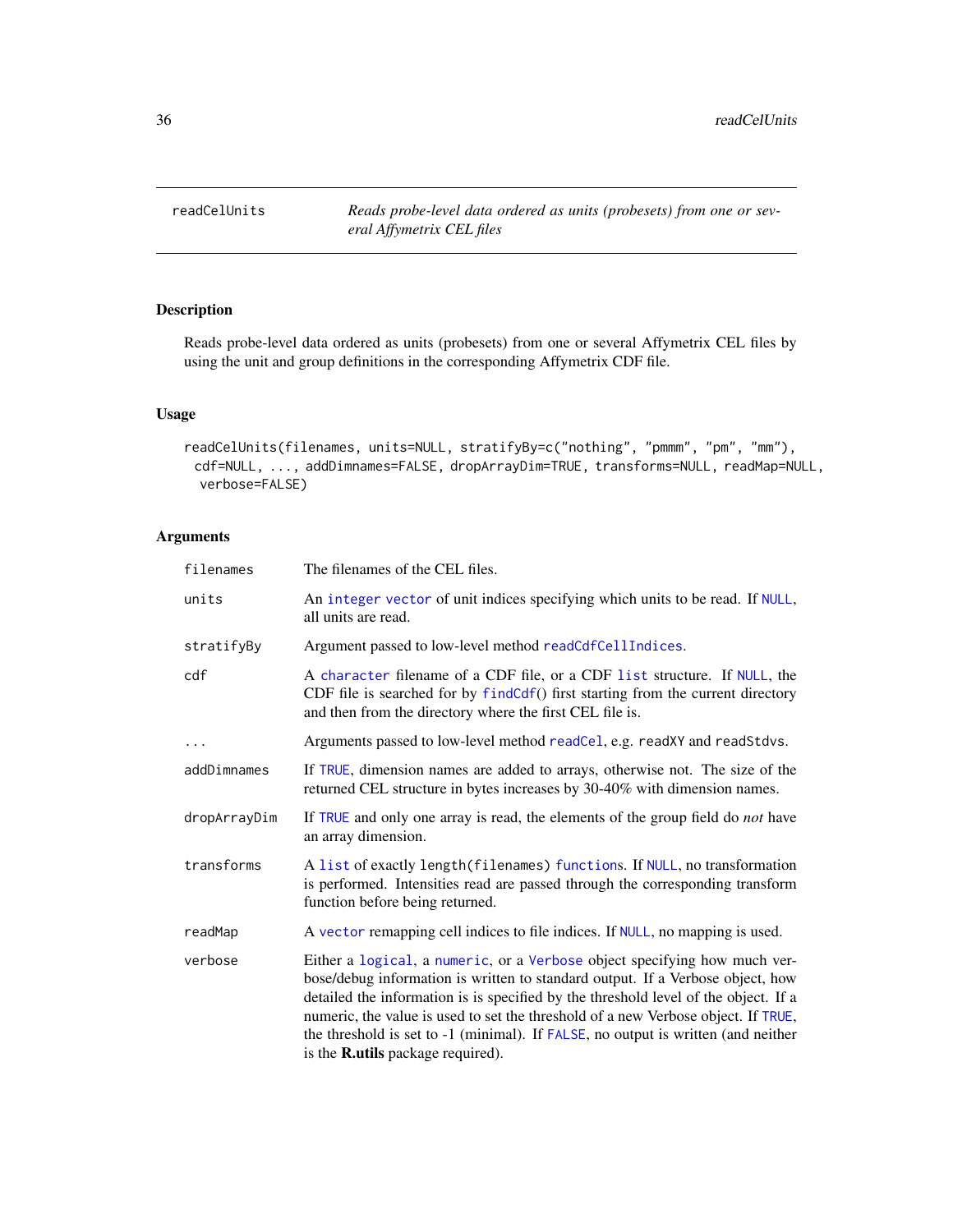#### <span id="page-36-0"></span>readCelUnits 37

## Value

A named [list](#page-0-0) with one element for each unit read. The names corresponds to the names of the units read. Each unit element is in turn a [list](#page-0-0) structure with groups (aka blocks). Each group contains requested fields, e.g. intensities, stdvs, and pixels. If more than one CEL file is read, an extra dimension is added to each of the fields corresponding, which can be used to subset by CEL file.

Note that neither CEL headers nor information about outliers and masked cells are returned. To access these, use [readCelHeader](#page-30-1)() and [readCel](#page-28-1)().

## Author(s)

Henrik Bengtsson

#### References

[1] Affymetrix Inc, Affymetrix GCOS 1.x compatible file formats, June 14, 2005. [http://www.](http://www.affymetrix.com/support/developer/) [affymetrix.com/support/developer/](http://www.affymetrix.com/support/developer/)

#### See Also

Internally, [readCelHeader](#page-30-1)(), [readCdfUnits](#page-26-1)() and [readCel](#page-28-1)() are used.

#### Examples

```
##############################################################
if (require("AffymetrixDataTestFiles")) { # START #
##############################################################
# Search for some available CEL files
path <- system.file("rawData", package="AffymetrixDataTestFiles")
files <- findFiles(pattern="[.](cel|CEL)$", path=path, recursive=TRUE, firstOnly=FALSE)
files <- grep("FusionSDK_Test3", files, value=TRUE)
files <- grep("Calvin", files, value=TRUE)
# Fake more CEL files if not enough
files <- rep(files, length.out=5)
print(files);
rm(files);
##############################################################
} # STOP #
##############################################################
```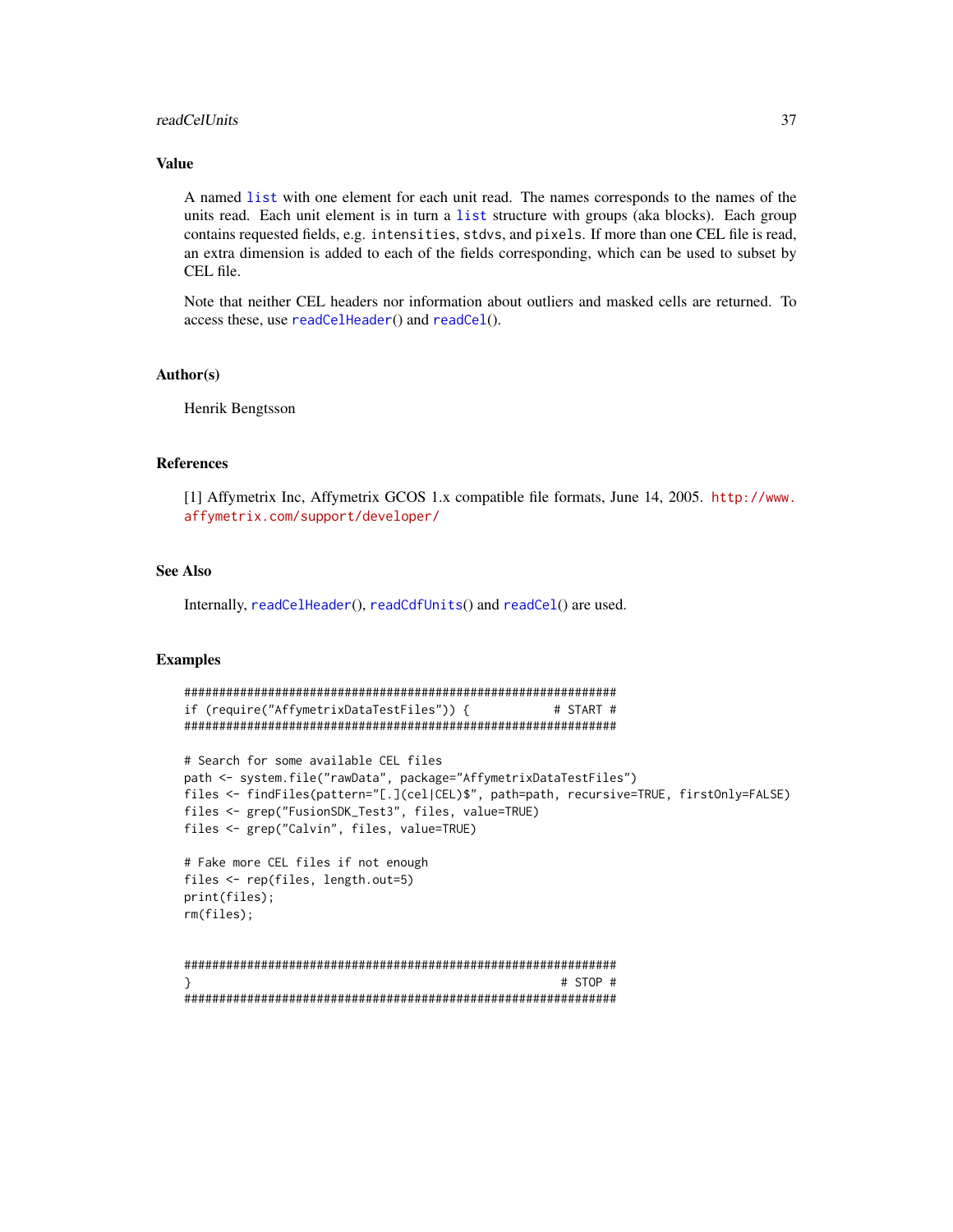<span id="page-37-0"></span>

This function will parse any type of CHP file and return the results in a list. The contents of the list will depend on the type of CHP file that is parsed and readers are referred to Affymetrix documentation of what should be there, and how to interpret it.

#### Usage

readChp(filename, withQuant = TRUE)

#### Arguments

| filename  | The name of the CHP file to read.          |
|-----------|--------------------------------------------|
| withQuant | A boolean value, currently largely unused. |

## Details

This is an interface to the Affymetrix Fusion SDK. The Affymetrix documentation should be consulted for explicit details.

#### Value

A list is returned. The contents of the list depend on the type of CHP file that was read. Users may want to translate the different outputs into specific containers.

#### Troubleshooting

It is considered a bug if the file contains information not accessible by this function, please report it.

#### Author(s)

R. Gentleman

## See Also

[readCel](#page-28-1)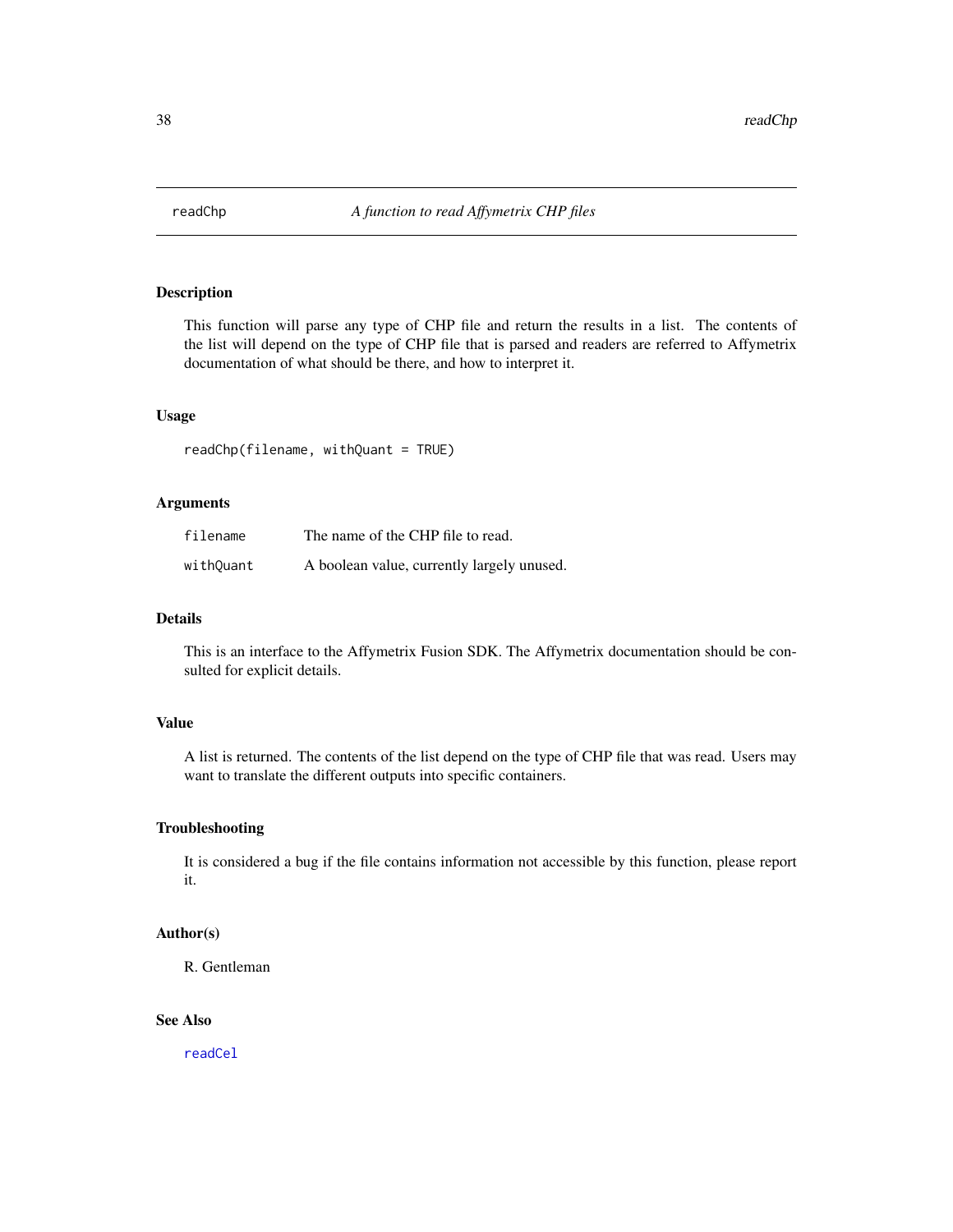#### <span id="page-38-0"></span>readClf 39

## Examples

```
if (require("AffymetrixDataTestFiles")) {
path <- system.file("rawData", package="AffymetrixDataTestFiles")
files <- findFiles(pattern="[.](chp|CHP)$", path=path,
                   recursive=TRUE, firstOnly=FALSE)
s1 = readChp(files[1])
length(s1)
names(s1)
names(s1[[7]])
```
}

readClf *Parsing a CLF file using Affymetrix Fusion SDK*

#### Description

This function parses a CLF file using the Affymetrix Fusion SDK. CLF (chip layout) files contain information associating probe ids with chip x- and y- coordinates.

## Usage

readClf(file)

## Arguments

 $character(1)$  providing a path to the CLF file to be input.

## Value

An list. The header element is always present.

| header | A list with information about the CLF file. The list contains elements described<br>in the CLF file format document referenced below. |
|--------|---------------------------------------------------------------------------------------------------------------------------------------|
| dims   | A length-two integer vector of chip x- and y-coordinates.                                                                             |
| id     | An integer vector of length prod(dims) containing probe identifiers.                                                                  |
| x      | An integer vector of length prod(dims) containing x-coordinates corresponding<br>to the entries in id.                                |
| y      | An integer vector of length prod(dims) containing y-coordinates corresponding<br>to the entries in id.                                |

## Author(s)

Martin Morgan

### See Also

[https://www.affymetrix.com/support/developer/fusion/File\\_Format\\_CLF\\_aptv161.pdf](https://www.affymetrix.com/support/developer/fusion/File_Format_CLF_aptv161.pdf) describes CLF file content.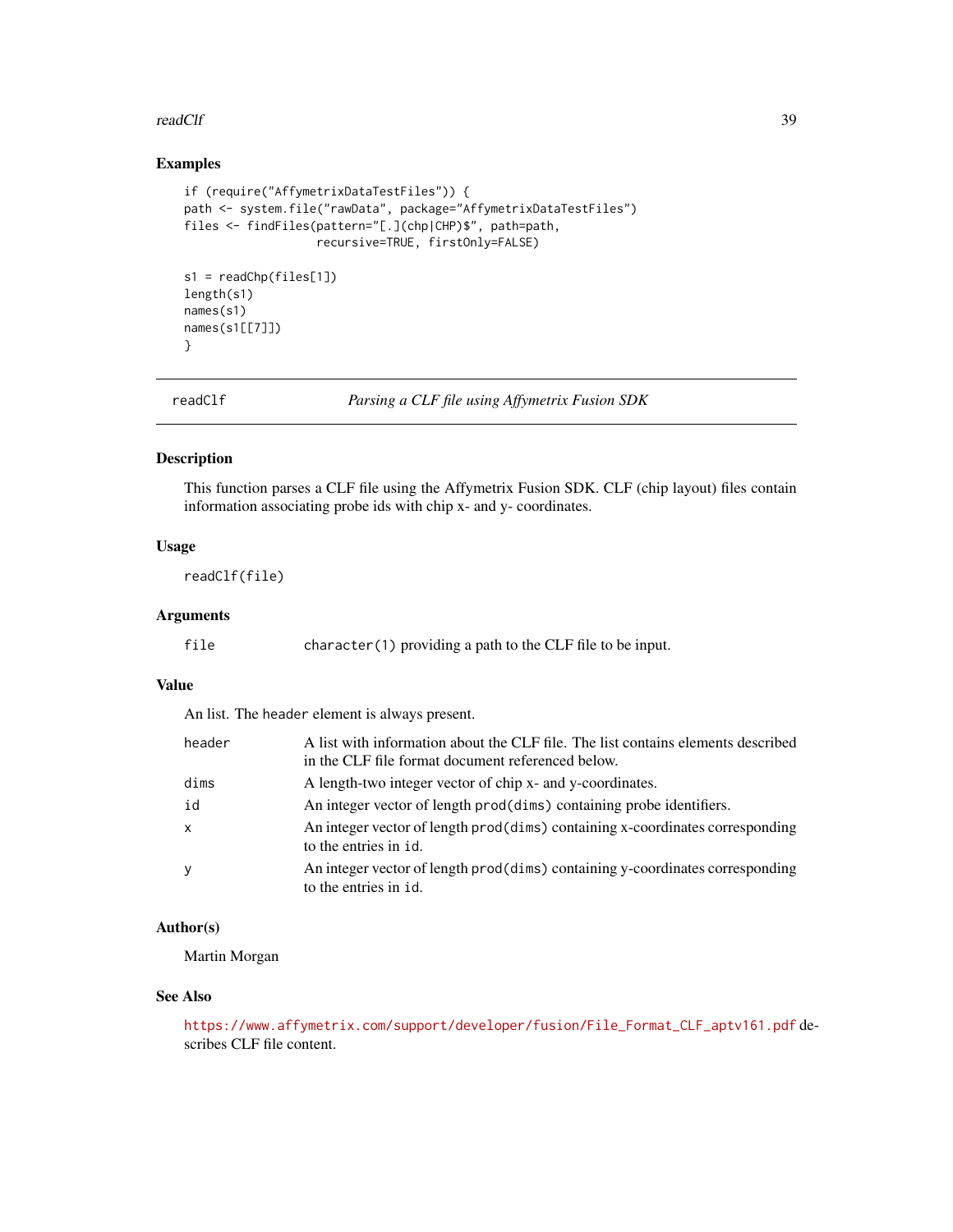<span id="page-39-1"></span><span id="page-39-0"></span>

This function parses a CLF file using the Affymetrix Fusion SDK. CLF (chip layout) files contain information associating probe ids with chip x- and y- coordinates.

## Usage

readClfEnv(file, readBody = TRUE)

## Arguments

| file     | $character(1)$ providing a path to the CLF file to be input.                    |
|----------|---------------------------------------------------------------------------------|
| readBody | $logical(1)$ indicating whether the entire file should be parsed (TRUE) or only |
|          | the file header information describing the chips to which the file is relevant. |

## Value

An environment. The header element is always present; the remainder are present when readBody=TRUE.

| header       | A list with information about the CLF file. The list contains elements described<br>in the CLF file format document referenced below. |
|--------------|---------------------------------------------------------------------------------------------------------------------------------------|
| dims         | A length-two integer vector of chip x- and y-coordinates.                                                                             |
| id           | An integer vector of length prod(dims) containing probe identifiers.                                                                  |
| $\mathsf{x}$ | An integer vector of length prod(dims) containing x-coordinates corresponding<br>to the entries in id.                                |
| У            | An integer vector of length prod(dims) containing y-coordinates corresponding<br>to the entries in id.                                |

#### Author(s)

Martin Morgan

## See Also

[https://www.affymetrix.com/support/developer/fusion/File\\_Format\\_CLF\\_aptv161.pdf](https://www.affymetrix.com/support/developer/fusion/File_Format_CLF_aptv161.pdf) describes CLF file content.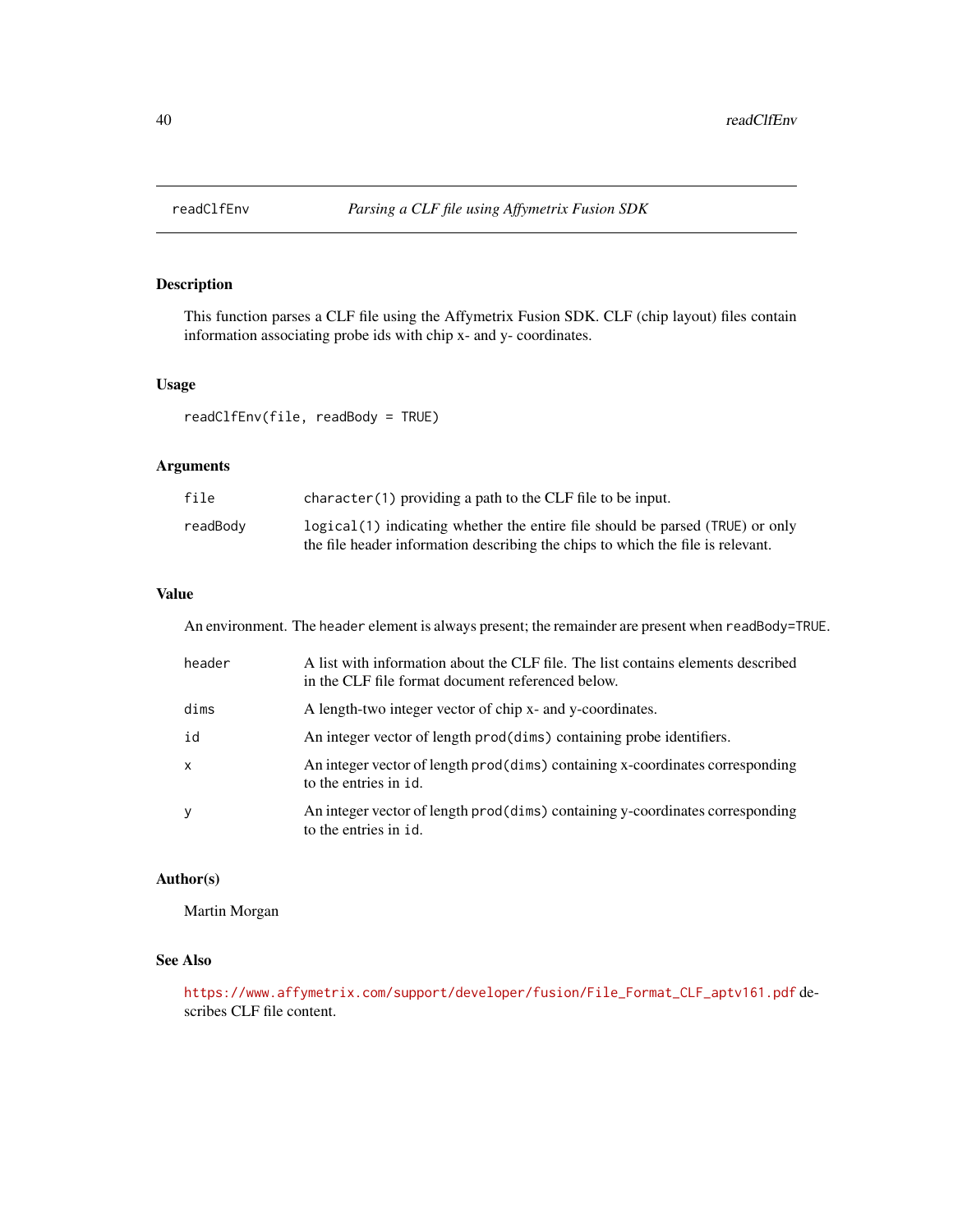<span id="page-40-0"></span>

Reads the header of a CLF file. The exact information stored in this file can be viewed in the [readClfEnv\(](#page-39-1)) documentation which reads the header in addition to the body.

#### Usage

readClfHeader(file)

#### Arguments

file file a CLF file

#### Value

A list of header elements.

readPgf *Parsing a PGF file using Affymetrix Fusion SDK*

#### Description

This function parses a PGF file using the Affymetrix Fusion SDK. PGF (probe group) files describe probes present within probe sets, including the type (e.g., pm, mm) of the probe and probeset.

#### Usage

```
readPgf(file, indices = NULL)
```
#### Arguments

| file    | $character(1)$ providing a path to the PGF file to be input.  |
|---------|---------------------------------------------------------------|
| indices | $integer(n)$ a vector of indices of the probesets to be read. |

#### Value

An list. The header element is always present; the remainder are present when readBody=TRUE.

The elements present when readBody=TRUE describe probe sets, atoms, and probes. Elements within probe sets, for instance, are coordinated such that the ith index of one vector (e.g., probesetId) corresponds to the ith index of a second vector (e.g., probesetType). The atoms contained within probeset i are in positions probesetStartAtom[i]:(probesetStartAtom[i+1]-1) of the atom vectors. A similar map applies to probes within atoms, using atomStartProbe as the index.

The PGF file format includes optional elements; these elements are always present in the list, but with appropriate default values.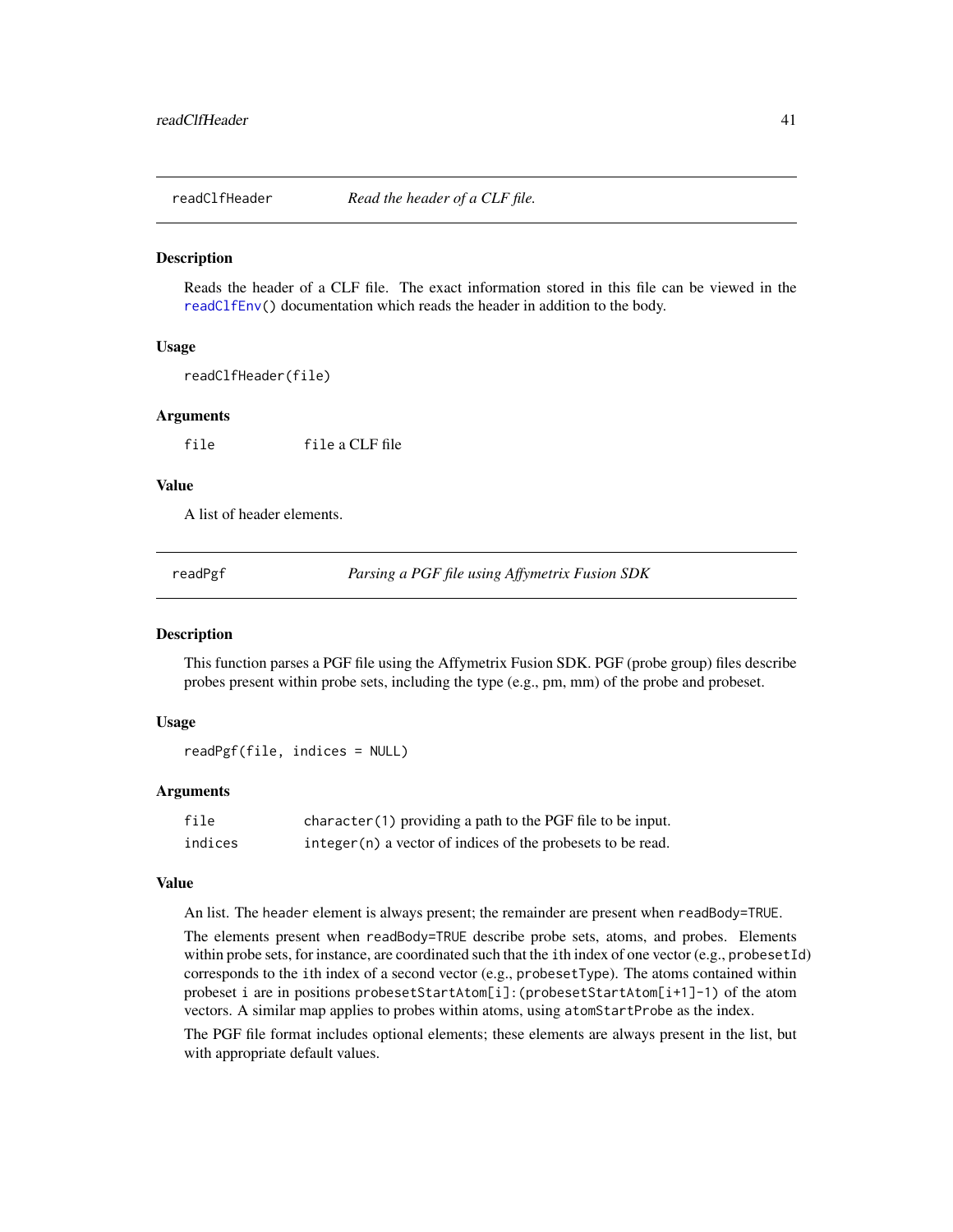<span id="page-41-0"></span>

| header                     | A list with information about the PGF file. The list contains elements described<br>in the PGF file format document referenced below. |
|----------------------------|---------------------------------------------------------------------------------------------------------------------------------------|
| probesetId                 | integer vector of probeset identifiers.                                                                                               |
| probesetType               | character vector of probeset types. Types are described in the PGF file format<br>document.                                           |
| probesetName               | character vector of probeset names.                                                                                                   |
| probesetStartAtom          |                                                                                                                                       |
|                            | integer vector of the start index (e.g., in the element atomId of atoms belonging<br>to this probeset).                               |
| atomId                     | integer vector of atom identifiers.                                                                                                   |
| atomExonPosition           |                                                                                                                                       |
|                            | integer vector of probe interrogation position relative to the target sequence.                                                       |
|                            | atomStartProbe integer vector of the start index (e.g., in the element probeId of probes belong-<br>ing to this atom).                |
| probeId                    | integer vector of probe identifiers.                                                                                                  |
| probeType                  | character vector of probe types. Types are described in the PGF file format<br>document.                                              |
| probeGcCount               | integer vector of probe GC content.                                                                                                   |
| probeLength                | integer vector of probe lengths.                                                                                                      |
| probeInterrogationPosition |                                                                                                                                       |
|                            | integer vector of the position, within the probe, at which interrogation occurs.                                                      |
| probeSequence              | character vector of the probe sequence.                                                                                               |

## Author(s)

Martin Morgan

## See Also

[https://www.affymetrix.com/support/developer/fusion/File\\_Format\\_PGF\\_aptv161.pdf](https://www.affymetrix.com/support/developer/fusion/File_Format_PGF_aptv161.pdf) describes PGF file content.

The internal function .pgfProbeIndexFromProbesetIndex provides a map between the indices of probe set entries and the indices of the probes contained in the probe set.

readPgfEnv *Parsing a PGF file using Affymetrix Fusion SDK*

## Description

This function parses a PGF file using the Affymetrix Fusion SDK. PGF (probe group) files describe probes present within probe sets, including the type (e.g., pm, mm) of the probe and probeset.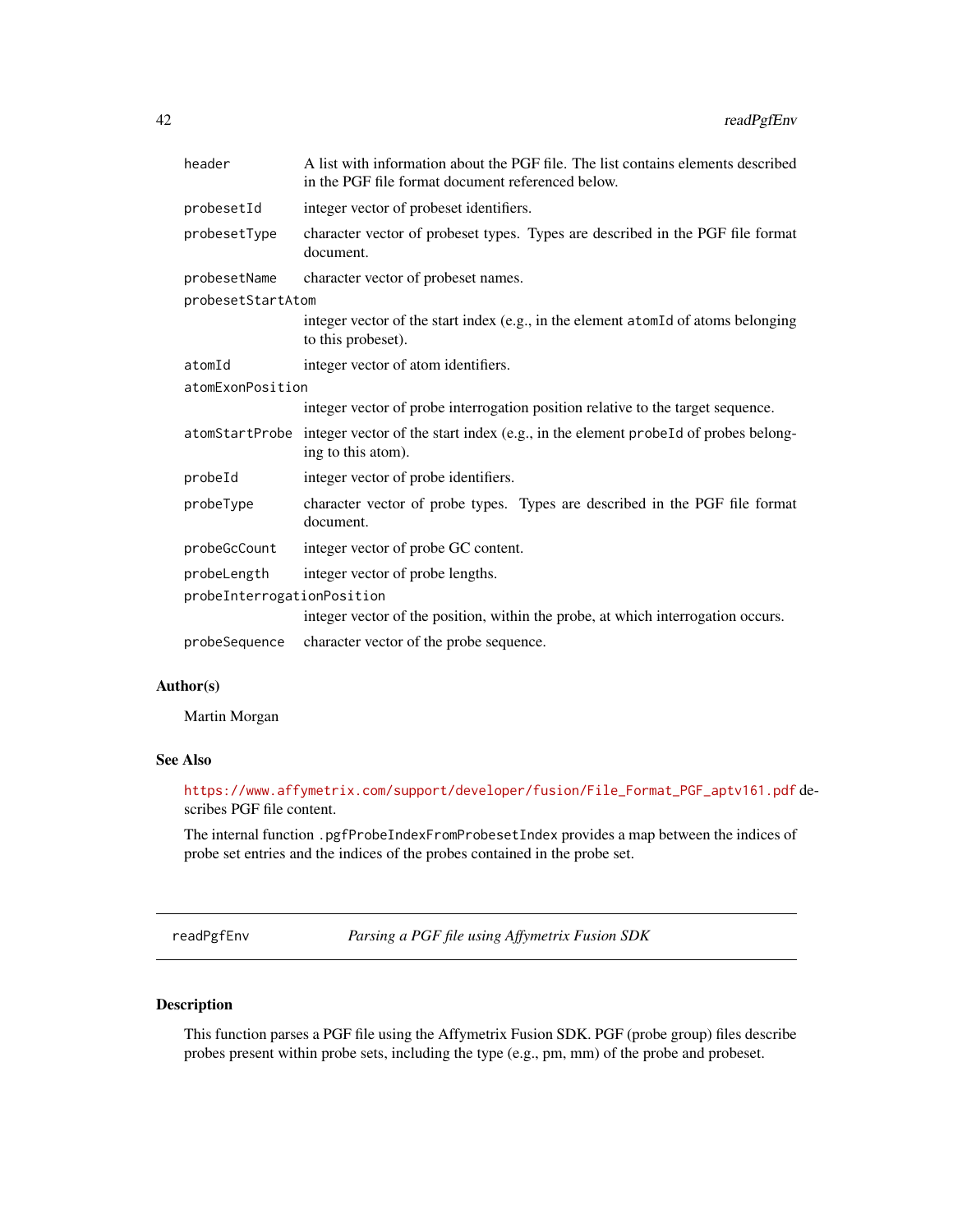## readPgfEnv 43

## Usage

```
readPgfEnv(file, readBody = TRUE, indices = NULL)
```
#### Arguments

| file     | $character(1)$ providing a path to the PGF file to be input.                                                                                                      |
|----------|-------------------------------------------------------------------------------------------------------------------------------------------------------------------|
| readBody | logical (1) indicating whether the entire file should be parsed (TRUE) or only<br>the file header information describing the chips to which the file is relevant. |
| indices  | integer (n) vector of positive integers indicating which probesets to read. These<br>integers must be sorted (increasing) and unique.                             |

### Value

An environment. The header element is always present; the remainder are present when readBody=TRUE.

The elements present when readBody=TRUE describe probe sets, atoms, and probes. Elements within probe sets, for instance, are coordinated such that the ith index of one vector (e.g., probesetId) corresponds to the ith index of a second vector (e.g., probesetType). The atoms contained within probeset i are in positions probesetStartAtom[i]:(probesetStartAtom[i+1]-1) of the atom vectors. A similar map applies to probes within atoms, using atomStartProbe as the index.

The PGF file format includes optional elements; these elements are always present in the environment, but with appropriate default values.

| header                     | A list with information about the PGF file. The list contains elements described<br>in the PGF file format document referenced below. |
|----------------------------|---------------------------------------------------------------------------------------------------------------------------------------|
| probesetId                 | integer vector of probeset identifiers.                                                                                               |
| probesetType               | character vector of probeset types. Types are described in the PGF file format<br>document.                                           |
| probesetName               | character vector of probeset names.                                                                                                   |
| probesetStartAtom          |                                                                                                                                       |
|                            | integer vector of the start index (e.g., in the element atomId of atoms belonging<br>to this probeset).                               |
| atomId                     | integer vector of atom identifiers.                                                                                                   |
| atomExonPosition           |                                                                                                                                       |
|                            | integer vector of probe interrogation position relative to the target sequence.                                                       |
|                            | atomStartProbe integer vector of the start index (e.g., in the element probeId of probes belong-<br>ing to this atom).                |
| probeId                    | integer vector of probe identifiers.                                                                                                  |
| probeType                  | character vector of probe types. Types are described in the PGF file format<br>document.                                              |
| probeGcCount               | integer vector of probe GC content.                                                                                                   |
| probeLength                | integer vector of probe lengths.                                                                                                      |
| probeInterrogationPosition |                                                                                                                                       |
|                            | integer vector of the position, within the probe, at which interrogation occurs.                                                      |
| probeSequence              | character vector of the probe sequence.                                                                                               |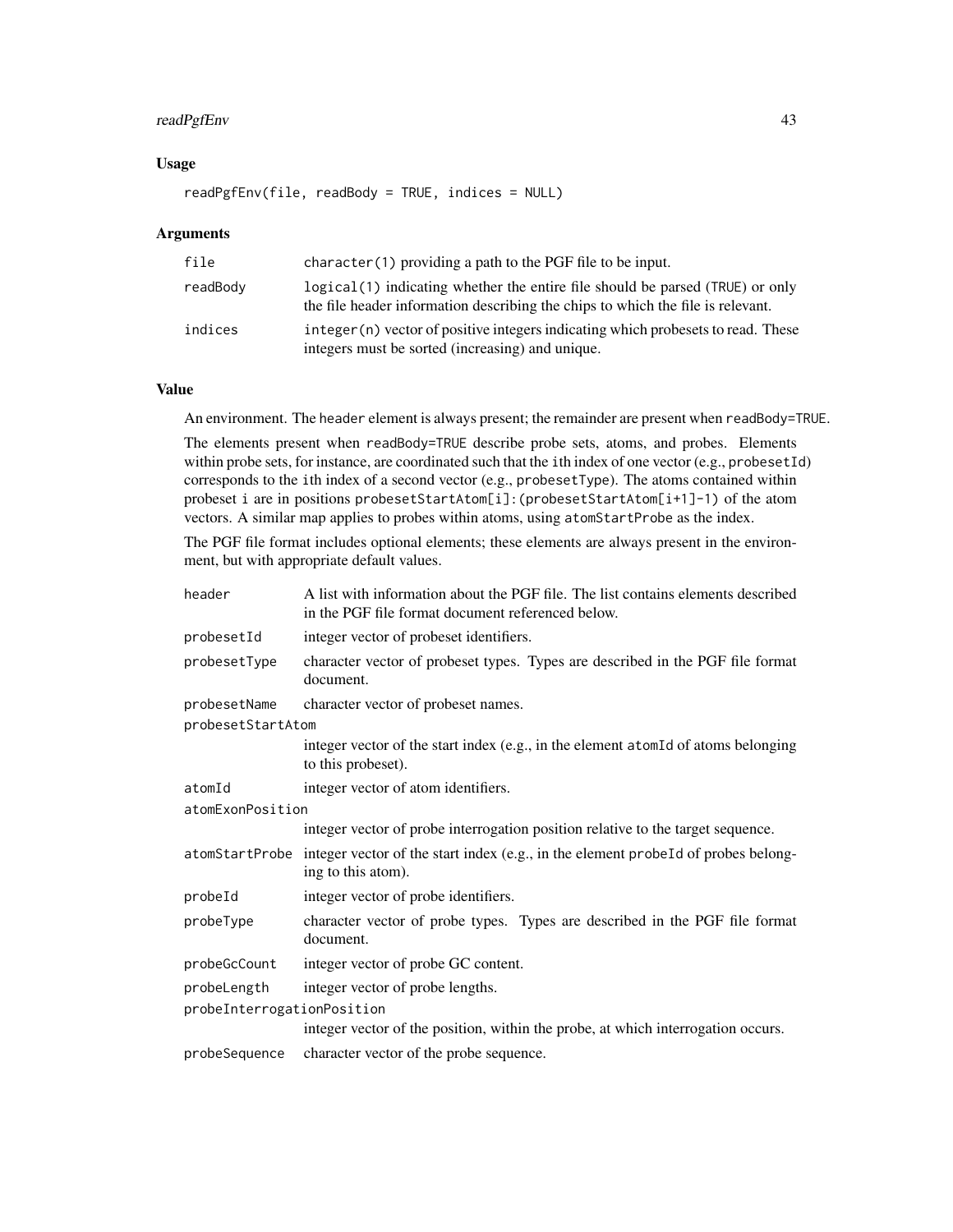## <span id="page-43-0"></span>Author(s)

Martin Morgan

## See Also

[https://www.affymetrix.com/support/developer/fusion/File\\_Format\\_PGF\\_aptv161.pdf](https://www.affymetrix.com/support/developer/fusion/File_Format_PGF_aptv161.pdf) describes PGF file content.

The internal function .pgfProbeIndexFromProbesetIndex provides a map between the indices of probe set entries and the indices of the probes contained in the probe set.

readPgfHeader *Read the header of a PGF file into a list.*

## Description

This function reads the header of a PGF file into a list more details on what the exact fields are can be found in the details section.

#### Usage

readPgfHeader(file)

#### Arguments

file file:A file in PGF format

## Details

[https://www.affymetrix.com/support/developer/fusion/File\\_Format\\_PGF\\_aptv161.pdf](https://www.affymetrix.com/support/developer/fusion/File_Format_PGF_aptv161.pdf)

## Value

A list corresponding to the elements in the header.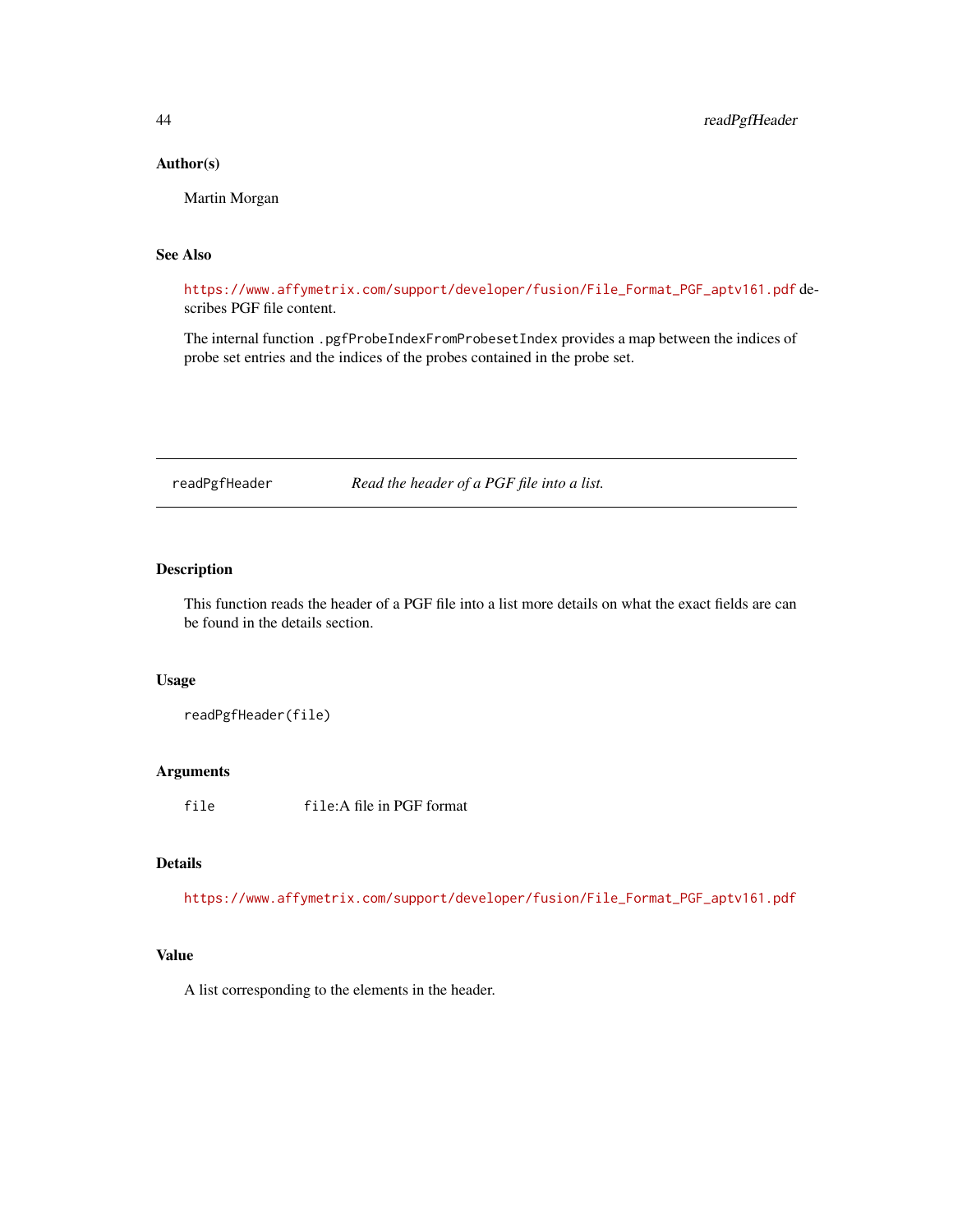<span id="page-44-1"></span><span id="page-44-0"></span>updateCel *Updates a CEL file*

## Description

Updates a CEL file.

## Usage

```
updateCel(filename, indices=NULL, intensities=NULL, stdvs=NULL, pixels=NULL,
 writeMap=NULL, ..., verbose=0)
```
## Arguments

| filename    | The filename of the CEL file.                                                                                                                                                                   |  |
|-------------|-------------------------------------------------------------------------------------------------------------------------------------------------------------------------------------------------|--|
| indices     | A numeric vector of cell (probe) indices specifying which cells to updated. If<br>NULL, all indices are considered.                                                                             |  |
| intensities | A numeric vector of intensity values to be stored. Alternatively, it can also be<br>a named data. frame or matrix (or list) where the named columns (elements)<br>are the fields to be updated. |  |
| stdvs       | A optional numeric vector.                                                                                                                                                                      |  |
| pixels      | A optional numeric vector.                                                                                                                                                                      |  |
| writeMap    | An optional write map.                                                                                                                                                                          |  |
| $\ddots$ .  | Not used.                                                                                                                                                                                       |  |
| verbose     | An integer specifying how much verbose details are outputted.                                                                                                                                   |  |

## Details

Currently only binary (v4) CEL files are supported. The current version of the method does not make use of the Fusion SDK, but its own code to navigate and update the CEL file.

## Value

Returns (invisibly) the pathname of the file updated.

## Author(s)

Henrik Bengtsson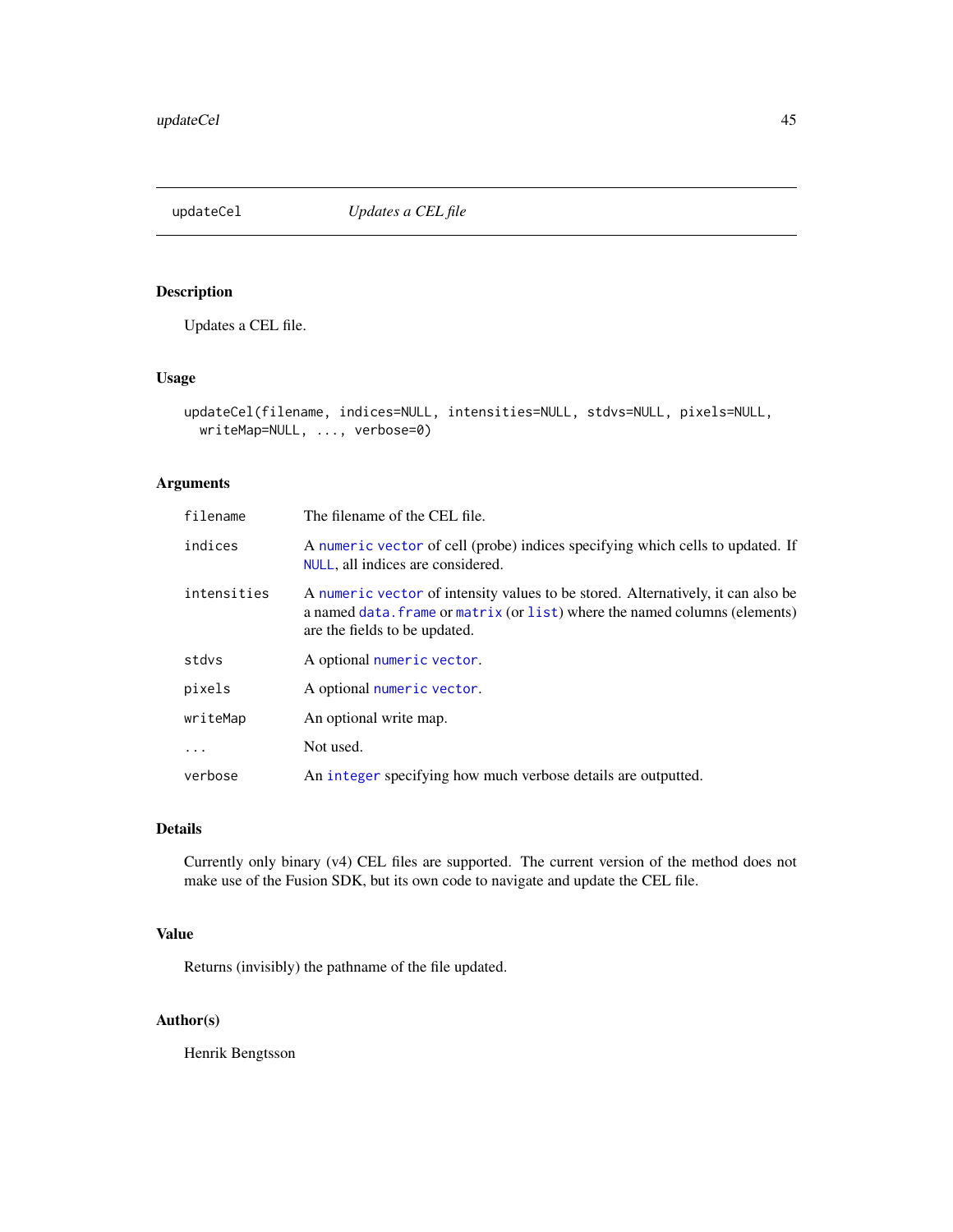### Examples

```
##############################################################
if (require("AffymetrixDataTestFiles")) { # START #
##############################################################
# Search for some available Calvin CEL files
path <- system.file("rawData", package="AffymetrixDataTestFiles")
files <- findFiles(pattern="[.](cel|CEL)$", path=path, recursive=TRUE, firstOnly=FALSE)
files <- grep("FusionSDK_HG-U133A", files, value=TRUE)
files <- grep("Calvin", files, value=TRUE)
file <- files[1]
# Convert to an XDA CEL file
filename <- file.path(tempdir(), basename(file))
if (file.exists(filename))
  file.remove(filename)
convertCel(file, filename)
fields <- c("intensities", "stdvs", "pixels")
# Cells to be updated
idxs \leq -1:2# Get CEL header
hdr <- readCelHeader(filename)
# Get the original data
cel <- readCel(filename, indices=idxs, readStdvs=TRUE, readPixels=TRUE)
print(cel[fields])
cel0 <- cel
# - - - - - - - - - - - - - - - - - - - - - - - - - - - - - - - - - - - - -
# Square-root the intensities
# - - - - - - - - - - - - - - - - - - - - - - - - - - - - - - - - - - - - -
updateCel(filename, indices=idxs, intensities=sqrt(cel$intensities))
cel <- readCel(filename, indices=idxs, readStdvs=TRUE, readPixels=TRUE)
print(cel[fields])
# - - - - - - - - - - - - - - - - - - - - - - - - - - - - - - - - - - - - -
# Update a few cell values by a data frame
# - - - - - - - - - - - - - - - - - - - - - - - - - - - - - - - - - - - - -
data <- data.frame(
  intensities=cel0$intensities,
  stdvs=c(201.1, 3086.1)+0.5,
  pixels=c(9,9+1)
)
updateCel(filename, indices=idxs, data)
# Assert correctness of update
cel <- readCel(filename, indices=idxs, readStdvs=TRUE, readPixels=TRUE)
```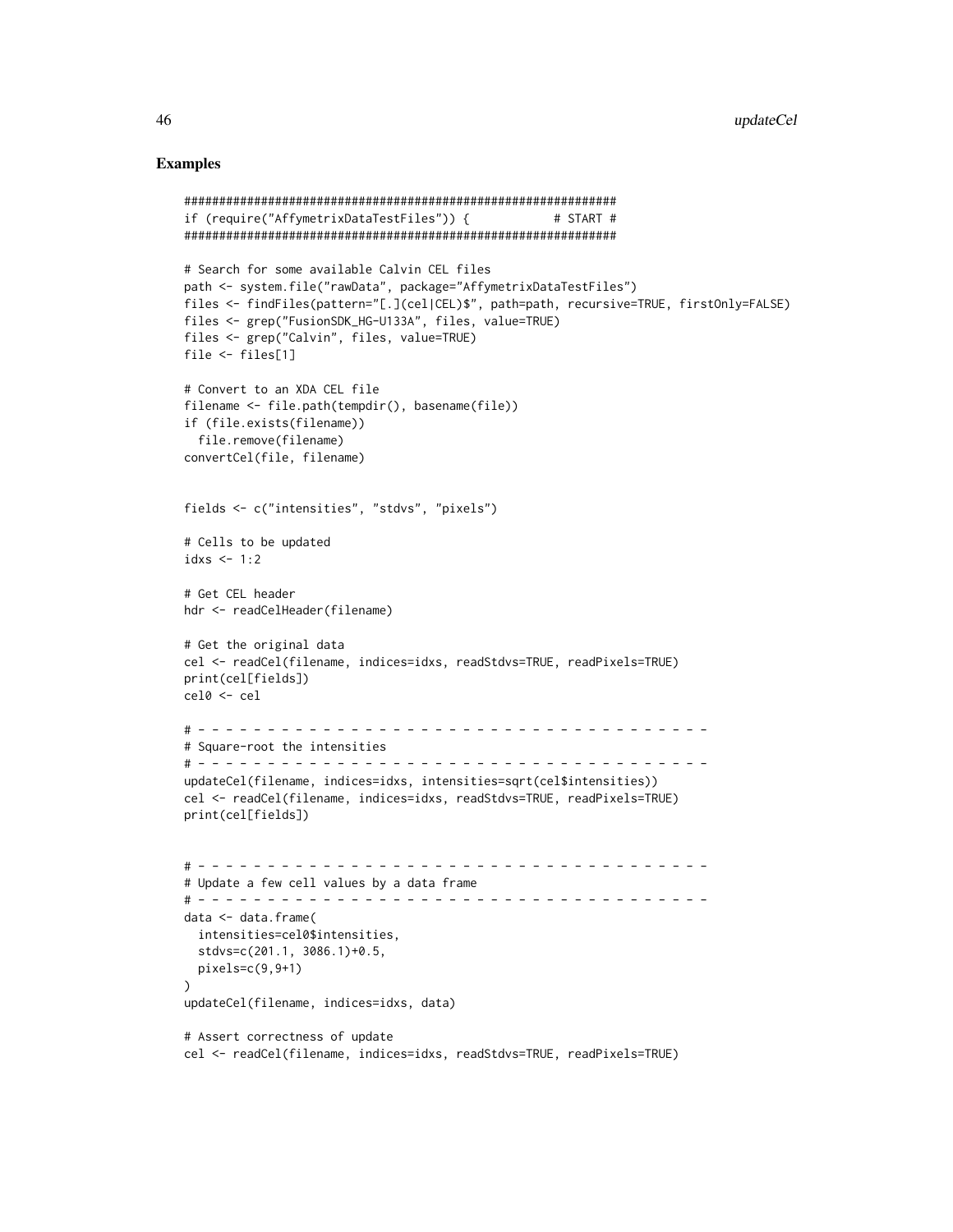#### updateCel 47

print(cel[fields])

```
for (ff in fields) {
 stopifnot(all.equal(cel[[ff]], data[[ff]], .Machine$double.eps^0.25))
}
# - - - - - - - - - - - - - - - - - - - - - - - - - - - - - - - - - - - - -
# Update a region of the CEL file
# - - - - - - - - - - - - - - - - - - - - - - - - - - - - - - - - - - - - -
# Load pre-defined data
side <- 306
pathname <- system.file("extras/easternEgg.gz", package="affxparser")
con <- gzfile(pathname, open="rb")
z <- readBin(con=con, what="integer", size=1, signed=FALSE, n=side^2)
close(con)
z <- matrix(z, nrow=side)
side <- min(hdr$cols - 2*22, side)
z <- as.double(z[1:side,1:side])
x <- matrix(22+0:(side-1), nrow=side, ncol=side, byrow=TRUE)
idxs \leq as.vector((1 + x) + hdr$cols*t(x))
# Load current data in the same region
z0 <- readCel(filename, indices=idxs)$intensities
# Mix the two data sets
z \leftarrow (0.3*z^2 + 0.7*z0)# Update the CEL file
updateCel(filename, indices=idxs, intensities=z)
# Make some spatial changes
rotate270 <- function(x, ...) {
 x \leftarrow t(x)nc \leftarrow ncol(x)if (nc < 2) return(x)
 x[,nc:1,drop=FALSE]
}
# Display a spatial image of the updated CEL file
cel <- readCelRectangle(filename, xrange=c(0,350), yrange=c(0,350))
z <- rotate270(cel$intensities)
sub <- paste("Chip type:", cel$header$chiptype)
image(z, col=gray.colors(256), axes=FALSE, main=basename(filename), sub=sub)
text(x=0, y=1, labels="(0,0)", adj=c(0,-0.7), cex=0.8, xpd=TRUE)
text(x=1, y=0, labels="(350,350)", adj=c(1,1.2), cex=0.8, xpd=TRUE)
# Clean up
file.remove(filename)
rm(files, cel, cel0, idxs, data, ff, fields, rotate270)
##############################################################
} # STOP #
##############################################################
```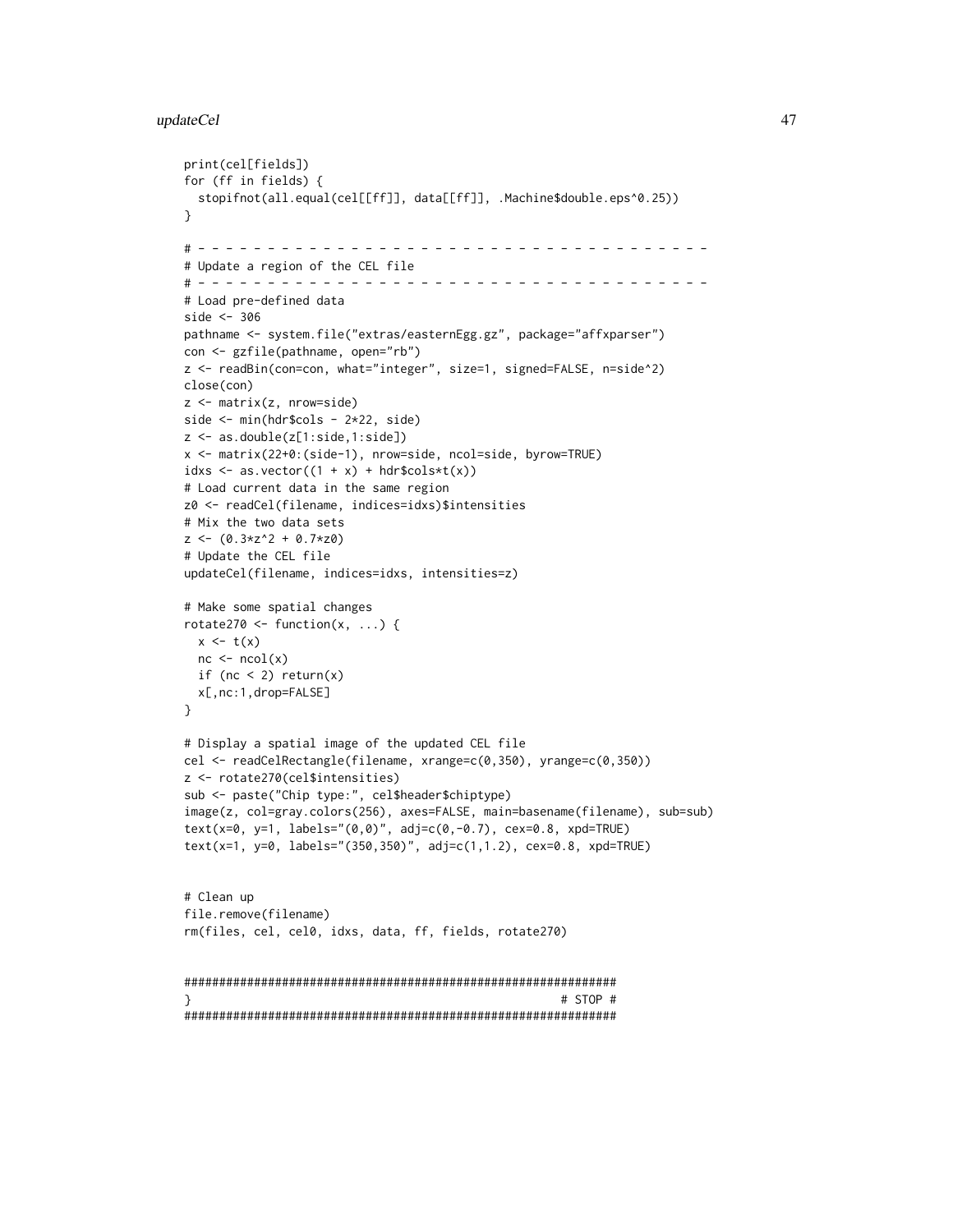<span id="page-47-0"></span>

Updates a CEL file unit by unit.

*Please note that, contrary to* [readCelUnits](#page-35-1)*(), this method can only update a single CEL file at the time.*

#### Usage

```
updateCelUnits(filename, cdf=NULL, data, ..., verbose=0)
```
## Arguments

| filename  | The filename of the CEL file.                                                                                                                                                                     |
|-----------|---------------------------------------------------------------------------------------------------------------------------------------------------------------------------------------------------|
| cdf       | A (optional) CDF list structure either with field indices or fields x and y.<br>If NULL, the unit names (and from there the cell indices) are inferred from the<br>names of the elements in data. |
| data      | A list structure in a format similar to what is returned by readCelUnits() for<br>a single CEL file only.                                                                                         |
| $\ddotsc$ | Optional arguments passed to readCdfCellIndices(), which is called if cdf is<br>not given.                                                                                                        |
| verbose   | An integer specifying how much verbose details are outputted.                                                                                                                                     |

## Value

Returns what [updateCel](#page-44-1)() returns.

## Working with re-arranged CDF structures

Note that if the cdf structure is specified the CDF file is *not* queried, but all information about cell x and y locations, that is, cell indices is expected to be in this structure. This can be very useful when one work with a cdf structure that originates from the underlying CDF file, but has been restructured for instance through the [applyCdfGroups](#page-7-1)() method, and data correspondingly. This update method knows how to update such structures too.

## Author(s)

Henrik Bengtsson

## See Also

Internally, [updateCel](#page-44-1)() is used.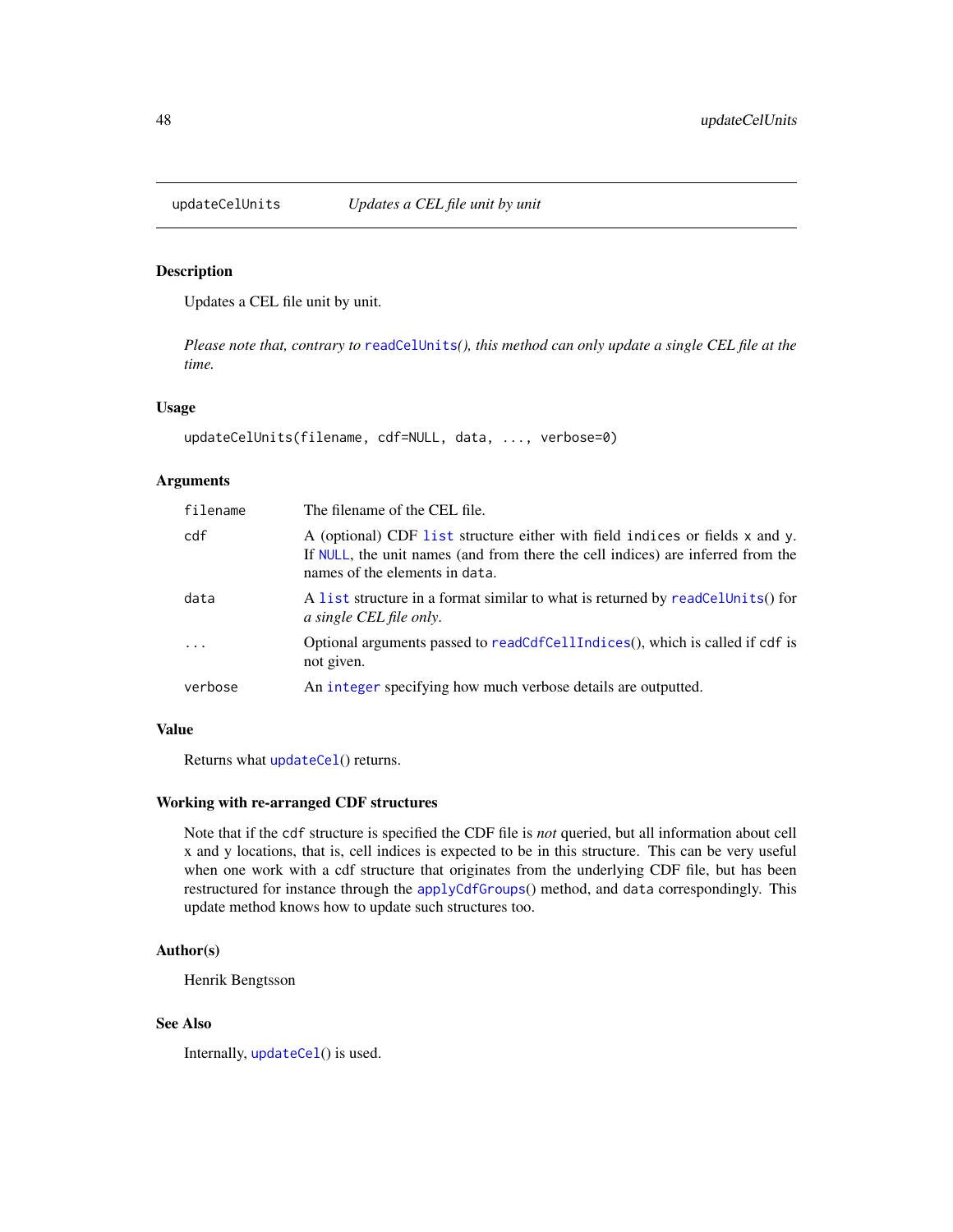## updateCelUnits 49

#### Examples

```
##############################################################
if (require("AffymetrixDataTestFiles")) { # START #
##############################################################
# Search for some available Calvin CEL files
path <- system.file("rawData", package="AffymetrixDataTestFiles")
files <- findFiles(pattern="[.](cel|CEL)$", path=path, recursive=TRUE, firstOnly=FALSE)
files <- grep("FusionSDK_Test3", files, value=TRUE)
files <- grep("Calvin", files, value=TRUE)
file <- files[1]
# Convert to an XDA CEL file
pathname <- file.path(tempdir(), basename(file))
if (file.exists(pathname))
  file.remove(pathname)
convertCel(file, pathname)
# Check for the CDF file
hdr <- readCelHeader(pathname)
cdfFile <- findCdf(hdr$chiptype)
hdr <- readCdfHeader(cdfFile)
nbrOfUnits <- hdr$nunits
print(nbrOfUnits);
# - - - - - - - - - - - - - - - - - - - - - - - - - - - - - - - - - -
# Example: Read and re-write the same data
# - - - - - - - - - - - - - - - - - - - - - - - - - - - - - - - - - -
units <- c(101, 51)
data1 <- readCelUnits(pathname, units=units, readStdvs=TRUE)
cat("Original data:\n")
str(data1)
updateCelUnits(pathname, data=data1)
data2 <- readCelUnits(pathname, units=units, readStdvs=TRUE)
cat("Updated data:\n")
str(data2)
stopifnot(identical(data1, data2))
# - - - - - - - - - - - - - - - - - - - - - - - - - - - - - - - - - -
# Example: Random read and re-write "stress test"
# - - - - - - - - - - - - - - - - - - - - - - - - - - - - - - - - - -
for (kk in 1:10) {
  nunits <- sample(min(1000,nbrOfUnits), size=1)
  units <- sample(nbrOfUnits, size=nunits)
  cat(sprintf("%02d. Selected %d random units: reading", kk, nunits));
  t <- system.time({
   data1 <- readCelUnits(pathname, units=units, readStdvs=TRUE)
```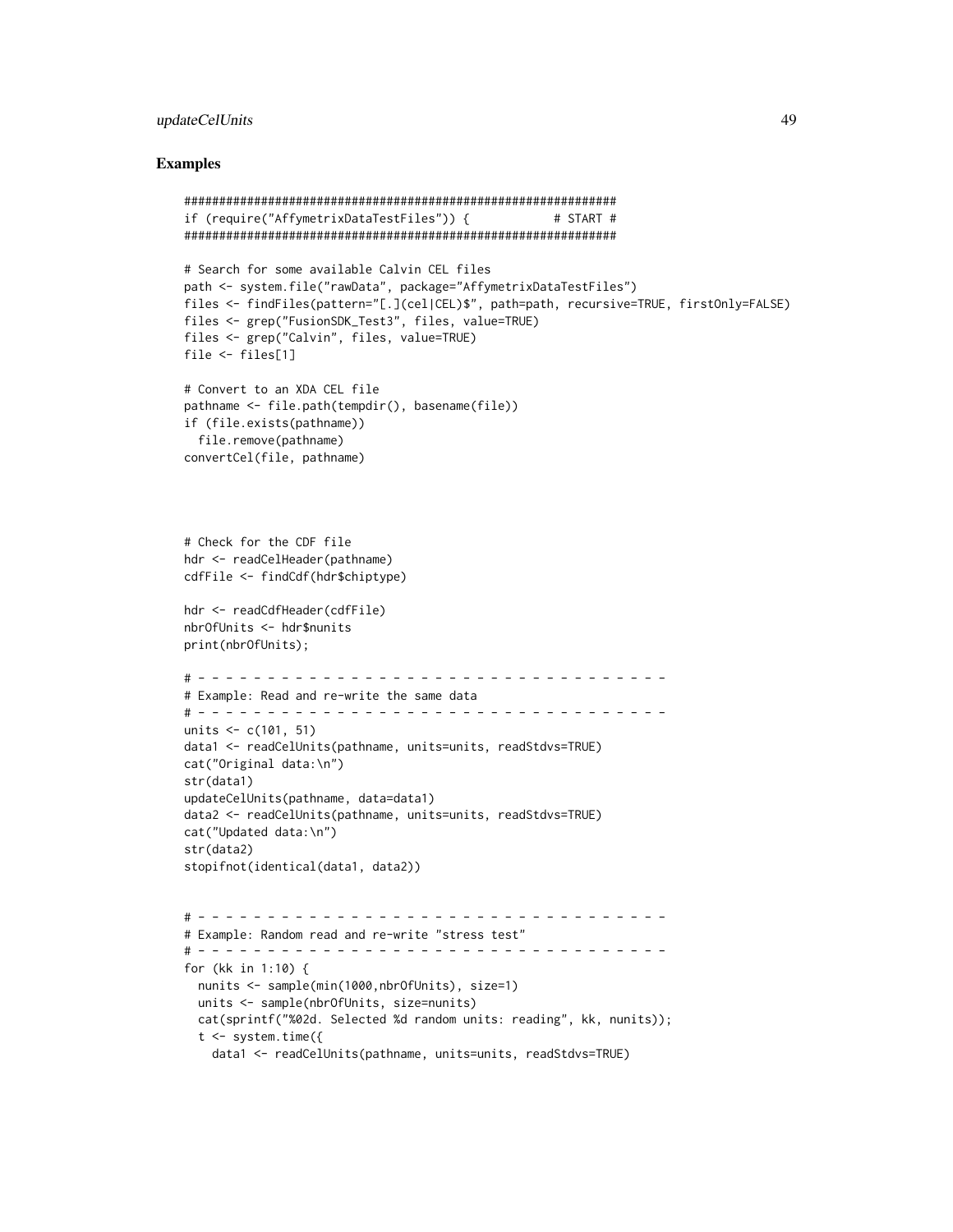```
}, gcFirst=TRUE)[3]
 cat(sprintf(" [%.2fs=%.2fs/unit], updating", t, t/nunits))
 t <- system.time({
   updateCelUnits(pathname, data=data1)
 }, gcFirst=TRUE)[3]
 cat(sprintf(" [%.2fs=%.2fs/unit], validating", t, t/nunits))
 data2 <- readCelUnits(pathname, units=units, readStdvs=TRUE)
 stopifnot(identical(data1, data2))
 cat(". done\n")
}
##############################################################
} # STOP #
##############################################################
```
writeTpmap *Writes BPMAP and TPMAP files.*

## <span id="page-49-1"></span>Description

Writes BPMAP and TPMAP files.

#### Usage

```
writeTpmap(filename, bpmaplist, verbose = 0)
```

```
tpmap2bpmap(tpmapname, bpmapname, verbose = 0)
```
#### Arguments

| filename  | The filename.                                        |
|-----------|------------------------------------------------------|
| bpmaplist | A list structure similar to the result of readBpmap. |
| tpmapname | Filename of the TPMAP file.                          |
| bpmapname | Filename of the BPMAP file.                          |
| verbose   | How verbose do we want to be.                        |

## Details

writeTpmap writes a text probe map file, while tpmap2bpmap converts such a file to a binary probe mapping file. Somehow Affymetrix has different names for the same structure, depending on whether the file is binary or text. I have seen many TPMAP files referred to as BPMAP files.

## Value

These functions are called for their side effects (creating files).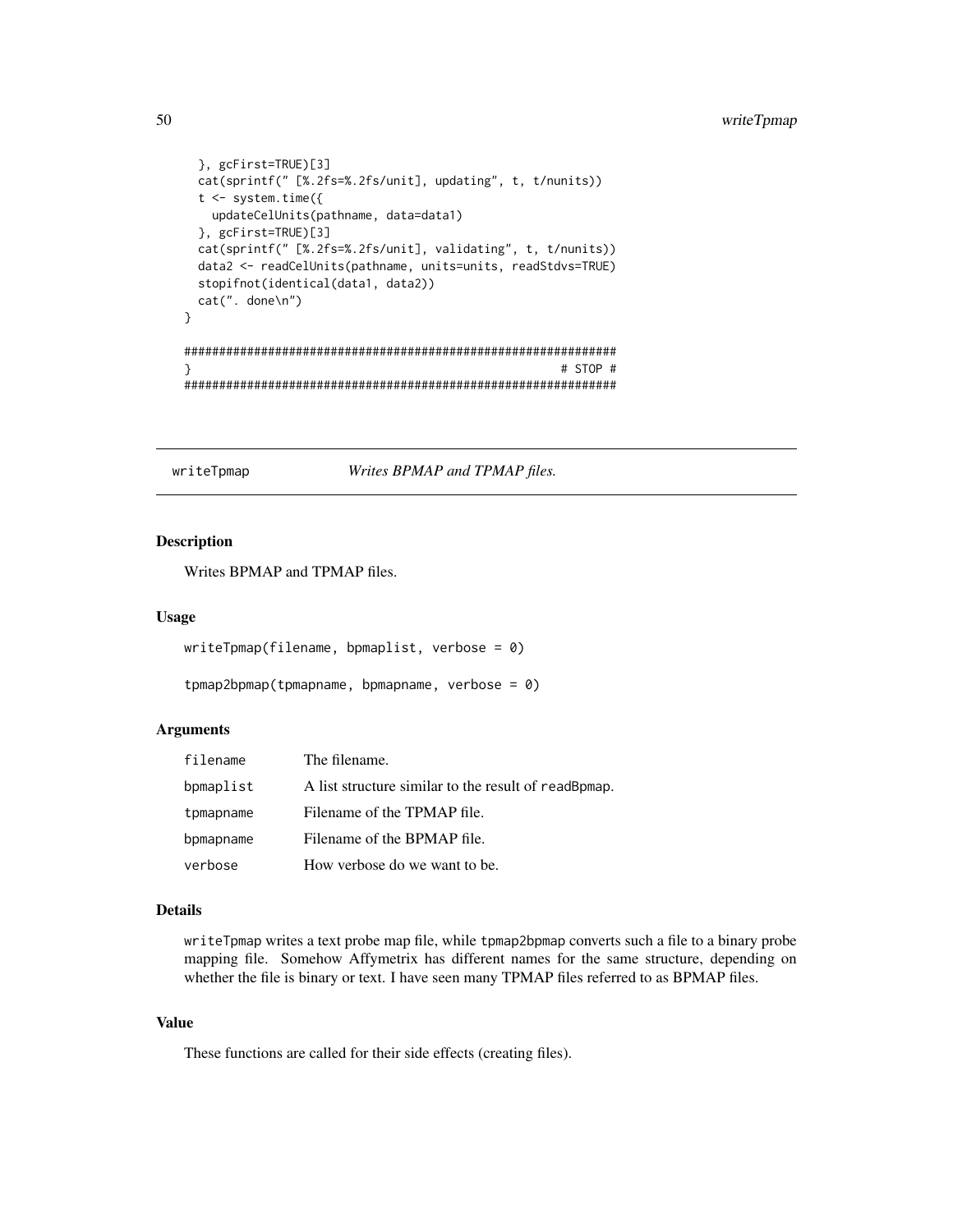## <span id="page-50-0"></span>writeTpmap 51

## Author(s)

Kasper Daniel Hansen

## See Also

[readBpmap](#page-17-1)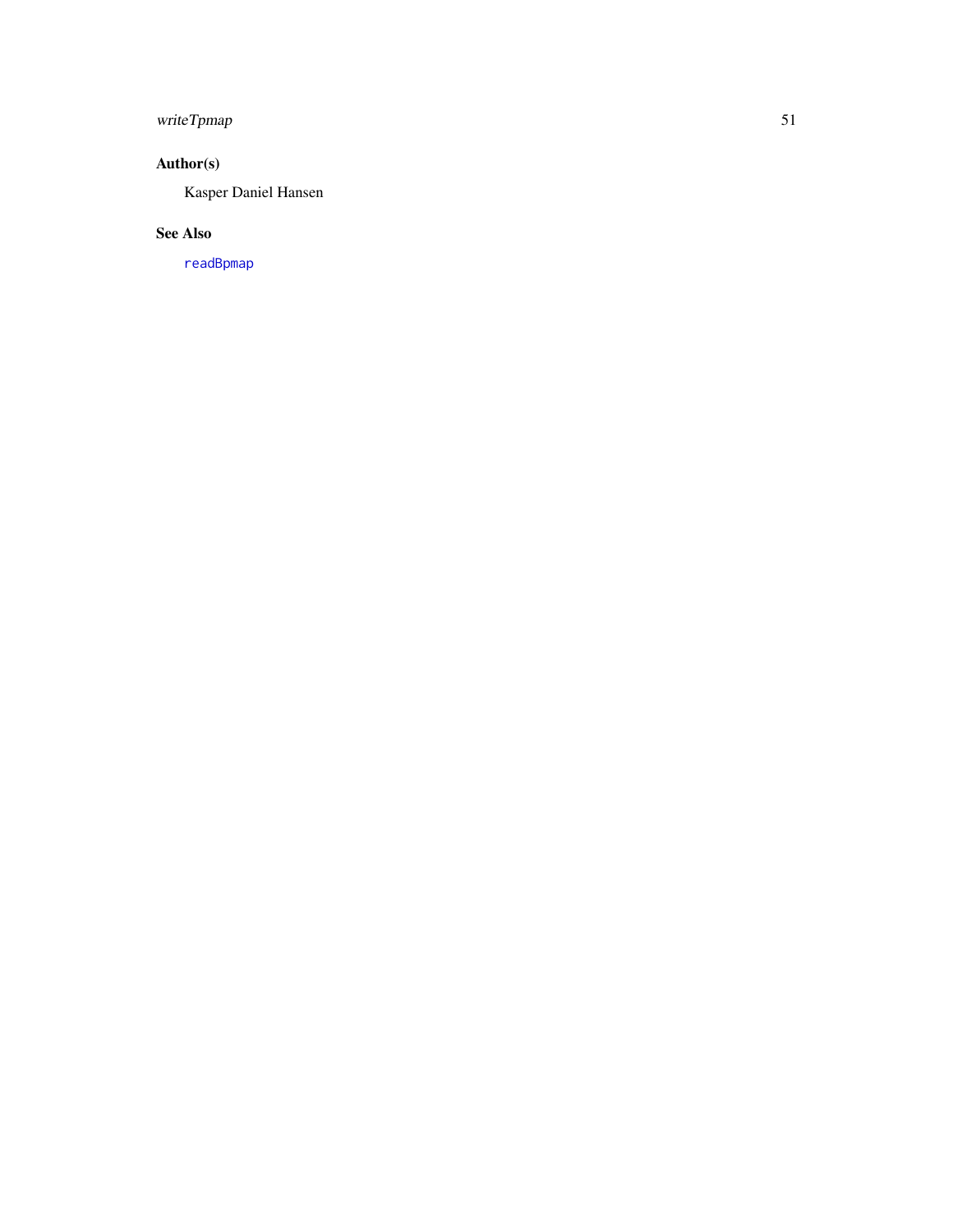# <span id="page-51-0"></span>**Index**

∗ IO

compareCdfs, [10](#page-9-0) compareCels, [11](#page-10-0) convertCdf, [12](#page-11-0) convertCel, [13](#page-12-0) createCel, [15](#page-14-0) findCdf, [17](#page-16-0) readBpmap, [18](#page-17-0) readCcg, [20](#page-19-0) readCcgHeader, [21](#page-20-0) readCdfCellIndices, [22](#page-21-0) readCdfGroupNames, [24](#page-23-0) readCdfHeader, [25](#page-24-0) readCdfUnitNames, [26](#page-25-0) readCdfUnits, [27](#page-26-0) readCel, [29](#page-28-0) readCelHeader, [31](#page-30-0) readCelIntensities, [33](#page-32-0) readCelRectangle, [34](#page-33-0) readCelUnits, [36](#page-35-0) readChp, [38](#page-37-0) readClf, [39](#page-38-0) readClfEnv, [40](#page-39-0) readClfHeader, [41](#page-40-0) readPgf, [41](#page-40-0) readPgfEnv, [42](#page-41-0) readPgfHeader, [44](#page-43-0) updateCel, [45](#page-44-0) updateCelUnits, [48](#page-47-0) writeTpmap, [50](#page-49-0) ∗ documentation 1. Dictionary, [5](#page-4-0) 2. Cell coordinates and cell indices, [6](#page-5-0) ∗ file compareCdfs, [10](#page-9-0) compareCels, [11](#page-10-0) convertCdf, [12](#page-11-0) convertCel, [13](#page-12-0)

createCel, [15](#page-14-0) findCdf, [17](#page-16-0) readBpmap, [18](#page-17-0) readCcg, [20](#page-19-0) readCcgHeader, [21](#page-20-0) readCdfCellIndices, [22](#page-21-0) readCdfGroupNames, [24](#page-23-0) readCdfHeader, [25](#page-24-0) readCdfUnitNames, [26](#page-25-0) readCdfUnits, [27](#page-26-0) readCel, [29](#page-28-0) readCelHeader, [31](#page-30-0) readCelIntensities, [33](#page-32-0) readCelRectangle, [34](#page-33-0) readCelUnits, [36](#page-35-0) readChp, [38](#page-37-0) readClf, [39](#page-38-0) readClfEnv, [40](#page-39-0) readPgf, [41](#page-40-0) readPgfEnv, [42](#page-41-0) readPgfHeader, [44](#page-43-0) updateCel, [45](#page-44-0) updateCelUnits, [48](#page-47-0) writeTpmap, [50](#page-49-0) ∗ package affxparser-package, [2](#page-1-0) ∗ programming applyCdfGroupFields, [7](#page-6-0) applyCdfGroups, [8](#page-7-0) 1. Dictionary, [5](#page-4-0) 2. Cell coordinates and cell indices, [6](#page-5-0) affxparser *(*affxparser-package*)*, [2](#page-1-0) affxparser-package, [2](#page-1-0) applyCdfBlocks *(*applyCdfGroups*)*, [8](#page-7-0) applyCdfGroupFields, [7](#page-6-0) applyCdfGroups, *[3](#page-2-0)*, *[8](#page-7-0)*, [8,](#page-7-0) *[48](#page-47-0)*

cdfAddBaseMmCounts, *[8](#page-7-0)* cdfAddProbeOffsets, *[8](#page-7-0)*